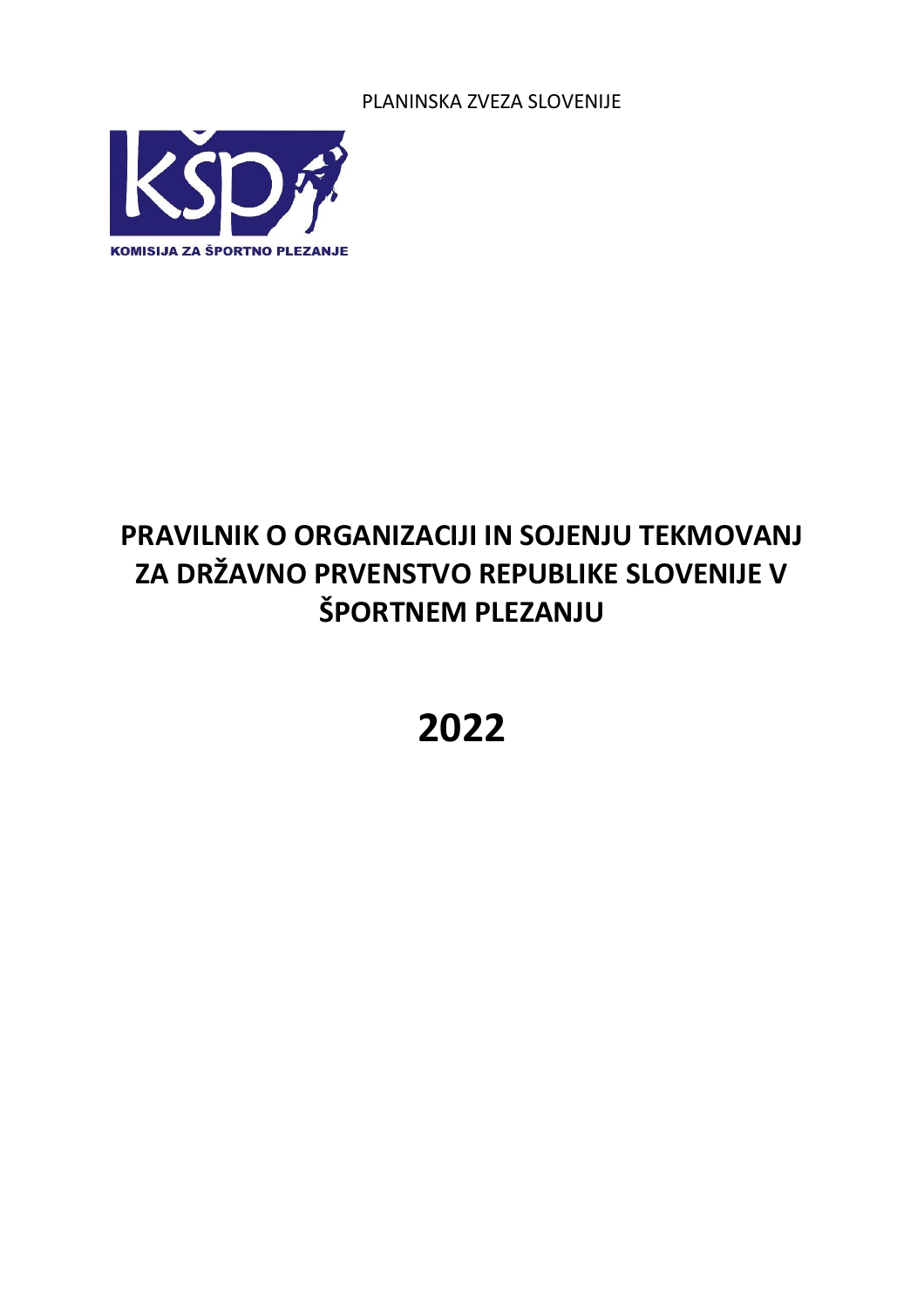#### **Kazalo vsebine**

| 1.1 |  |
|-----|--|
| 1.2 |  |
| 1.3 |  |
| 1.4 |  |
| 1.5 |  |
| 1.6 |  |
| 1.7 |  |
| 1.8 |  |
| 1.9 |  |
|     |  |
|     |  |
|     |  |
| 2.1 |  |
| 2.2 |  |
| 2.3 |  |
| 2.4 |  |
|     |  |
| 3.1 |  |
| 3.2 |  |
| 3.3 |  |
| 3.4 |  |
| 3.5 |  |
| 3.6 |  |
| 3.7 |  |
| 3.8 |  |
| 3.9 |  |
|     |  |
|     |  |
|     |  |
|     |  |
|     |  |
|     |  |
|     |  |
|     |  |
|     |  |
|     |  |
|     |  |
| 4.1 |  |
| 4.2 |  |
| 4.3 |  |
| 4.4 |  |
|     |  |
|     |  |
| 6.1 |  |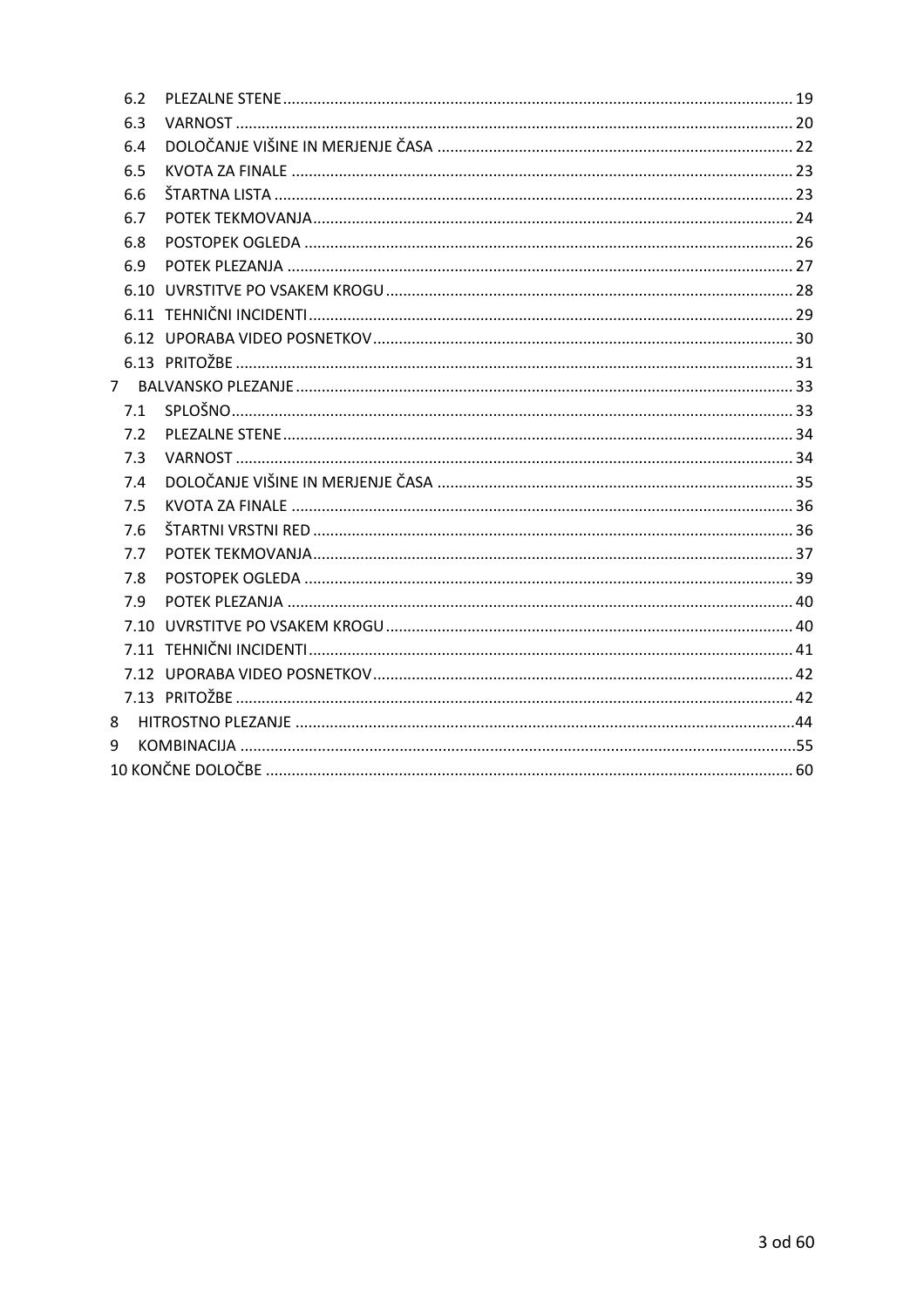# <span id="page-3-0"></span>**1 ORGANIZACIJA IN IZVEDBA TEKMOVANJ**

Kar s tem pravilnikom ni izrecno določeno, se izvede po pravilih mednarodne zveze IFSC. Pričujoči Pravilnik o organizaciji in sojenju tekmovanj za državno prvenstvo Republike Slovenije v športnem plezanju je kombinacija mednarodnega (IFSC - Rules 2017) in domačega pravilnika.

#### <span id="page-3-1"></span>1.1 ORGANIZACIJA TEKMOVANJ

- 1.1.1 Tekmovanja za državno prvenstvo Republike Slovenije v športnem plezanju prireja Komisija za športno plezanje (v nadaljevanju KŠP) pri Planinski zvezi Slovenije (v nadaljevanju PZS).
- 1.1.2 Tekmovanja organizirajo registrirani člani KŠP (športnoplezalni odseki, alpinistični odseki, plezalni klubi in alpinistične sekcije v okviru matičnih planinskih društev ali drugi klubi, ki gojijo športno plezanje in so registrirani pri KŠP), z njihovim sodelovanjem pa tudi ostala športna društva oziroma zveze.
- 1.1.3 Tekmovanje lahko organizira tudi KŠP.

#### <span id="page-3-2"></span>1.2 IZVEDBA TEKMOVANJA

- 1.2.1 Tekmovanja državnega prvenstva se praviloma izvedejo v enem dnevu, ki mora biti sobota ali nedelja.
- 1.2.2 Posamezna starostna kategorija (mlajše, srednje, starejše) praviloma tekmuje na isti dan v istem kraju.
- 1.2.3 Tekmovanja so organizirana izključno na umetnih stenah.
- 1.2.4 Če stena stoji na prostem, mora biti tekmovanje organizirano v času od 1. 5. do 30. 9., stena pa mora biti zaščitena pred dežjem (streha).
- 1.2.5 O izjemah odloča KŠP.

#### <span id="page-3-3"></span>1.3 RAZPIS ZA ORGANIZACIJO TEKEM

- 1.3.1 KŠP pošlje razpis za organizacijo tekem državnega prvenstva vsem registriranim članom KŠP.
- 1.3.2 Kandidat za organizatorja mora v prijavi navesti:
	- a) splošne podatke (ime organizatorja, naslov in telefon pooblaščenega predstavnika);
	- b) izjavo, da je seznanjen z določili tega Pravilnika ter da je pripravljen in sposoben (prostorsko, finančno in organizacijsko) izpeljati tekmovanje;
	- c) tekmo, za katero kandidira (mlajše/srednje/starejše kategorije);
	- d) v katerem času (spomladanskem, jesenskem ali kadarkoli) želi prirediti tekmovanje;
	- e) ali bo tekmovanje v dvorani ali na prostem.

#### <span id="page-3-4"></span>1.4 IZBIRA ORGANIZATORJA

1.4.1 V primeru, da je število prijav večje kot število razpisanih tekmovanj, organizatorje izbere KŠP na osnovi kakovosti dosedanjih prireditev kandidatov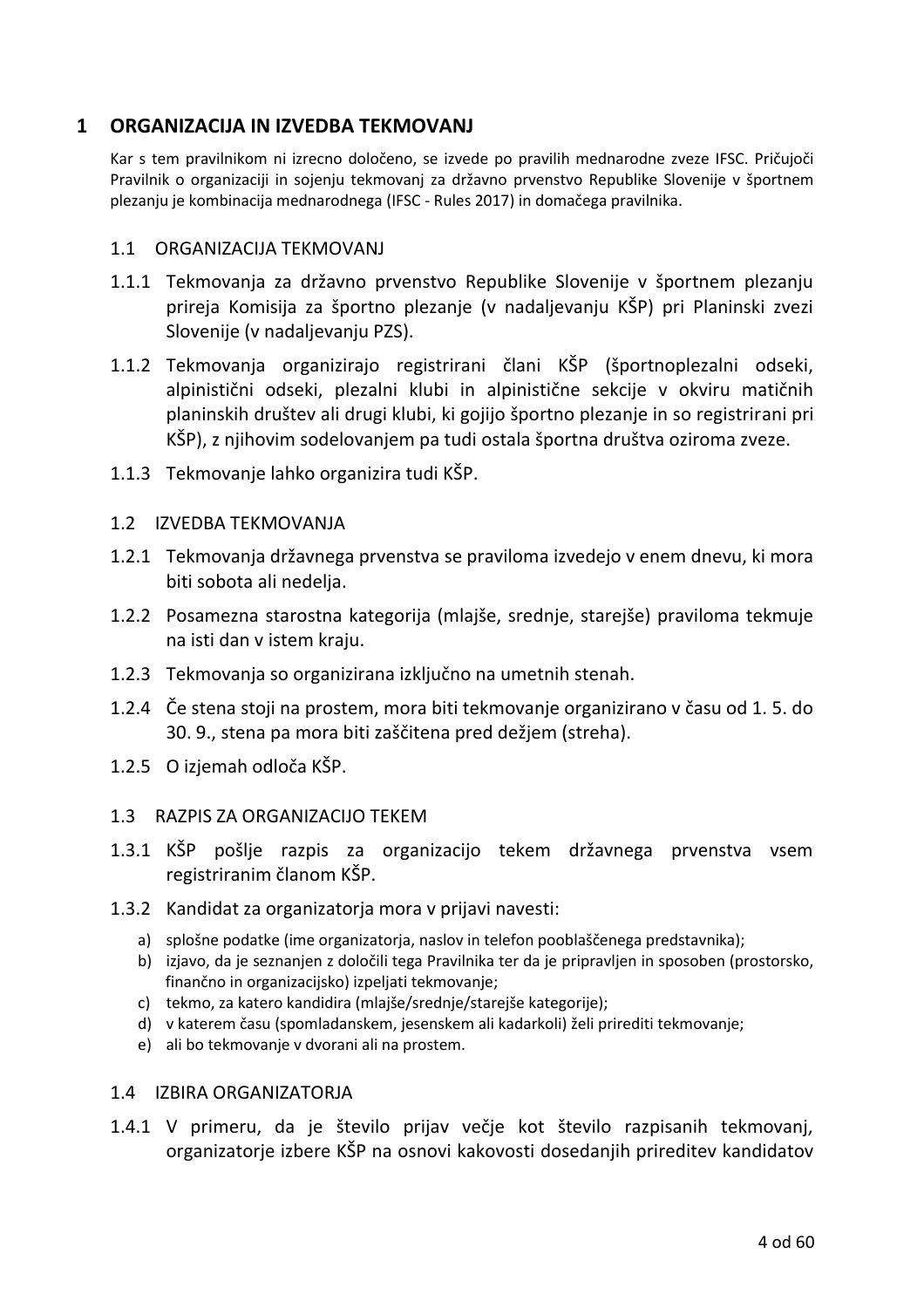oz. (za nove organizatorje) na osnovi možnosti, ki jih ima kandidat za čim kakovostnejšo izvedbo tekmovanja.

1.4.2 Rezultate izbora in koledar tekmovanj pošlje KŠP odsekom najkasneje dva (2) tedna po koncu razpisa.

# <span id="page-4-0"></span>1.5 RAZPIS ZA IZVEDBO TEKMOVANJA

- 1.5.1 Razpis za izvedbo tekme državnega prvenstva sestavi KŠP v sodelovanju z organizatorjem, objavi ga na spletni strani KŠP in pošlje v elektronski obliki vsem registriranim klubom/odsekom vsaj dva (2) tedna pred tekmovanjem.
- 1.5.2 Pooblaščeni predstavnik organizatorja je dolžan KŠP vsaj tri (3) tedne pred tekmovanjem v pisarno KŠP (Planinska zveza Slovenije, Komisija za športno plezanje, Ob železnici 30a, 1000 Ljubljana, e-pošta: sportno.plezanje@pzs.si) posredovati vse potrebne podatke.

# <span id="page-4-1"></span>1.6 ZAČETEK TEKMOVANJA

1.6.1 Tekmovanje se ne sme začeti pred 9. uro.

# <span id="page-4-2"></span>1.7 TEKMOVALNE SMERI

- 1.7.1 Tekmovalna smer je lahko postavljena tako, da so oprimki v smeri posamezne kategorije enake barve.
- 1.7.2 Tekmovalci so dolžni upoštevati navodila glavnega sodnika in morajo za plezanje uporabljati samo tisto barvo oprimkov, ki jim je bila določena.
- 1.7.3 O posebnostih, kot je uporaba reliefov in druge označbe, glavni sodnik ali postavljavec smeri pred začetkom tekmovanja obvesti tekmovalce v izolacijski coni ali med ogledom smeri.

# <span id="page-4-3"></span>1.8 TEKMOVALNA EKIPA

- 1.8.1 Za izvedbo tekmovanja morata KŠP in organizator zagotoviti prisotnost naslednjih oseb:
	- a) vodja tekmovanja;
	- b) glavni sodnik (predsednik sodniške žirije);
	- c) sodnik smeri;
	- d) merilec časa;
	- e) postavljavec smeri;
	- f) varovalec;
	- g) video tehnik;
	- h) računalniški operater;
	- i) napovedovalec;
	- j) oseba tranzitne cone;
	- k) oseba izolacijske cone;
	- l) oseba, ki čisti oprimke v balvanskih problemih in
	- m) zdravnik ali usposobljen zdravstveni delavec.
- 1.8.2 Vse ostale člane vodstva tekmovanja po lastni izbiri imenuje organizator.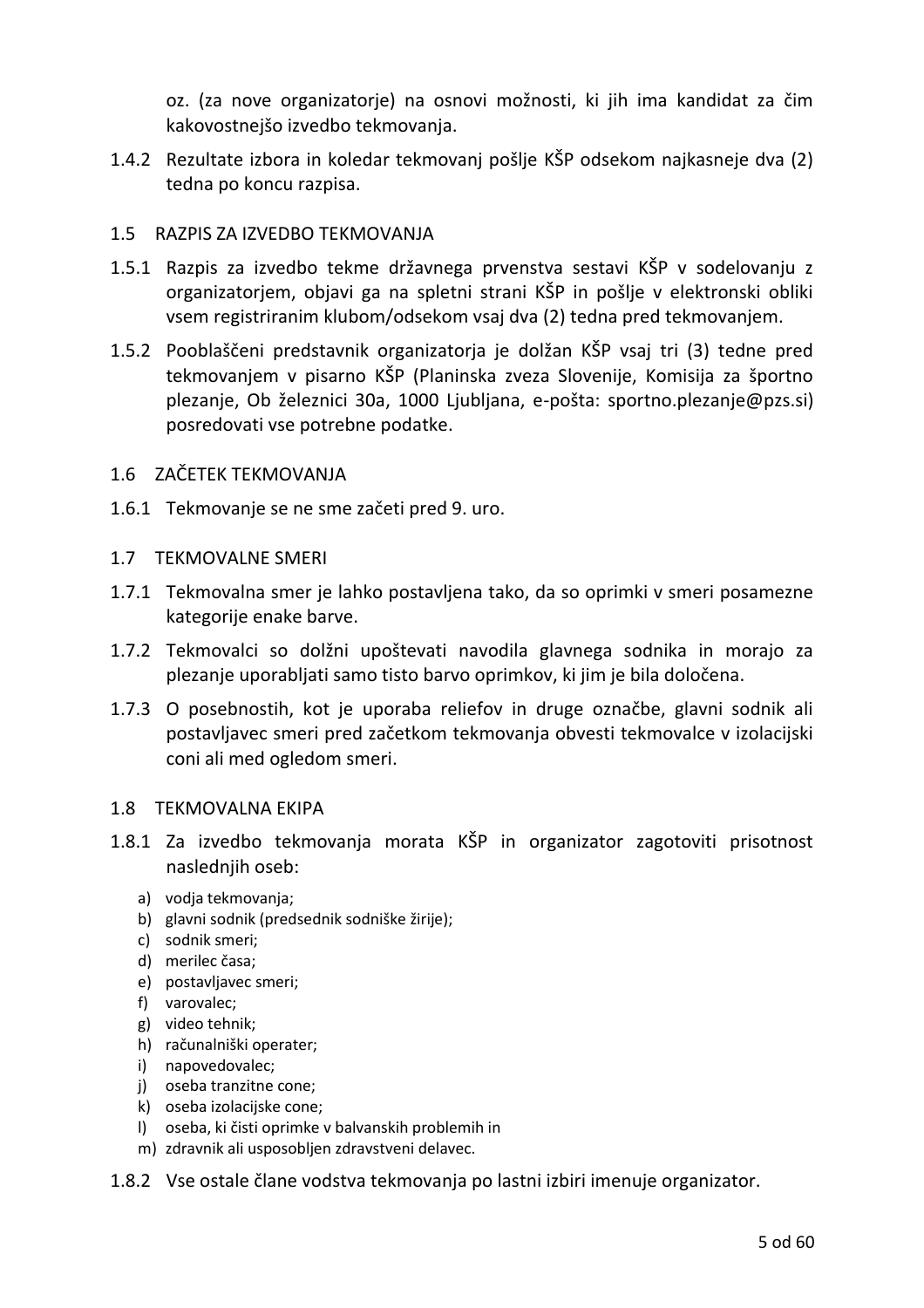# <span id="page-5-0"></span>1.9 LICENCA

- 1.9.1 Veljavna licenca za tekoče leto je pogoj za opravljanje nalog na naslednjih funkcijah:
	- a) glavni sodnik in sodnik smeri: uspešno opravljen tečaj za sodnika športnega plezanja in potrjena sodniška licenca za tekoče leto;
	- b) postavljavec smeri: uspešno opravljen tečaj za postavljavca smeri in potrjena licenca za tekoče leto (to velja za vse člane postavljavske ekipe, tudi kot pomočnik oziroma asistent pri postavljanju smeri ne sme sodelovati nihče, ki ni uspešno končal tečaja za postavljavca smeri). Člani postavljavske ekipe ne smejo postavljati in nastopati na tistih tekmah (tekme, kjer v istem vikendu nastopajo vse kategorije), kjer bi njihov nastop v njihovi kategoriji kršil pravila plezanja na pogled;
	- c) varovalec: športni plezalec z izpitom (star vsaj 18 let) ali registriran alpinist, ki obvlada dinamično varovanje, hitro podajanje vrvi in spuščanje pod nevarne robove.

#### <span id="page-5-1"></span>1.10 OBVEZNOSTI ORGANIZATORJA

- 1.10.1 Organizator krije vse stroške osebja, razen sodnikov.
- 1.10.2 Organizator mora zagotoviti tudi vso tehnično opremo, potrebno za izvedbo tekmovanja (ozvočenje, video, štoparica idr.) ter zagotoviti dostop do interneta za potrebe računalniškega operaterja, ki objavlja rezultate.
- 1.10.3 Oglasna deska, na kateri je posebej označeno "Štartna lista" in "Rezultati", mora biti postavljena na vidno in dostopno mesto.
- 1.10.4 Če se hkrati tekmuje v več smereh mora organizator, skladno z disciplino, za vsako smer zagotoviti prisotnost naslednjih oseb:
	- a) varovalec;
	- b) video tehnik;
	- c) čistilec oprimkov.
- 1.10.5 Organizator ima pravico podvajati tudi druge funkcije (npr. postavljavec za moške in ženske smeri ipd.).
- 1.10.6 Organizator mora glede na število prijavljenih tekmovalcev predvideti zadostno število članov vodstva tekmovanja, ki se lahko v primeru utrujenosti, na svojih funkcijah zamenjajo (vsaj 2 varovalca na 1 smer ipd.).
- 1.10.7 Organizator poskrbi, da oseba izolacijske cone evidentira prihod tekmovalcev v izolacijsko cono in na štartni listi označi vse tekmovalce, ki so pravočasno vstopili v izolacijsko cono.

Po zaprtju izolacijske cone listo preda glavnemu sodniku.

# <span id="page-5-2"></span>1.11 NALOGE VODSTVA TEKMOVANJA

- 1.11.1 Vodja tekmovanja je odgovoren za delo celotnega vodstva tekmovanja, razen sodniške ekipe.
- 1.11.2 Vodstvo tekmovanja mora poskrbeti, da tekmovalec ni oviran v času priprave in izvedbe vzpona.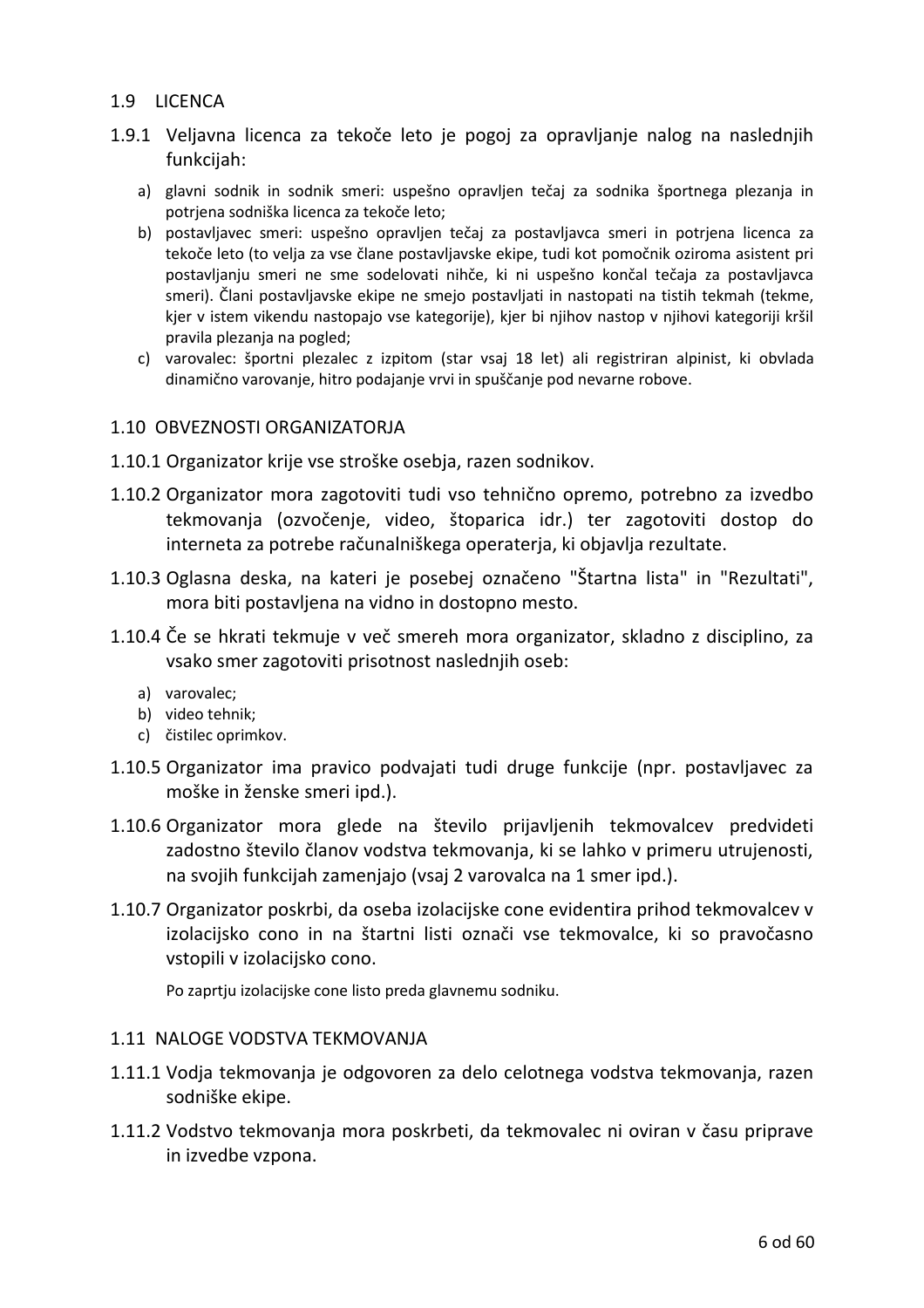- 1.11.3 Omogočena mora biti komunikacija sodnika s tekmovalcem, tudi ko je visoko v steni.
- 1.11.4 Vodja tekmovanja poskrbi, da je v času pol ure po zaključku tekmovanja, ki se konča s podelitvijo priznanj, onemogočeno plezanje v tekmovalnih smereh oziroma balvanskih problemih.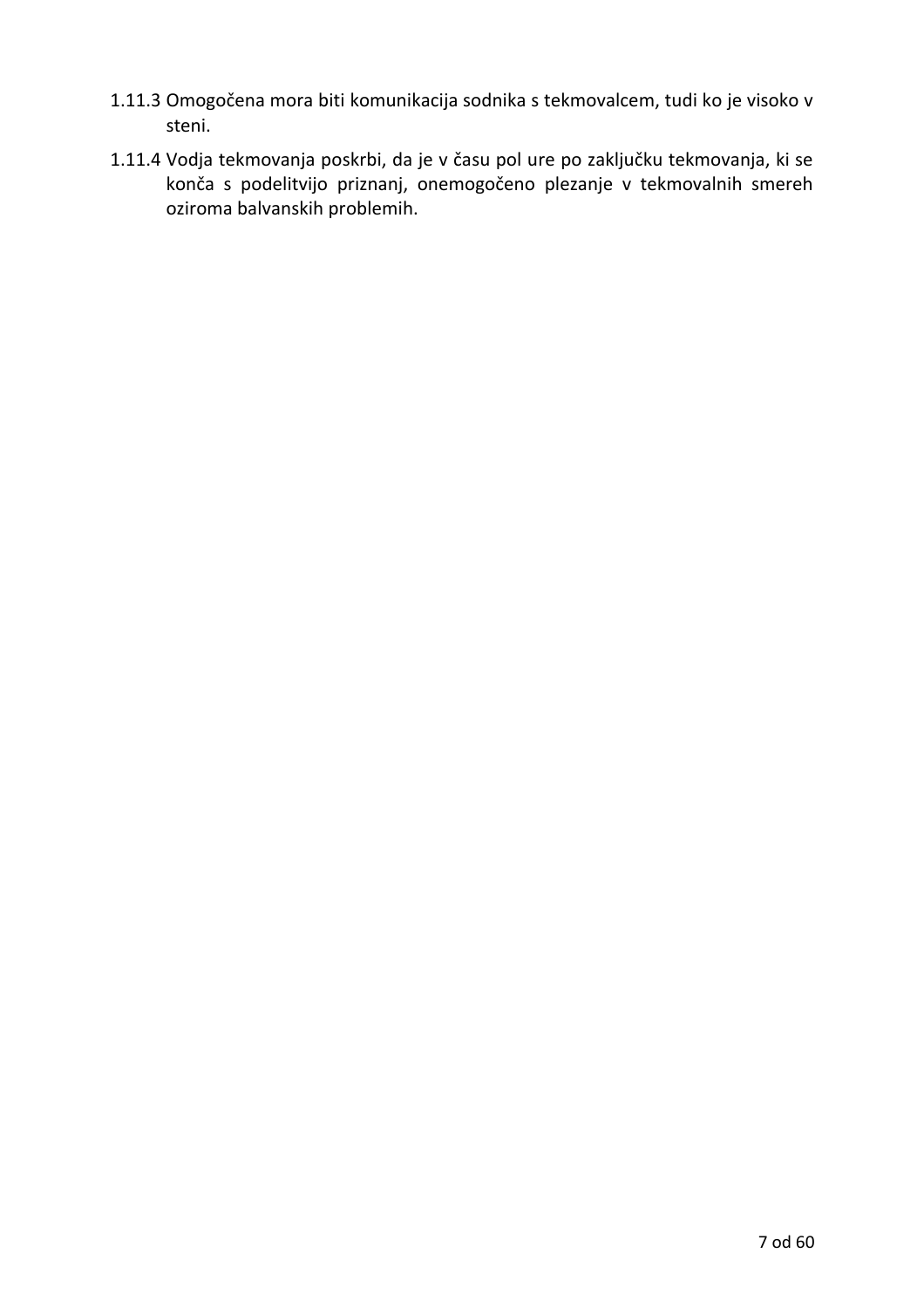# <span id="page-7-0"></span>**2 POGOJI ZA UDELEŽBO**

# <span id="page-7-1"></span>2.1 POGOJ ZA UDELEŽBO

- 2.1.1 Tekmovanja so odprta za vse državljane Republike Slovenije ter za tuje tekmovalce, ki izpolnjujejo pogoje tega pravilnika.
- 2.1.2 Tuje tekmovalce lahko prijavi samo njihova nacionalna panožna zveza, ki je članica IFSC.
- 2.1.3 Pogoji za prijavo in pridobitev licence so enaki kot za vse državljane Republike Slovenije.
- 2.1.4 Skupaj s prijavo mora njihova nacionalna panožna zveza poslati tudi izjavo, da njihovi tekmovalci tekmujejo na lastno odgovornost.

# <span id="page-7-2"></span>2.2 TEKMOVALNE KATEGORIJE

2.2.1 Tekmuje se v naslednjih kategorijah:

|      | mlajše kategorije                  | srednje kategorije      |                           | starejše kategorije |             |                                       |
|------|------------------------------------|-------------------------|---------------------------|---------------------|-------------|---------------------------------------|
| Leto | cicibani/ke                        | mlajši/e<br>dečki/klice | starejši/e<br>dečki/klice | kadeti/nje          | mladinci/ke | kategorija<br>absolutna<br>(člani/ce) |
| 2020 | Letnik 2009 in mlajši              | 2008/2007               | 2006/2005                 | 2004/2003           | 2002/2001   | brez omejitev                         |
| 2021 | Letnik 2010 in mlajši              | 2009/2008               | 2007/2006                 | 2005/2004           | 2003/2002   | brez omejitev                         |
| 2022 | 2010/2009<br>Letnik 2011 in mlajši |                         | 2008/2007                 | 2006/2005           | 2004/2003   | brez omejitev                         |

- 2.2.2 Tekmovalci lahko tekmujejo le v svojih kategorijah.
- 2.2.3 Starostna omejitev za udeležbo v absolutni kategoriji je dopolnjenih 16 let v tekočem tekmovalnem letu.
- 2.2.4 V posamezni kategoriji mora tekmovati najmanj šest tekmovalcev, v nasprotnem primeru se naslov državnega prvaka ne podeli.

# <span id="page-7-3"></span>2.3 POGOJI ZA PRIJAVO NA TEKMOVANJE

- 2.3.1 Na tekmovanje se lahko prijavijo tekmovalci, ki imajo potrjeno licenco za tekoče leto.
- 2.3.2 Licence izdaja oziroma potrjuje KŠP.
- 2.3.3 Pravico za pridobitev licence imajo tekmovalci, ki:
	- a) so člani/-ce Planinske zveze Slovenije (ne velja za tuje državljane);
	- b) so člani klubov/odsekov, ki so registrirani pri KŠP (ne velja za tuje državljane);
	- c) imajo opravljen izpit za pripravnika športnega plezanja (tisti, ki v tekoči sezoni dopolnijo 14 let, kategorija st. dečki/deklice) oz. opravljen izpit za športnega plezalca (tisti, ki v tekoči sezoni dopolnijo 16 let ali več - od kategorije kadeti/kadetinje dalje).
- 2.3.4 Na tekmovanjih, ki jih prireja KŠP, nihče ne more nastopiti izven konkurence.
- 2.3.5 Tekmovalec skozi celotno sezono nastopa za tisti klub, za katerega mu je bila izdana tekmovalna licenca na začetku sezone.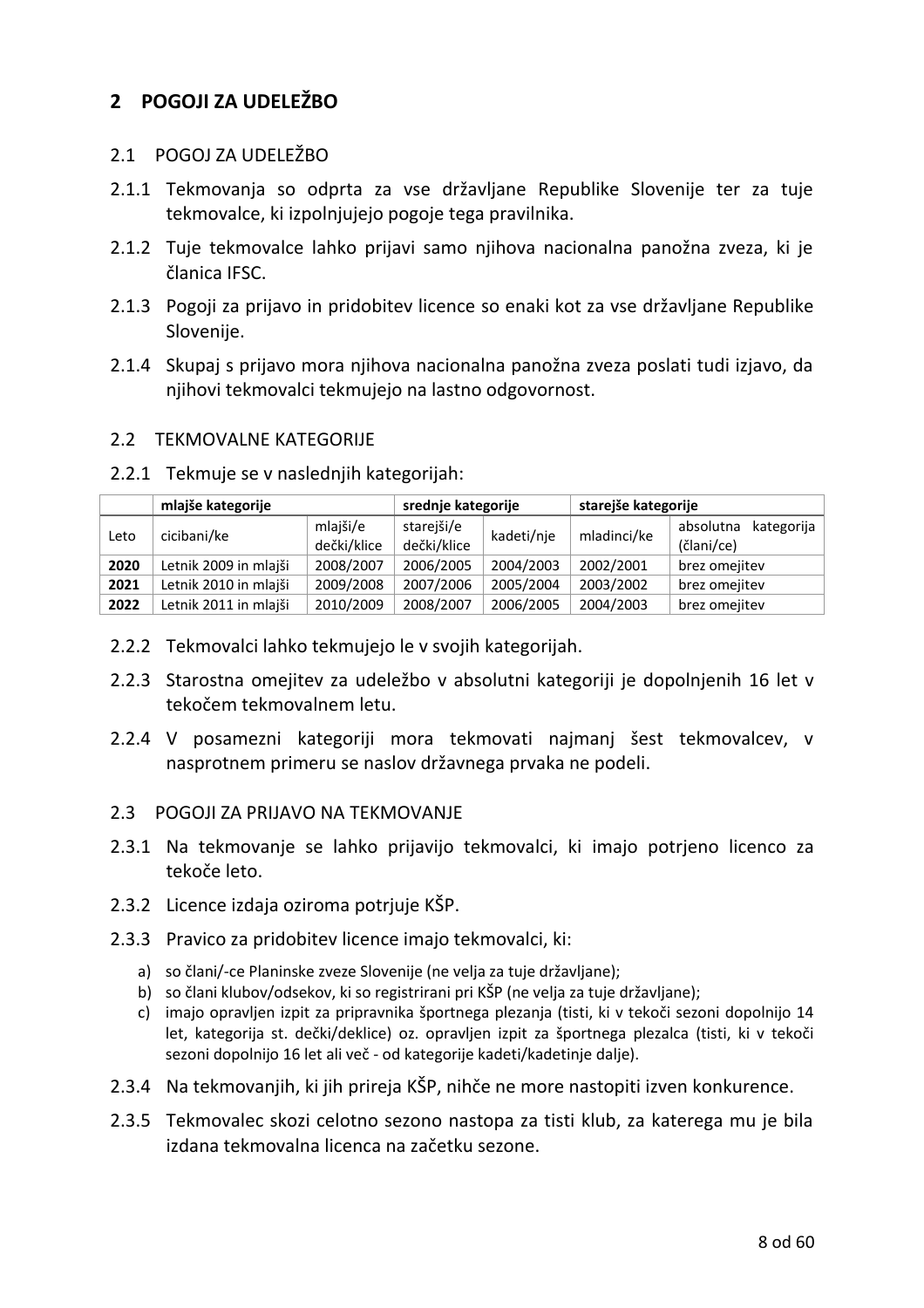# <span id="page-8-0"></span>2.4 PRIJAVA NA TEKMOVANJE

- 2.4.1 Prijava na tekmovanje se lahko izvede izključno preko spletne aplikacije.
- 2.4.2 Rok prijav je določen v razpisu za tekmovanje.
- 2.4.3 Kasnejših prijav se v nobenem primeru ne upošteva.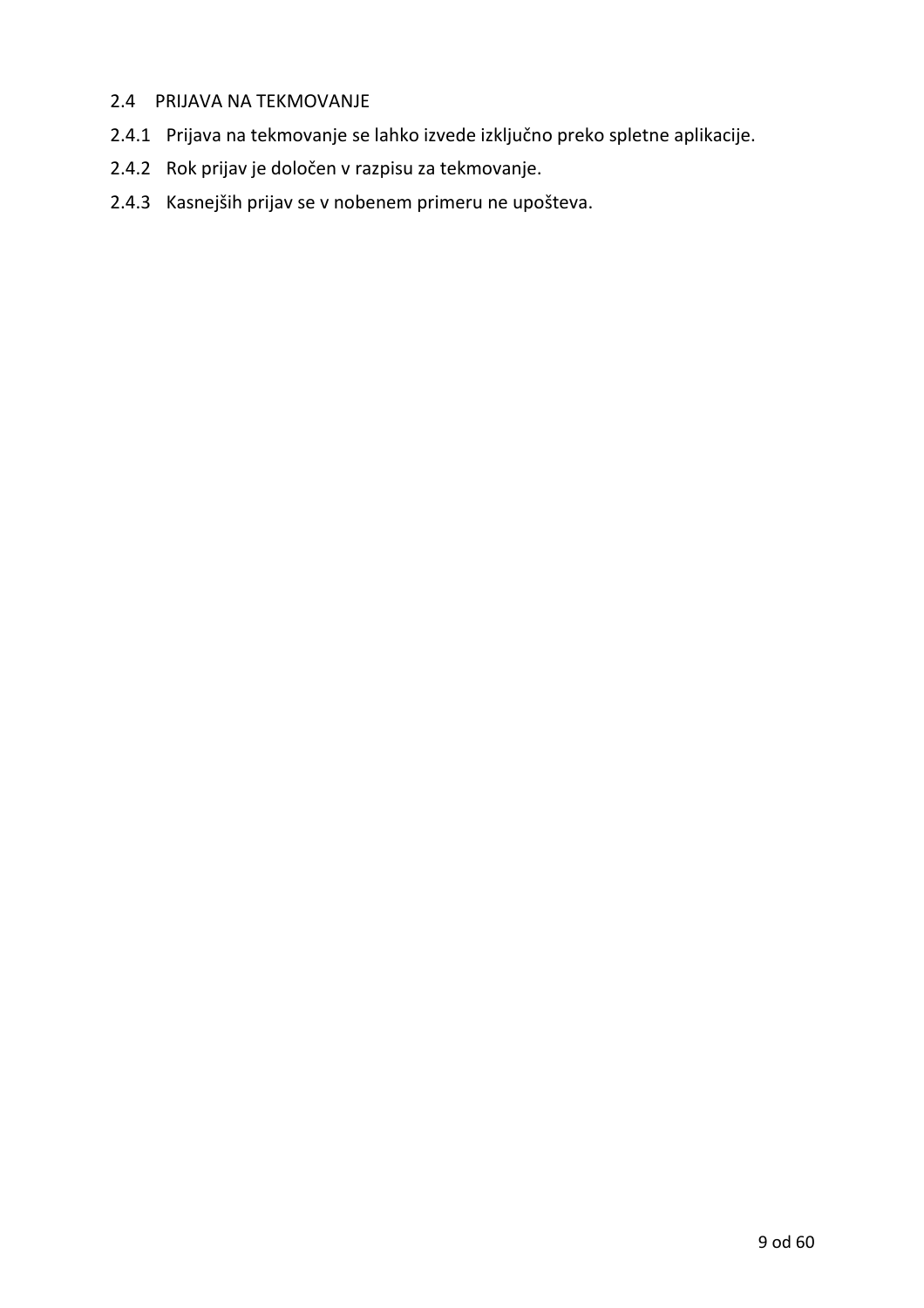#### <span id="page-9-0"></span>**3 SPLOŠNE DOLOČBE**

#### <span id="page-9-1"></span>3.1 TEKMOVALNE DISCIPLINE

- 3.1.1 Tekmovanja v športnem plezanju vključujejo naslednje tekmovalne discipline:
	- a) Težavnostno plezanje: tekmovalec pleza tekmovalno smer s sprotnim nameščanjem varovanja (srednje in starejše kategorije) ali pa z varovanjem od zgoraj (mlajše kategorije). Uvrstitev tekmovalca je odvisna od preplezane višine vzpona (smeri).
	- b) Balvansko plezanje: krajše smeri (balvani), ki se plezajo brez varovanja z vrvjo. Doskočišče je zavarovano z blazinami. Uvrstitev tekmovalca je odvisna od števila preplezanih balvanskih problemov.
	- c) Hitrostno plezanje: tekmovalci plezajo smeri z varovanjem od zgoraj (na "top rope"). Uvrstitev določa čas, v katerem je tekmovalec opravil vzpon.

#### <span id="page-9-2"></span>3.2 VARNOST

#### *Obveznosti*

- 3.2.1 Organizator tekmovanja mora poskrbeti za varnost znotraj tekmovalnega območja, za varnost območja, ki je namenjen obiskovalcem ter za varnost, povezano z vsemi aktivnostmi v okviru tekmovanja.
- 3.2.2 Vsak posamezni tekmovalec je v celoti odgovoren za izbiro opreme, ki jo uporablja v času tekmovanja.
- 3.2.3 Glavni sodnik je, po posvetovanju z glavnim postavljavcem, pristojen za sprejemanje odločitev na področju varnosti znotraj tekmovalnega območja, vključno s prepovedjo začetka ali nadaljevanja katerega koli dela tekmovanja. Kateremu koli predstavniku ali drugi osebi, za katero glavni sodnik meni, da je kršila oziroma bi bila sposobna kršiti varnostne postopke, se odvzame delovne pristojnosti oz. se jo odstrani iz tekmovališča.

#### *Oprema*

3.2.4 Vsa tehnična oprema, ki se uporablja na tekmovanjih v plezanju, mora biti v skladu z veljavnimi EN standardi (ali primerljivimi mednarodnimi standardi), razen, če ni določeno drugače s strani KŠP ali v izrednih okoliščinah, s strani glavnega sodnika v okviru pristojnosti, ki mu jih določi KŠP. Veljavni standardi na dan izdaje tega pravilnika so:

| <b>OPREMA</b>                   | <b>CEN standard</b>     |
|---------------------------------|-------------------------|
| Varovala (samozatezna)          | EN15151-1 (osnutek)     |
| Varovala (nesamozatezna)        | EN15151-2 (osnutek)     |
| Plezalni pas                    | EN12277: (tip C)        |
| Oprimki                         | EN12572-3               |
| Plezalna vrv                    | <b>EN892</b>            |
| Plezalne stene                  | EN12572-1, EN12572-2    |
| Vponke (z matico)               | EN12275: (tip H)        |
| Vponke (z avtomatskim zaklepom) | EN12275: (tip H)        |
| Komplet/povezovalni trakovi     | EN566:                  |
| Komplet/vponka (vponka)         | EN12275: (tip B, tip D) |

Veljavni standardi za tehnično opremo, ki se uporablja na mednarodnih in domačih tekmovanjih v športnem plezanju: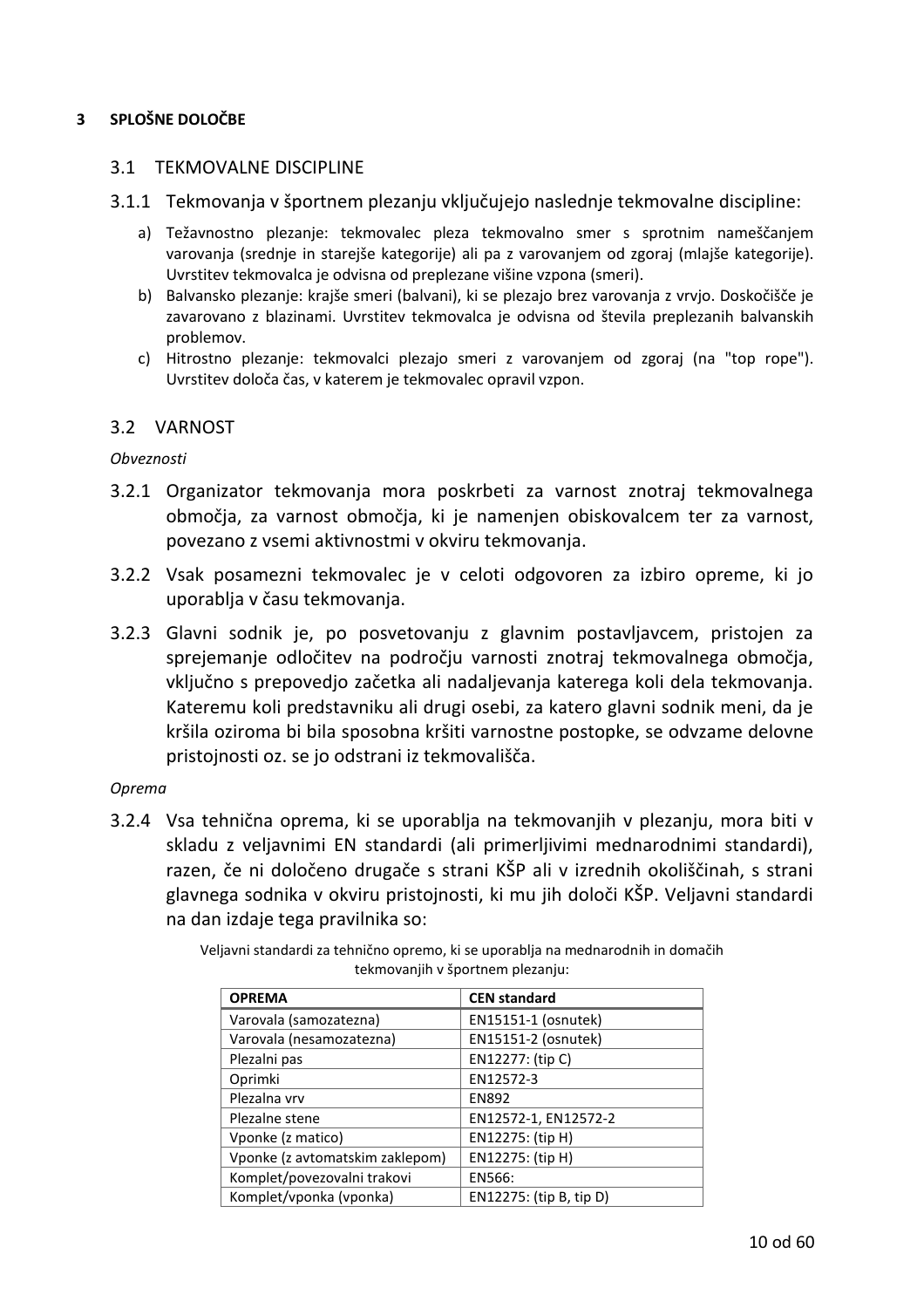| Komplet/vponka ("Majon Rapid") | EN12275: (tip Q) |
|--------------------------------|------------------|
|--------------------------------|------------------|

#### *Zdravstveno osebje*

- 3.2.5 Glavni sodnik preveri prisotnost zdravnika ali usposobljenega zdravstvenega delavca, ki zagotovi hitro oskrbo vsakršne nesreče ali poškodbe tekmovalca ali osebja znotraj tekmovalnega območja. Zdravnik ali usposobljeni zdravstveni delavec mora biti prisoten od predvidenega odprtja izolacijske cone/prostora za ogrevanje do zaključenega nastopa zadnjega tekmovalca ne glede na krog tekmovanja.
- 3.2.6 Če glavni sodnik meni, da posamezni tekmovalec ni sposoben tekmovati iz kakršnega koli razloga (na primer zaradi poškodbe ali bolezni), ima pravico zahtevati zdravstveni pregled tekmovalca. Zdravnik izvede naslednje fizične teste:
	- a) spodnje okončine: posamezni tekmovalec je sposoben z vsako nogo narediti 5 zaporednih skokov po eni nogi;
	- b) zgornje okončine: posamezni tekmovalec je sposoben narediti 5 zaporednih sklec na obeh rokah;
	- c) krvavitev: tekmovalec mora ustaviti krvavitev do te mere, da ne bo puščal sledi krvi na oprimkih. Bela gaza, ki jo položimo na rano (prek katere smo namestili bandažni trak), ne sme imeti nobenih sledi krvi.

Glavni sodnik prepove nastop tekmovalca, če zdravnik na podlagi rezultatov testa meni, da tekmovalec ni zmožen tekmovati. Če se kasneje izkaže, da si je tekmovalec opomogel, lahko zaprosi za ponovno opravljanje ustreznih fizičnih testov. V primeru, da zdravnik na podlagi rezultatov teh testov meni, da je tekmovalec zmožen tekmovati, mu glavni sodnik dovoli nastop.

3.2.7 Pod nobenim pogojem se ne izvaja posebnih procedur na prošnjo katerega koli tekmovalca, npr. sestop z vrha balvana po lestvi.

# <span id="page-10-0"></span>3.3 TEKMOVALNO OBMOČJE

#### *Splošno*

- 3.3.1 Tekmovalno območje zajema:
	- a) izolacijsko cono/prostor za ogrevanje;
	- b) tranzitno cono(e);
	- c) eno ali več tekmovališč;

ki morajo biti ločena od območja, odprtega za gledalce.

- 3.3.2 Tekmovalno območje zajema plezalno steno(e), območje neposredno pod plezalno steno in vsako območje, namenjeno varni in korektni izpeljavi tekmovanja, npr. dodatna območja, namenjena snemanju ali predvajanju.
- 3.3.3 Kajenje je dovoljeno le v posebej določenih območjih, običajno območja neposredno pred vrati izolacijske cone/prostora za ogrevanje, vendar nikoli v tranzitni coni oz. v njeni bližini ali v tekmovalnem območju. Za katero koli območje, namenjeno kadilcem, veljajo pravila izolacije.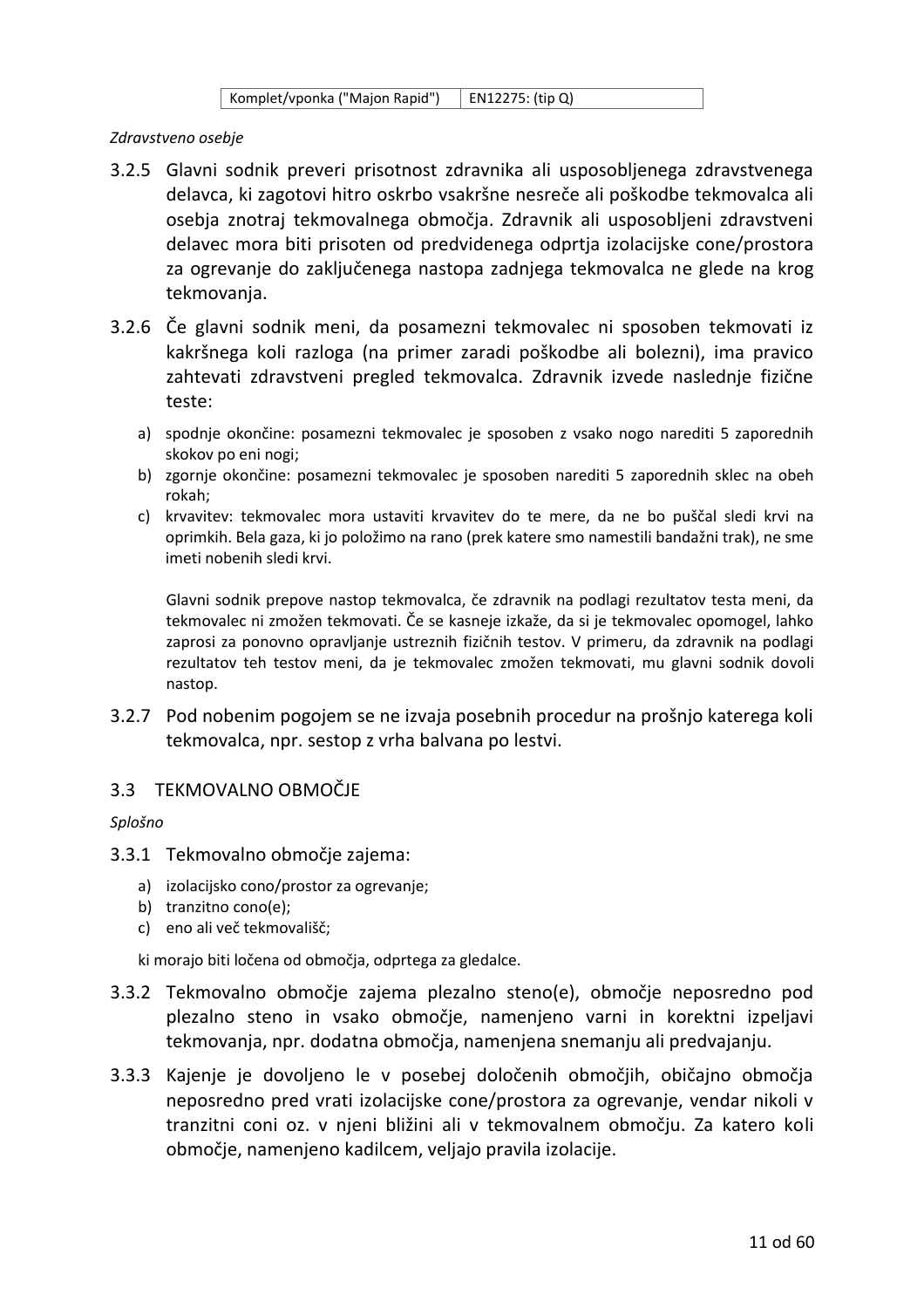3.3.4 V tekmovalnem območju velja za vse tekmovalce in predstavnike ekip prepoved vnašanja in uporabe kakršnih koli naprav za elektronsko komunikacijo, razen v primeru, ko glavni sodnik dovoli prisotnost tovrstne opreme.

#### *Dostop do tekmovalnega območja*

- 3.3.5 Vstop v tekmovalno območje je dovoljen le naslednjim osebam:
	- a) predstavnikom KŠP;
	- b) predstavnikom organizatorja;
	- c) tekmovalcem, ki imajo pravico do nastopa v tekočem krogu tekmovanja (po navodilih glavnega sodnika ali v njegovem imenu);
	- d) pooblaščenim predstavnikom ekip (zgolj vstop v izolacijsko cono/prostor za ogrevanje);
	- e) drugim osebam s posebnim pooblastilom glavnega sodnika. Z namenom zagotavljanja varnosti v tekmovalnem območju in v izogib motenju in oviranju tekmovalcev, so te osebe v času, ko se nahajajo v tekmovališču, v spremstvu in pod nadzorom pooblaščenega predstavnika.
- 3.3.6 Vnos živali v tekmovalno območje ni dovoljen. Izjeme od tega pravila lahko dovoli glavni sodnik.
- 3.3.7 Neupoštevanje teh pravil se sankcionira z disciplinskim ukrepom v skladu s četrtim (4) poglavjem (*Disciplinski postopki*).

# <span id="page-11-0"></span>3.4 OBLEKA IN OPREMA

- 3.4.1 Vsa tehnična oprema, ki se uporablja na tekmovanjih v plezanju, mora biti v skladu s členom 3.2.4.
- 3.4.2 Vsak tekmovalec lahko pri plezanju uporablja vrečko za magnezijo in/ali plezalno čelado. Pri plezanju je dovoljena uporaba magnezije za roke (v prahu ali tekoča).
- 3.4.3 Tekmovalec na tekmovanju nosi majico kluba za katerega tekmuje.

# <span id="page-11-1"></span>3.5 VZDRŽEVANJE STENE

- 3.5.1 Glavni postavljavec zagotovi prisotnost izkušene ekipe vzdrževalcev stene, ki je skozi celoten potek tekmovanja na voljo za učinkovito in varno opravljanje vzdrževalnih del in popravkov, ki jih odredi sodnik smeri. Zahteva se dosledno izvrševanje varnostnih postopkov.
- 3.5.2 Na zahtevo sodnika mora glavni postavljavec nemudoma poskrbeti za popravljalna dela. Po končanem popravilu glavni postavljavec opravi pregled ter glavnemu sodniku poda mnenje, če bodo imeli tekmovalci zaradi popravkov neupravičeno prednost oz. bodo v slabšem položaju v primerjavi z ostalimi tekmovalci. Odločitev glavnega sodnika o nadaljevanju, prekinitvi oz. ponovnem začetku kroga tekmovanja je dokončna. Zoper to odločitev ni mogoče vložiti pritožbe.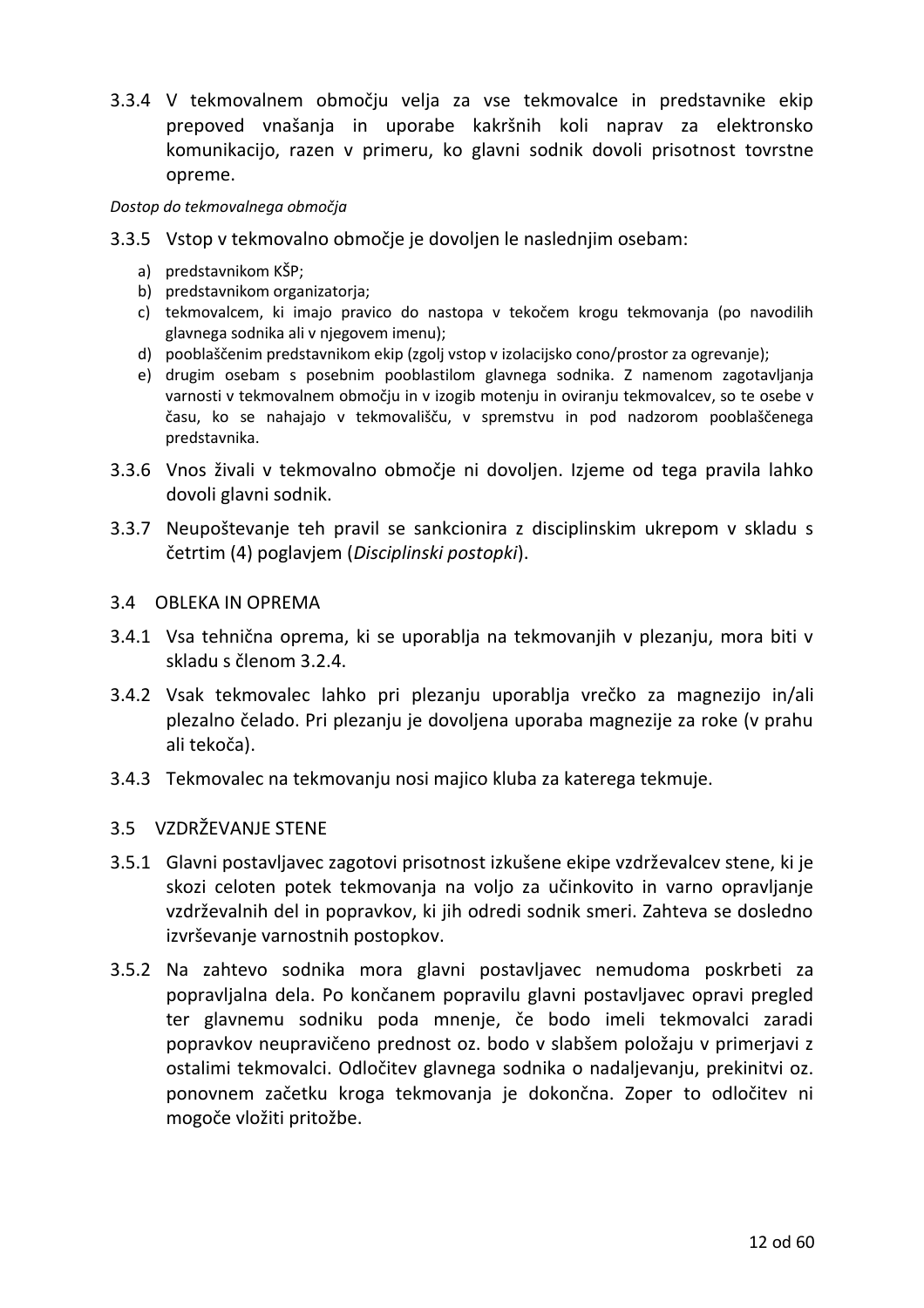#### <span id="page-12-0"></span>3.6 REZULTATI TEKMOVANJ

3.6.1 Rezultati tekmovanj so po končanem tekmovanju objavljeni na spletni strani KŠP.

#### <span id="page-12-1"></span>3.7 TEHNIČNI ZBOR

- 3.7.1 Tehnični zbor 30 minut pred začetkom tekmovanja skliče vodja tekmovanja.
- 3.7.2 Na tehničnem zboru je obvezna prisotnost glavnega sodnika, vodje postavljavcev, vodje tekmovanja in zdravnika oziroma usposobljenega zdravstvenega delavca.
- 3.7.3 Glavni sodnik po končanem tekmovanju ponovno skliče tehnični zbor v sestavi glavni sodnik, vodja postavljavcev in vodja tekmovanja.

#### <span id="page-12-2"></span>3.8 NALOGE SODNIŠKE EKIPE

- 3.8.1 Glavni sodnik je odgovoren za delo sodniške ekipe.
- 3.8.2 Glavni sodnik skupaj s sodnikom smeri s svojim podpisom overja rezultate tekmovanja, sestavi zapisnik tekme ter ga skupaj z rezultati pošlje v arhiv KŠP.
- 3.8.3 Glavni sodnik, sodnik smeri in postavljavec smeri preverijo potek smeri (skico), varnost, in zorne kote video kamer.
- 3.8.4 Glavni sodnik sprejema, odloča in pisno odgovarja na morebitne pritožbe tekmovalcev.
- 3.8.5 Glavni sodnik in/ali sodnik smeri določa rezultat tekmovalca.
- 3.8.6 Rezultat tekmovalca takoj zatem sporoči uradnemu napovedovalcu, ki ga mora javno objaviti.
- 3.8.7 Glavni sodnik in sodnik smeri sodelujeta z drugimi osebami iz vodstva tekmovanja.

# <span id="page-12-3"></span>3.9 CONA TEHNIČNEGA INCIDENTA

- 3.9.1 V primeru tehničnega incidenta je do ponovnega nastopa tekmovalec izoliran v coni tehničnega incidenta, ki je ločena od izolacijske in tranzitne cone.
- 3.9.2 Iz cone tehničnega incidenta se ne sme videti tekmovalnega območja, prepovedan in onemogočen mora biti tudi dostop v izolacijsko cono ter stik z gledalci.

#### <span id="page-12-4"></span>3.10 ODLOMLJEN OPRIMEK

- 3.10.1 V primeru odlomljenega oprimka postavljavec smeri namesti enakega ali podobnega.
- 3.10.2 Če zamenjava oprimka ni mogoča, se tekmovanje prekine in se krog tekmovanja, če je to mogoče, ponovi.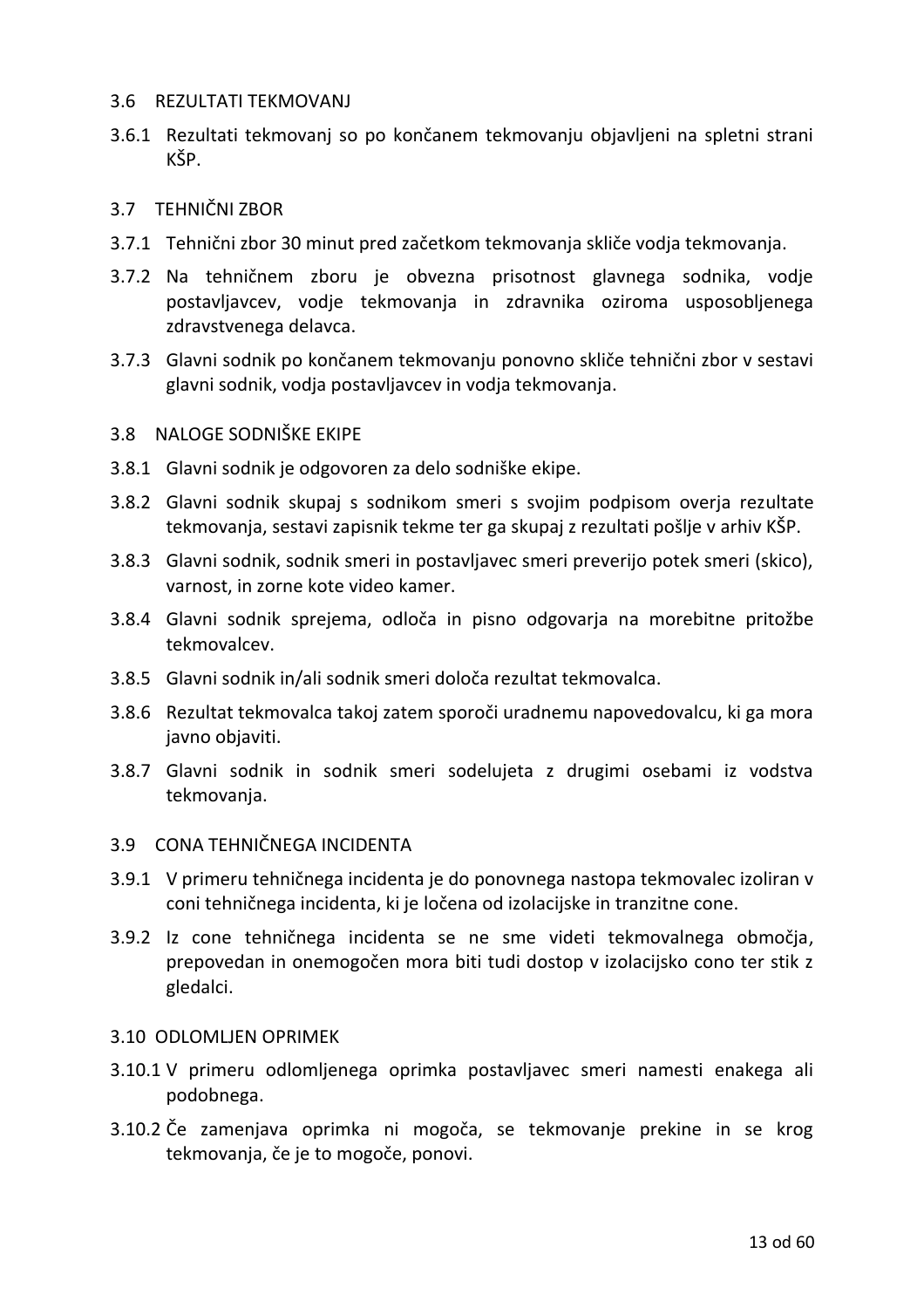# <span id="page-13-0"></span>3.11 PREKINITEV TEKMOVANJA

3.11.1 Glavni sodnik lahko začasno prekine tekmovanje, če so tekmovalci ovirani v času priprave in izvedbe vzpona.

# <span id="page-13-1"></span>3.12 TOČKOVANJE KONČNIH UVRSTITEV

- 3.12.1 Vrstni red in točkovanje se na tekmovanju vodi za vsako kategorijo posebej.
- 3.12.2 Uvrstitev v kategoriji mladinci/mladinke se točkuje dvakrat in sicer v kategoriji mladinci/mladinke in absolutno skupaj s člani/članicami.
- 3.12.3 V tekmovanju za državno prvenstvo se upoštevajo le rezultati državljanov Republike Slovenije.
- 3.12.4 Evidenco in arhiv tekmovanj vodi KŠP.
- 3.12.5 Tekmovanja za državno prvenstvo se točkujejo tako, da dosežena mesta prinašajo naslednje število točk:

| Mesto    | Točk | Mesto | Točk | Mesto | Točk | Mesto | Točk | Mesto | Točk | Mesto | Točk |
|----------|------|-------|------|-------|------|-------|------|-------|------|-------|------|
| ٠.       | 100  | 6.    | 47   | 11.   | 31   | 16.   | 20   | 21.   | 10   | 26.   |      |
| <u>.</u> | 80   |       | 43   | 12.   | 28   | 17.   | 18   | 22.   | a    | 27.   | Д    |
| 3.       | 65   | 8.    | 40   | 13.   | 26   | 18.   | 16   | 23.   | 8    | 28.   |      |
| 4.       | 55   | 9.    | 37   | 14.   | 24   | 19.   | 14   | 24.   |      | 29.   |      |
| J.       | 51   | 10.   | 34   | 15.   | 22   | 20.   | 12   | 25.   | n    | 30.   |      |

- 3.12.6 V primeru delitve mest, se vsem tekmovalcem, ki si mesto delijo, seštejejo točke deljenih mest in delijo s številom tekmovalcev, ki si ta mesta delijo.
- 3.12.7 Dobljene točke se zaokrožijo na celo število, kot sledi:

Primer: 6 tekmovalcev si deli 4. mesto: sešteje se 55+51+47+43+40+37 = 273 deljeno s 6 = 45,5 in zaokrožitev na 46 (v primeru 45,4 je zaokrožitev na 45).

3.12.8 V primeru delitve 30. mesta vsi tekmovalci, ki si to mesto delijo, dobijo 1 točko.

# <span id="page-13-2"></span>3.13 UPOŠTEVANJE TEKEM V KONČNI RAZVRSTITVI

3.13.1 V končni razvrstitvi državnega prvenstva se glede na število tekem upošteva naslednje število uvrstitev.

| 7 tekem          | 5 najboljših uvrstitev |
|------------------|------------------------|
| 6 tekem          | 5 najboljših uvrstitev |
| 5 tekem          | 4 najboljše uvrstitve  |
| 4 tekme          | 3 najboljše uvrstitve  |
| 3 tekme          | 2 najboljši uvrstitvi  |
| 2 tekmi ali manj | vse tekme              |

# <span id="page-13-3"></span>3.14 ENAKO ŠTEVILO TOČK V SKUPNEM SEŠTEVKU

- 3.14.1 Če imajo v skupnem seštevku državnega prvenstva na enem od prvih treh mest tekmovalci enako število točk, se tekmovalci razvrstijo na podlagi večjega števila višjih uvrstitev, kot sledi:
	- 1. merilo večje število prvih mest;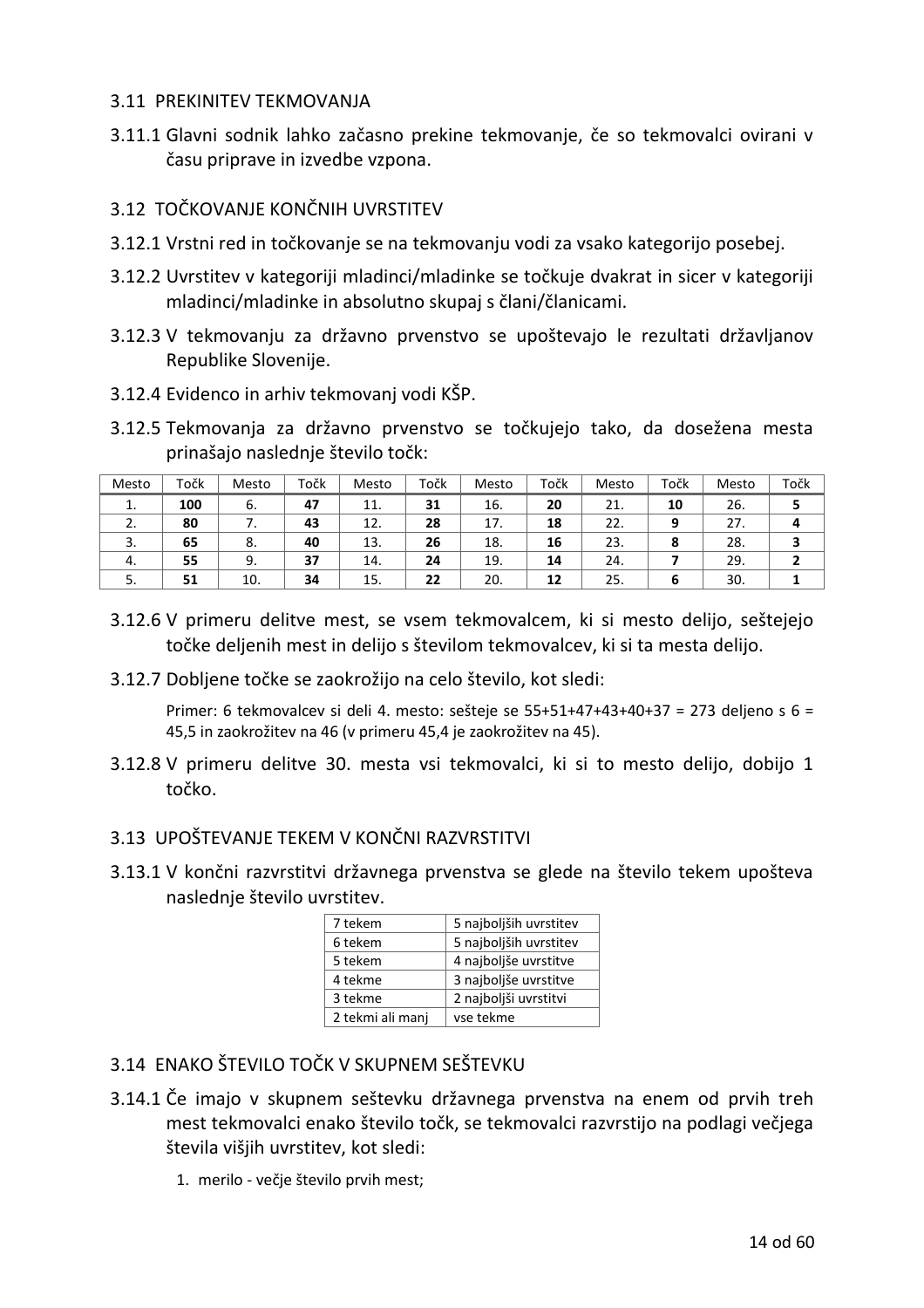- 2. merilo večje število drugih mest;
- 3. merilo večje število tretjih mest;
- 4. itd.

Če tudi ob upoštevanju večjega števila višjih uvrstitev ni razlike, si tekmovalci mesta delijo.

# <span id="page-14-0"></span>3.15 RAZVRSTITEV KLUBOV

- 3.15.1 Za razvrstitev klubov/odsekov v klubskem pokalu seštevek obsega osvojene točke dveh najboljših tekmovalcev iz posameznega kluba, na vsaki tekmi za DP, v vseh kategorijah in v vseh disciplinah.
- 3.15.2 Končni rezultat kluba je tako seštevek vseh zgoraj definiranih točk.
- <span id="page-14-1"></span>3.16 PREDLOGI IN PRIPOMBE
- 3.16.1 Predloge in pripombe na delo vodstva tekmovanja lahko uradni predstavnik kluba posreduje pisno na KŠP.

# <span id="page-14-2"></span>3.17 ZAPISNIK TEKMOVANJA

- 3.17.1 Zapisnik tekmovanja vsebuje naslednje dele oziroma priloge:
	- a) vse rezultate tekmovanja (kvalifikacije, finale,);
	- b) obrazec "Poročilo glavnega sodnika".
- 3.17.2 Verodostojnost vsakega dela zapisnika posebej s svojim podpisom potrjuje glavni sodnik.
- 3.17.3 Zapisnik prinese ali priporočeno pošlje glavni sodnik v vložišče KŠP (PZS, Ob železnici 30a, Ljubljana), najkasneje 3. dan po koncu tekmovanja.

# <span id="page-14-3"></span>3.18 RAČUNALNIŠKI IZPIS

- 3.18.1 Računalniški izpis z rezultati tekmovanja mora vsebovati:
	- a) naziv, kraj in datum tekmovanja;
	- b) oznake smeri: moška/ženska, kvalifikacije/finale/, leva/desna smer (v primeru vzporednih smeri), starostna kategorija, postavljavec;
	- c) ime in podpis sodnika smeri in glavnega sodnika.
- 3.18.2 Za vsakega tekmovalca posebej pa tudi:
	- a) doseženo mesto;
	- b) ime in priimek;
	- c) članstvo (ŠPO, AO, AS, klub);
	- d) dosežena višina.

#### <span id="page-14-4"></span>3.19 NAGRADE IN PRIZNANJA

3.19.1 Prvi trije uvrščeni v skupnem seštevku državnega prvenstva prejmejo pokale KŠP, prvih 6 pa diplome.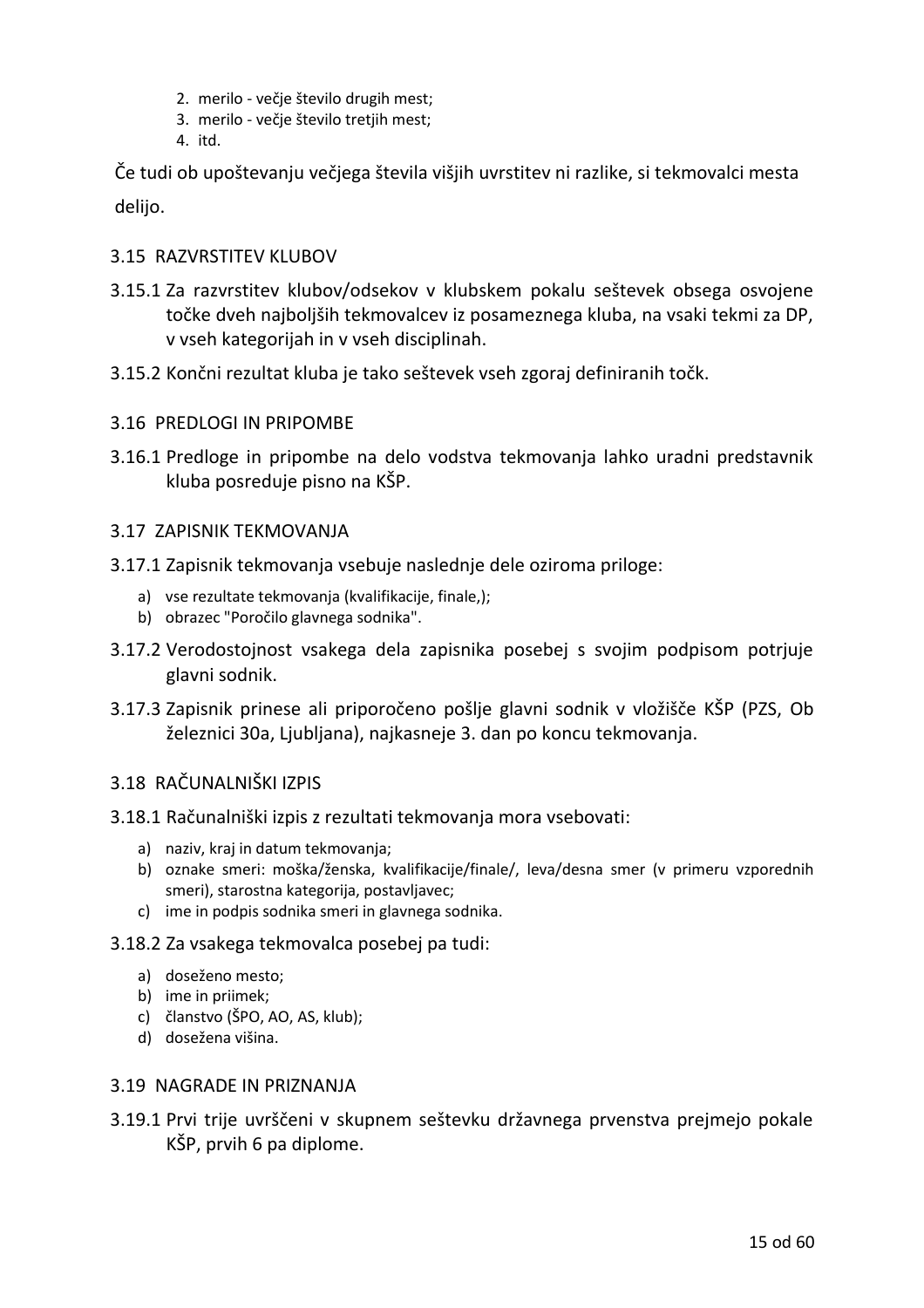- 3.19.2 Poleg priznanj, ki jih prispeva KŠP (za zmagovalce državnega prvenstva), lahko priznanja ter nagrade podeljuje tudi organizator.
- 3.19.3 KŠP prvim petim tekmovalcem v vsaki kategoriji podeli diplomo ter prvim trem vsaj eno od ostalih priznanj (medalje, pokali, skulpture) na katerih so označene kategorija, naziv in datum tekmovanja ter doseženo mesto.
- 3.19.4 KŠP za posamezno tekmo zagotovi najmanj 5 kompletov rezervnih medalj. Ki se podelijo tekmovalcem v primeru delitve mest.
- 3.19.5 Nagrade in priznanja se podeljujejo skupno ne glede na državljanstvo, razen v skupnem vrstnem redu državnega prvenstva, kjer tujci tekmujejo izven konkurence.
- 3.19.6 Vrednost prvih treh nagrad pri ženskah mora biti približno enaka kot pri moških, število nagrad pa mora biti pri moških in pri ženskah enako.
- 3.19.7 Vrednost nagrade mora biti v skladu z doseženim mestom (tekmovalec na nižjem mestu ne sme dobiti nagrade, ki bi bila vrednejša od nagrade tekmovalca uvrščenega pred njim).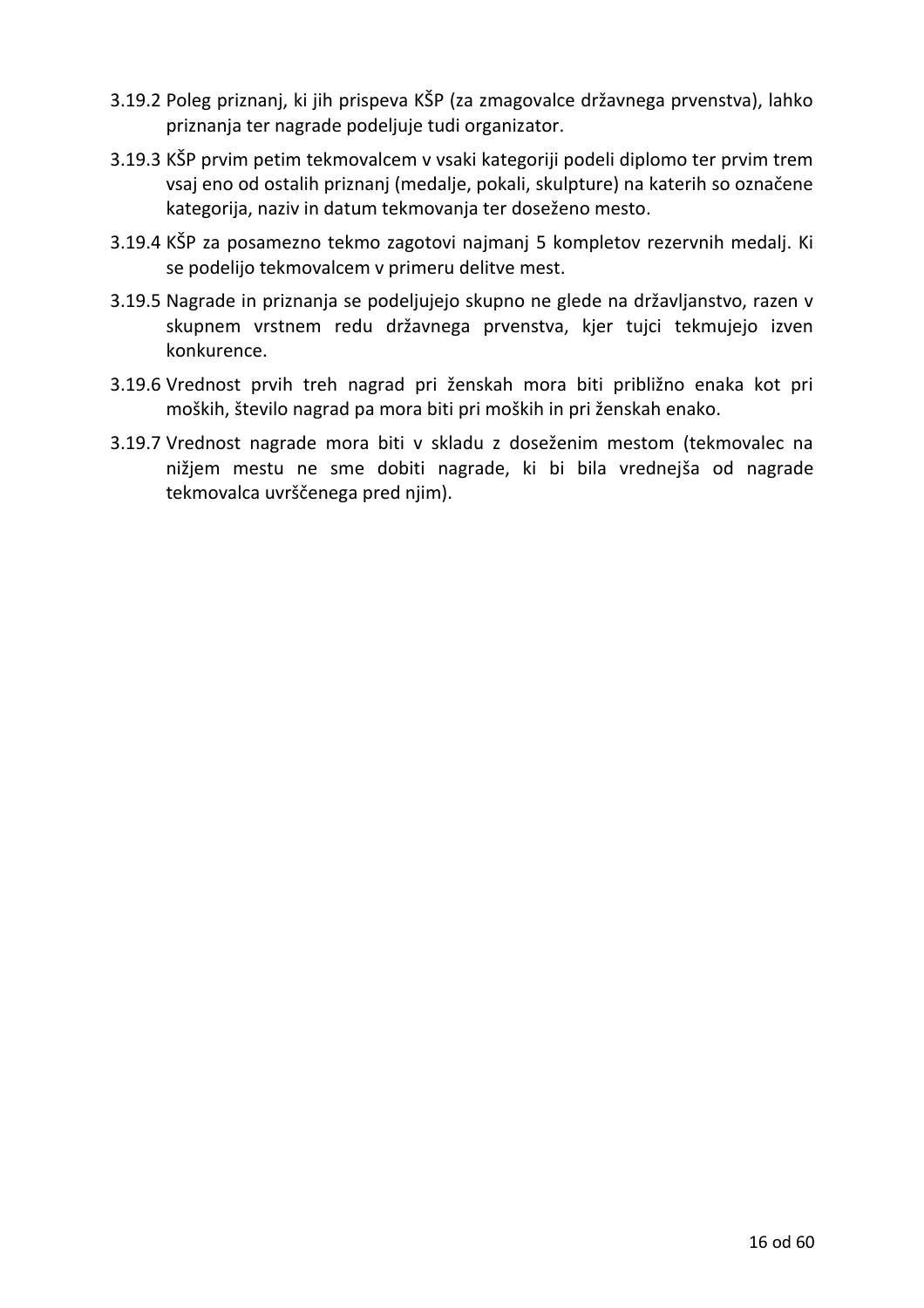# <span id="page-16-0"></span>**4 DISCIPLINSKI POSTOPKI**

# <span id="page-16-1"></span>4.1 UVOD

4.1.1 Glavni sodnik ima splošno pristojnost glede vseh aktivnosti in odločitev, ki vplivajo na potek tekmovanja znotraj tekmovališča.

#### <span id="page-16-2"></span>4.2 TEKMOVALCI

#### *Splošno*

- 4.2.1 Glavni sodnik in sodnik smeri sta pristojna, da v primeru kršitve pravil ali nediscipline tekmovalcev in predstavnikov ekip sprejmeta naslednje ukrepe:
	- a) neformalni, ustni opomin;
	- b) uradni opomin z izdajo rumenega ali rdečega kartona.
- 4.2.2 Po izdaji rumenega ali rdečega kartona glavni sodnik v najkrajšem možnem času:
	- a) Predloži pisno izjavo o kršitvi vodji ekipe ali, če to ni mogoče, neposredno osebi, ki jo ukrep zadeva. Glavni sodnik prav tako poda mnenje ali, v skladu s pravilnikom, predlaga predložitev zadeve v nadaljnjo obravnavo glede izdaje nadaljnjega disciplinskega ukrepa.
	- b) S poročilom tekmovanja na KŠP predloži kopijo te pisne izjave skupaj s podrobnim poročilom o kršitvi pravil, vsemi dokazi in morebitnimi predlogi o napotitvi zadeve na KŠP glede izdaje nadaljnjih sankcij.

#### *Rumeni karton*

4.2.3 Rumeni karton se izda za naslednje kršitve.

*Izda ga glavni sodnik ali sodnik smeri:*

- a) neupoštevanje navodil glavnega sodnika ali sodnika smeri med drugim vključuje, ne pa omejuje samo na:
	- i) nepotrebno zavlačevanje pri vrnitvi v izolacijsko cono/prostor za ogrevanje ob zahtevi sodnika smeri ali glavnega sodnika;
	- ii) nepotrebno zavlačevanje ob napotitvi iz tranzitne cone na tekmovališče;
	- iii) neposlušnost pri navodilih sodnika smeri ob vstopu v smer;

#### *Oprema in podelitev priznanj:*

- b) neupoštevanje pravil in predpisov na področju opreme in oblačil;
- c) neuporaba štartne številke, kjer jo organizator zagotovi;
- d) neudeležba nosilcev medalj in priznanj na podelitvi;
- e) nespodobno ali žaljivo izražanje oz. obnašanje, ko gre za milejše oblike tovrstnih dejanj;
- f) nešportno obnašanje v milejši obliki;
- g) pritožba na odločitev se obravnava v skladu s postopkom, navedenim v poglavju 6.13 in 7.13.
- 4.2.4 V primeru, da tekmovalec v okviru istega tekmovanja prejme dva (2) rumena kartona, je diskvalificiran s tekmovanja.
- 4.2.5 V primeru, da tekmovalec v eni sezoni prejme tri (3) rumene kartone, ne more nastopiti na prvi tekmi v naslednji sezoni.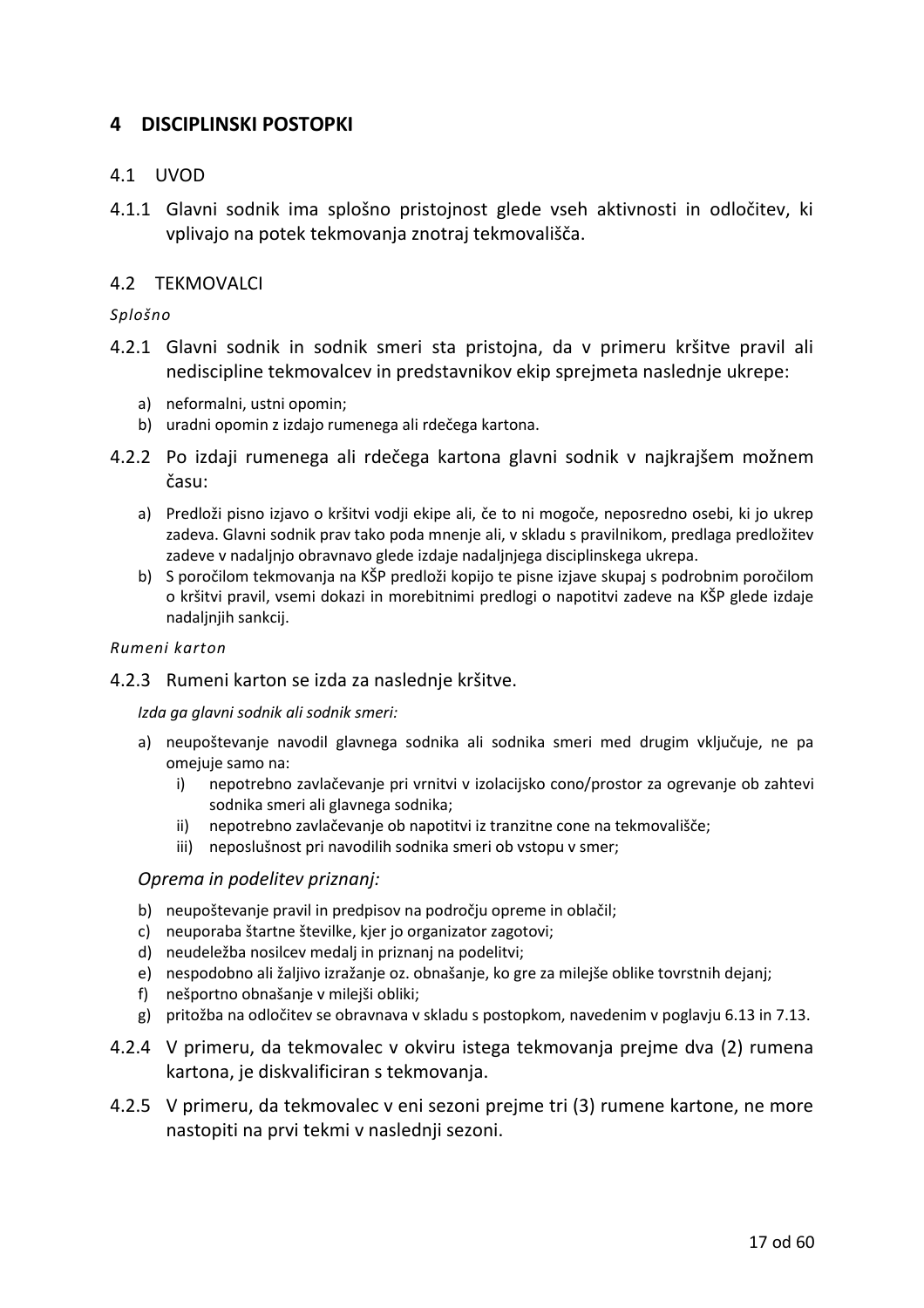Denarna kazen za rumeni karton znaša 30 €.

#### *Rdeči karton - diskvalifikacija*

- 4.2.6 Glavni sodnik je edini pristojen za diskvalifikacijo tekmovalca s tekmovanja. Ob diskvalifikaciji se izda rdeči karton.
- 4.2.7 Rdeči karton s takojšnjo diskvalifikacijo tekmovalca s tekmovanja, brez nadaljnjih sankcij, se izda za naslednje kršitve:
	- a) opazovanje smeri izven dovoljene cone za ogled v času veljave pravil izolacijske cone;
	- b) uporaba opreme, ki ni skladna z določili;
	- c) nedovoljena uporaba kakršne koli naprave za komunikacijo v izolacijski coni ali v območju, kjer je to prepovedano;
	- d) pritožba na odločitev se obravnava v skladu s postopkom, navedenim v poglavju 6.13 in 7.13.
- 4.2.8 Rdeči karton s takojšnjo diskvalifikacijo tekmovalca s tekmovanja in še z enega naslednjih uradnih tekmovanj se izda za naslednje kršitve:

#### *Kršitve člana ekipe storjene znotraj tekmovalnega prostora*

- a) Zbiranje informacij o smeri, ki so izven obsega dovoljenega v okviru tekmovalnih pravil. V izogib dvomom lahko tekmovalci v krogih tekmovanja, kjer ne veljajo pravila izolacije (se tekmuje na "flash"), pred ali med plezanjem prejemajo informacije od ostalih članov ekipe, ki so izven tekmovališča.
- b) Zbiranje in/ali posredovanje informacij o vzponu drugim tekmovalcem v obsegu, ki presega meje dovoljenega v okviru tekmovalnega pravilnika (vključno z, vendar ne omejeno na, kršitvami členov 6.7.5 in 7.7.5 tega pravilnika).
- c) Motenje ali oviranje katerega koli tekmovalca pred ali med vzponom.
- d) Neupoštevanje navodil sodnikov, organizatorjev ali predstavnikov KŠP.
- e) Neupoštevanje pravil oglaševanja na področju oblačil in opreme.
- f) Nešportno obnašanje ali druge resnejše oblike motenja poteka tekmovanja.
- g) Zlonamerno, nasilno obnašanje ali uporaba groženj, ki so uperjene proti predstavnikom KŠP, organizatorjem, predstavnikom ekip (vključno s tekmovalci) ali proti kateri koli drugi osebi.

#### *Kršitve izven tekmovalnega območja*

- h) Grobo nešportno obnašanje ali druge hujše oblike motenja poteka tekmovanja.
- i) Zlonamerno, nasilno obnašanje ali uporaba groženj, ki so uperjene proti predstavnikom KŠP, organizatorjem, predstavnikom ekip (vključno s tekmovalci) ali proti kateri koli drugi osebi.

#### Denarna kazen za rdeči karton znaša 60 €.

#### <span id="page-17-0"></span>4.3 PREDSTAVNIKI EKIP

- 4.3.1 Predstavniki ekip imajo enak status kot tekmovalci in se obravnavajo temu primerno.
- 4.3.2 Predstavnik ekipe, ki prejme rumen karton, v času trajanja tekmovanja nima dostopa do nobenega prostora znotraj tekmovališča, ki je namenjen predstavnikom ekip.

#### 4.3.3 Izdaja:

- a) dveh (2) rumenih kartonov predstavnikom ekipe na istem tekmovanju pomeni diskvalifikacijo vodje ekipe iz tega tekmovanja;
- b) treh (3) rumenih kartonov predstavnikom iste ekipe na istem tekmovanju pomeni še dodana denarna kazen v višini rdečega kartona.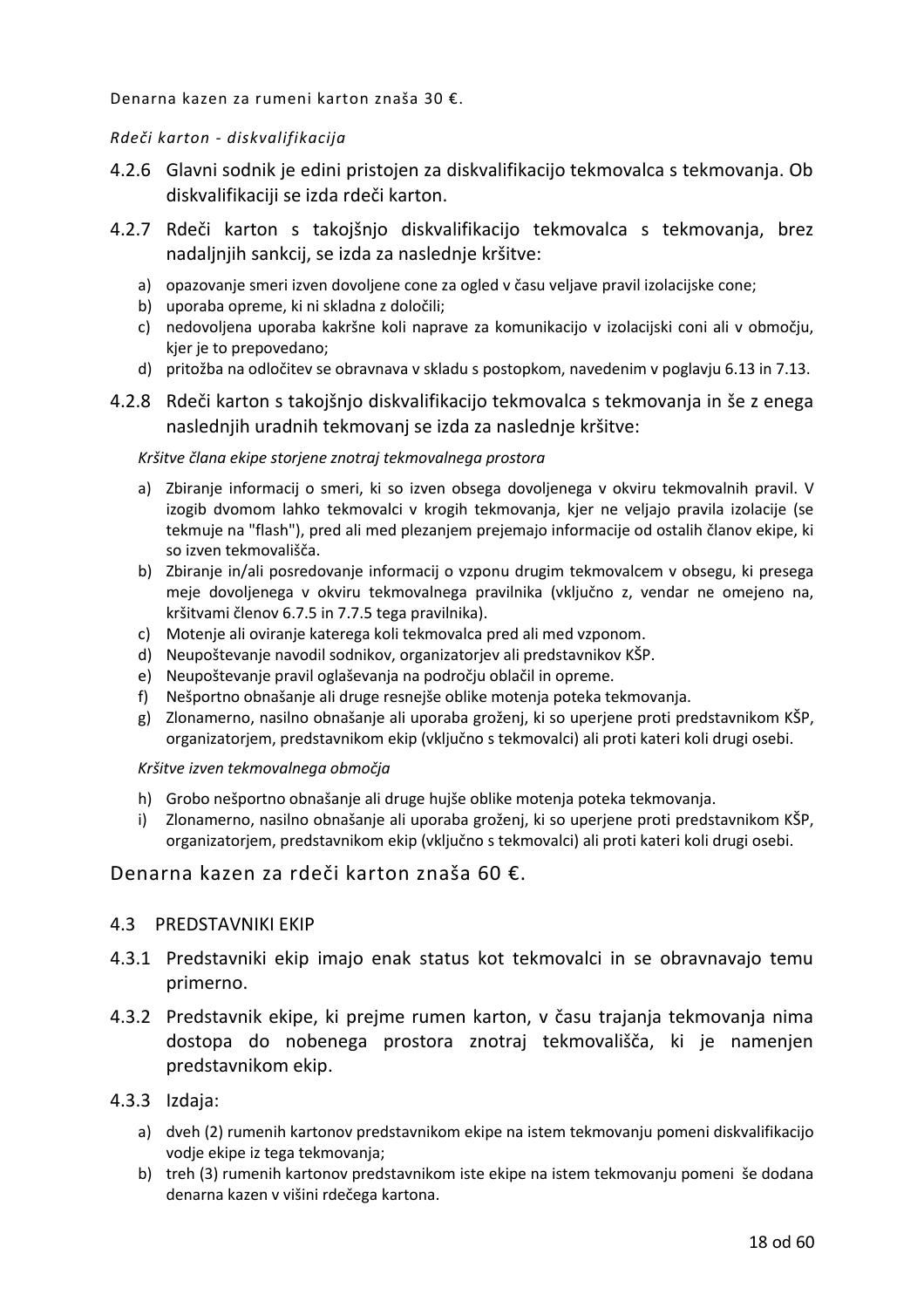# <span id="page-18-0"></span>4.4 DRUGE OSEBE

4.4.1 Glavni sodnik ima pooblastilo, da za katero koli osebo, ki ne upošteva pravil, zahteva takojšnjo odstranitev iz tekmovališča in po potrebi prekine tekmovanje, dokler se zahteva ne izvrši.

# <span id="page-18-1"></span>**5 ANTIDOPING**

Trenutno veljajo pravila v okviru Slovenske antidopinške organizacije (SLOADO – www.sloado.si).

# <span id="page-18-2"></span>**6 TEŽAVNOSTNO PLEZANJE**

#### <span id="page-18-3"></span>6.1 STAROSTNE KATEGORIJE

#### 6.1.1 Mlajše kategorije

- a) Tekmovanje v mlajših kategorijah (cicibani/cicibanke in mlajši dečki/deklice) poteka v enem krogu.
- b) Vsaka kategorija pleza dve plezalni smeri, najprej vsi prvo, nato v istem vrstnem redu drugo smer.
- c) Demonstracija posamezne smeri je obvezna, tekmovalci plezajo "na flash".
- d) Tekmovalci plezajo z varovanjem od zgoraj ("top rope").
- e) v kolikor je po prvih dveh smereh več tekmovalcev na prvem mestu, si vsi prvo mesto delijo
- 6.1.2 Srednje in starejše kategorije (razen mladinci/mladinke)
	- a) Tekmovanje v srednjih kategorijah (starejši dečki/deklice in kadeti/kadetinje) in starejših kategorijah (mladinci/mladinke in člani/članice) poteka v dveh krogih:
		- i) kvalifikacije in
		- ii) finale.
	- b) Vsaka kategorija pleza eno (1) kvalifikacijsko in eno (1) finalno smer na pogled.
	- c) Tekmovalci plezajo z varovanjem od spodaj.

#### 6.1.3 Starejše kategorije – mladinci/mladinke

- a) Tekmovanje v starejših kategorijah (za mladinci/mladinke ) poteka v enem krogu
- b) Plezajo eno (1) smer na pogled.
- c) Tekmovalci plezajo z varovanjem od spodaj.

#### <span id="page-18-4"></span>6.2 PLEZALNE STENE

- 6.2.1 Plezalne stene in plezalni oprimki morajo biti skladni z veljavnimi standardi, določenimi v poglavju 3.2.4.
- 6.2.2 Plezalna smer mora izpolnjevati predpisane zahteve po velikosti, glede na kategorijo tekmovalcev.
	- a) Za starejše kategorije mora biti najmanj 2,5 m široka, 8 m visoka, 13 m dolga in 3 m previsna.
	- b) Za mlajše in srednje kategorije mora biti najmanj 2,5 m široka, 7 m visoka, 11 m dolga in 2,5 m (srednje) oz. 2 m (mlajše kategorije) previsna.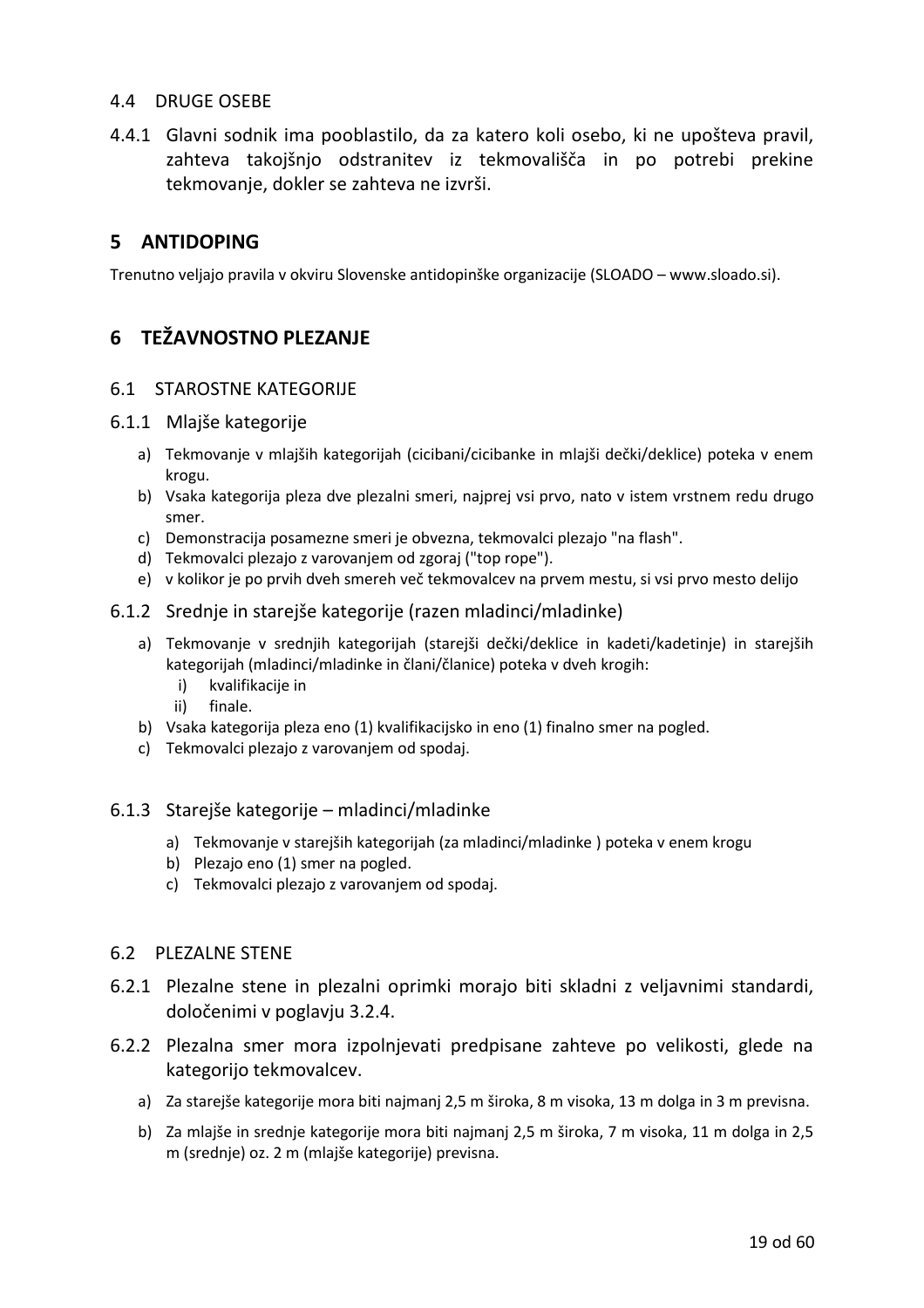c) KŠP lahko v primeru manjših odstopanj od navedenih dimenzij, zlasti ob nezadostnem številu tekmovanj, odobri organizacijo tekmovanja tudi na takšnih plezalnih stenah, o čemer morajo biti tekmovalci obveščeni v razpisu tekmovanja.

#### *Postavitev smeri*

- 6.2.3 V primeru, ko kvalifikacije potekajo v dveh kvalifikacijskih smereh in dveh štartnih skupinah, morata biti obe smeri podobnega tipa in težavnosti.
- 6.2.4 Priporočljivo je, da postavljalec ali organizator tekmovanja po zaprtju izolacijske cone za srednje in starejše kategorije na oglasno desko izobesi skico smeri z označenimi višinami oprimkov. S tem se omogoči lažje razumevanje dodeljenih višin tekmovalcem in uveljavljanje morebitnih pritožb.

# <span id="page-19-0"></span>6.3 VARNOST

- 6.3.1 Vsa tehnična oprema, ki se uporablja na tekmovanjih v težavnosti, mora ustrezati veljavnim standardom, določenimi v poglavju 3.2.4.
- 6.3.2 Tekmovalec pleza vse smeri z varovanjem od spodaj (razen v mlajših kategorijah, ki plezajo z varovanjem od zgoraj). Med vzponom vpenja vrv v varovalne komplete. Plezalna vrv mora po pravilih ustrezati veljavnim standardom za enojne vrvi. Sodnik smeri odloči, kako pogosto je potrebno menjati vrv.
- 6.3.3 Vsaka smer je postavljena na način:
	- a) da ne vsebuje nevarnosti, da bi se med padcem tekmovalec poškodoval oz. oviral drugega tekmovalca ali tretjo osebo;
	- b) da ne vsebuje skokov navzdol.
- 6.3.4 Sodnik smeri lahko po posvetu z glavnim postavljavcem in z dovoljenjem glavnega sodnika sprejme naslednje odločitve:
	- a) plezalna vrv je predhodno vpeta v prvi (in, kjer se zdi potrebno, drugi) varovalni komplet;
	- b) z vidika zagotavljanja dodatne varnosti je ob vstopu vsake smeri pomočnik varovalca, ki skrbi za varnost tekmovalca v začetnem delu smeri;
	- c) v vsakem primeru naj bo postavitev smeri, kjer je to seveda mogoče, takšna, da so takšni dodatni varnostni ukrepi nepotrebni.

#### *Varovalne točke*

- 6.3.5 Vsaka varovalna točka (vključno z zadnjo) je opremljena s kompletom, ki vsebuje:
	- a) ustrezno zaprto in certificirano vponko z matico ("majon rapid");
	- b) neprekinjeno prešito zanko primerne dolžine (kot določi glavni postavljavec);
	- c) vponko, v katero lahko plezalec med plezanjem vpne vrv; vponka mora biti obrnjena tako, da zmanjšuje možnost prečne obremenitve.

Pri plezanju z varovanjem od zgoraj mora biti vrv na vrhu vpeta na dveh mestih, z vponko z matico, in sicer tako, da je preprečeno krotovičenje vrvi.

Vponka z matico je lahko vpeta v najlonski trak, ki je z veznim členom vpet v svedrovec.

Tekmovalci se lahko navezujejo na pas z dvema vponkama z varovalno matico.

6.3.6 Izrecno je prepovedana uporaba sledečih metod: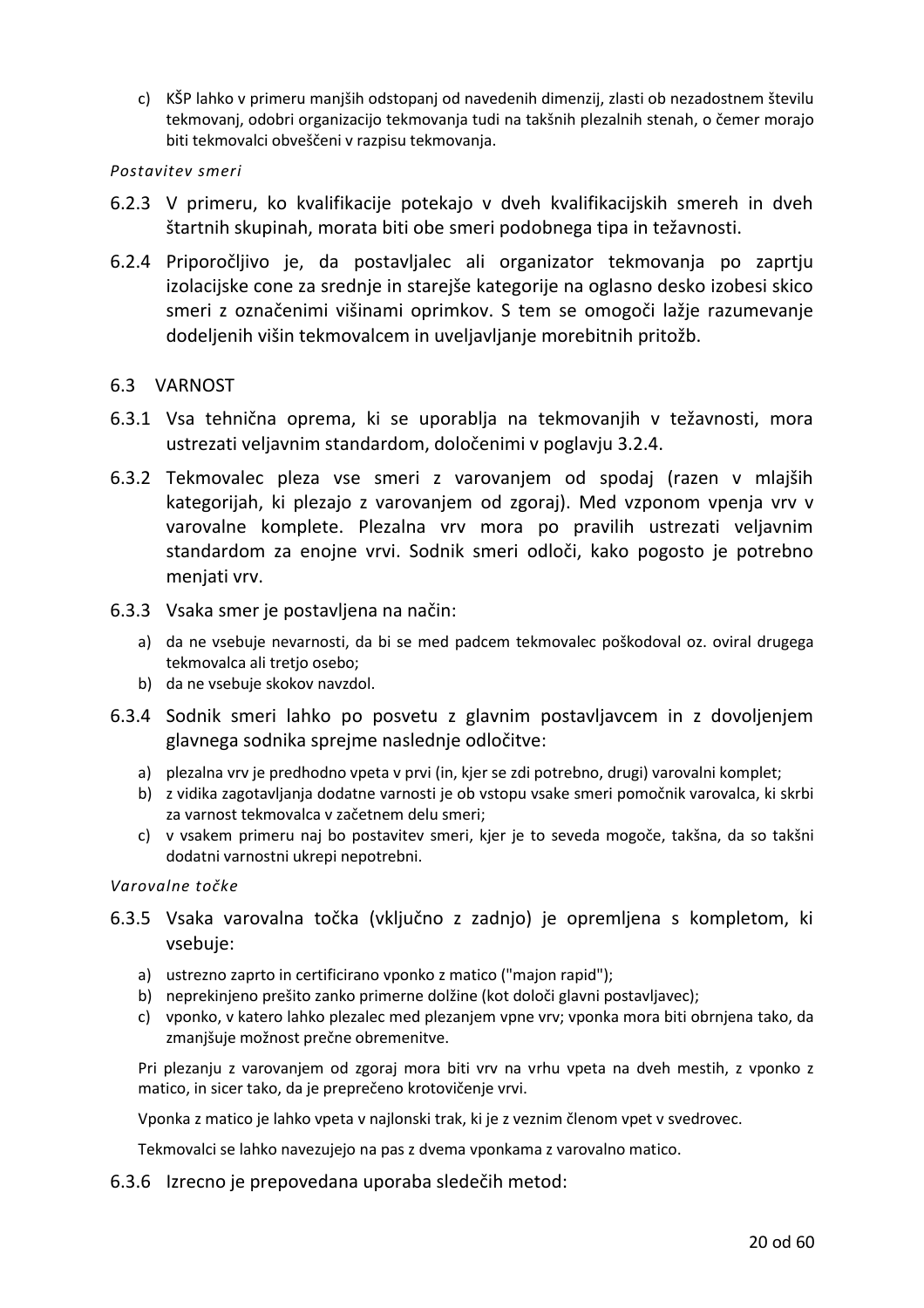- a) vsakršno skrajševanje ali prilagajanje dolžine zank z uporabo vozlov;
- b) vsakršno verižno podaljševanje kompletov;
- c) vsakršna uporaba vrvi ali neprešitih trakov, povezanih z vozlom.

#### *Osebna oprema*

- 6.3.7 Vsak tekmovalec mora imeti na sebi plezalni pas. Glavni sodnik tekmovalcu prepove nastop, če upravičeno meni, da njegov pas ni varen.
- 6.3.8 Plezalna vrv je navezana na plezalni pas tekmovalca z osmico, ki je dodatno zavarovana z varovalnim vozlom.
- 6.3.9 Tekmovalcem v času ogleda in v času plezanja ni dovoljeno posedovati ali uporabljati kakršne koli naprave za predvajanje zvoka.

*Varnostni pregledi* 

- 6.3.10 Z namenom zagotavljanja varnosti glavni sodnik, sodnik smeri in glavni postavljavec pred začetkom vsakega kroga tekmovanja preverijo vsako smer.
- 6.3.11 Glavni sodnik potrdi, da vsi varovalni pripomočki, ki se jih uporablja v času tekmovanja, ustrezajo zahtevam iz člena 6.3.13.
- 6.3.12 Pred začetkom vzpona varovalec preveri:
	- a) da je pas tekmovalca ustrezno zapet;
	- b) da je plezalna vrv navezana na plezalni pas tekmovalca na način, ki ga določa odstavek 6.3.8;
	- c) da je plezalna vrv premetana in razporejena na način, ki omogoča takojšno in ustrezno uporabo.

#### *Varovanje*

- 6.3.13 Varovalec varuje s tal, po možnosti mu pomaga še ena oseba. Varovalec ne sme uporabljati samozateznega varovala ter ves čas pozorno spremlja vzpon tekmovalca, pri čemer pazi, da:
	- a) s prenapeto ali preohlapno vrvjo na noben način ne ovira gibanja tekmovalca;
	- b) ne ovira tekmovalca pri vpenjanju vrvi v varovalno točko; v primeru, da tekmovalcu vrvi ne uspe vpeti v varovalno točko, varovalec nemudoma pobere prevelik lok vrvi;
	- c) padec zaustavi na dinamičen in varen način;
	- d) prepreči prevelik padec tekmovalca;
	- e) padajoči tekmovalec pri zaustavljanju padca ni izpostavljen kakršni koli nevarnosti poškodb ob stiku z robovi ali drugimi deli stene.
- 6.3.14 Varovalec mora ves čas imeti dovolj ohlapno vrv. Vsako zategovanje vrvi se lahko šteje kot nedovoljena pomoč ali oviranje tekmovalca. V tem primeru sodnik smeri razglasi tehnični incident.
- 6.3.15 Varovalci, ki jih določi organizator, morajo biti usposobljeni za varovanje na način, ki se zahteva za tekmovanja v težavnosti. Sodnik smeri je pristojen, da od organizatorja zahteva zamenjavo kateregakoli varovalca v katerikoli fazi tekmovanja. V primeru zamenjave zamenjani varovalec ne sme več sodelovati pri varovanju tekmovalcev na tem tekmovanju.
- 6.3.16 Ko tekmovalec vpne vrv v zadnji komplet oz. ko pade, ga varujoči varno spusti na tla, pri čemer pazi, da tekmovalec ne pride v stik z nobeno oviro na tleh.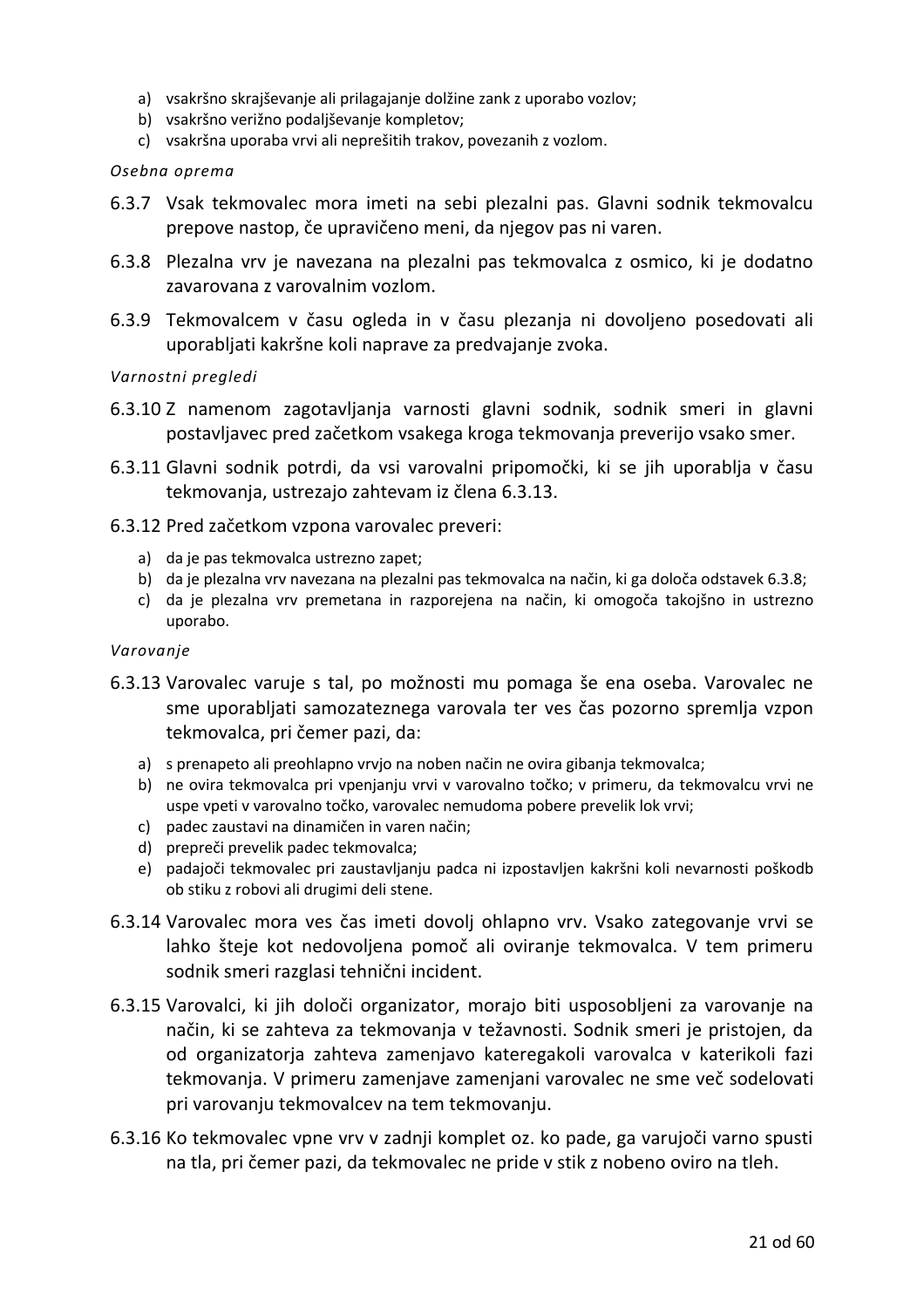6.3.17 V času, ko se tekmovalec odvezuje z vrvi, varovalec čim hitreje potegne vrv iz sistema, brez nepotrebnega nihanja kompletov. Varovalec zagotovi, da tekmovalec v čim krajšem času zapusti plezalno območje.

# <span id="page-21-0"></span>6.4 DOLOČANJE VIŠINE IN MERJENJE ČASA

- 6.4.1 Sestava sodniške ekipe, ki sodi posamezno smer:
	- a) v kvalifikacijskem in finalnem krogu: najmanj en sodnik smeri z veljavno licenco.

#### *Določanje višine oz. vrednosti vzpona*

- 6.4.2 V vsaki smeri se višina vzpona tekmovalca vrednoti po naslednjem sistemu:
	- a) uspešno opravljen vzpon tekmovalca, v skladu s členom 6.9.2, se točkuje kot vrh smeri ("VRH");
	- b) tekmovalcu, ki je vzpon zaključil s padcem oz. je moral svoj vzpon prekiniti, se določi kot rezultat višina najvišjega oprimka, ki ga je držal oz. uporabil v smeri skladno s členi od 6.4.3 do 6.4.5.
- 6.4.3 Pravila določanja višine:
	- a) Vsakemu oprimku se določi višina bodisi:
		- i) pred začetkom kroga tekmovanja s strani glavnega postavljavca ali
		- ii) med tekmovanjem po smiselni uporabi tekmovalca za napredovanje;
		- iii) in je zapisana na skici smeri, ki jo uporabljajo sodniki smeri; oprimki so oštevilčeni zaporedno vzdolž linije smeri, kot je določil glavni postavljavec.
	- b) Upoštevajo se samo oprimki, ki jih tekmovalec uporabi z rokami.
	- c) Upoštevajo se le deli struktur, ki so uporabni za plezanje.

*Opomba: V primeru, da se tekmovalec dotakne dela, na katerem ni oprimkov (kot je določil glavni postavljavec), potem se ta točka tekmovalcu ne prizna kot dosežena višina.* 

#### 6.4.4 Pravila določanja višine:

- a) "Zadržan" oprimek: tekmovalec je zadržal oprimek, ko je s prijemom oprimka dosegel stabilen in kontroliran položaj. Plezalcu, ki je oprimek zadržal, se določi višina, ki je za ta oprimek določena na skici smeri.
- b) "Uporabljen" oprimek (+): oprimek, s katerega je plezalec naredil kontroliran gib z namenom napredovanja v smeri, se šteje kot "uporabljen" oprimek. Plezalcu se v tem primeru prizna višina, ki je za ta oprimek določena na skici smeri, z dodanim znakom +. Dosežena višina "uporabljenega" oprimka je višja kot višina "zadržanega" oprimka.

*Opomba: Kontroliran gib lahko plezalec izvede bodisi statično ali dinamično. Običajno se odraža z:*

- *i) večjo pozitivno spremembo težišča tekmovalca;*
- *ii) premikom vsaj ene roke z namenom, da bi plezalec dosegel bodisi (a) naslednji oprimek v smeri ali (b) kateri koli naslednji oprimek v smeri, ki ga je z napredovanjem z istega oprimka kontrolirano zadržal drug tekmovalec.*

*Opomba: V skladu s členom 6.9.5 se višina + ne dodeli za napredovanje plezalca, ki se je premaknil v nedovoljen položaj.*

#### 6.4.5 Se ne uporablja.

#### *Merjenje časa*

6.4.6 Čas plezanja vsakega tekmovalca se meri od vstopa v smer do zaključka vzpona tekmovalca v smeri.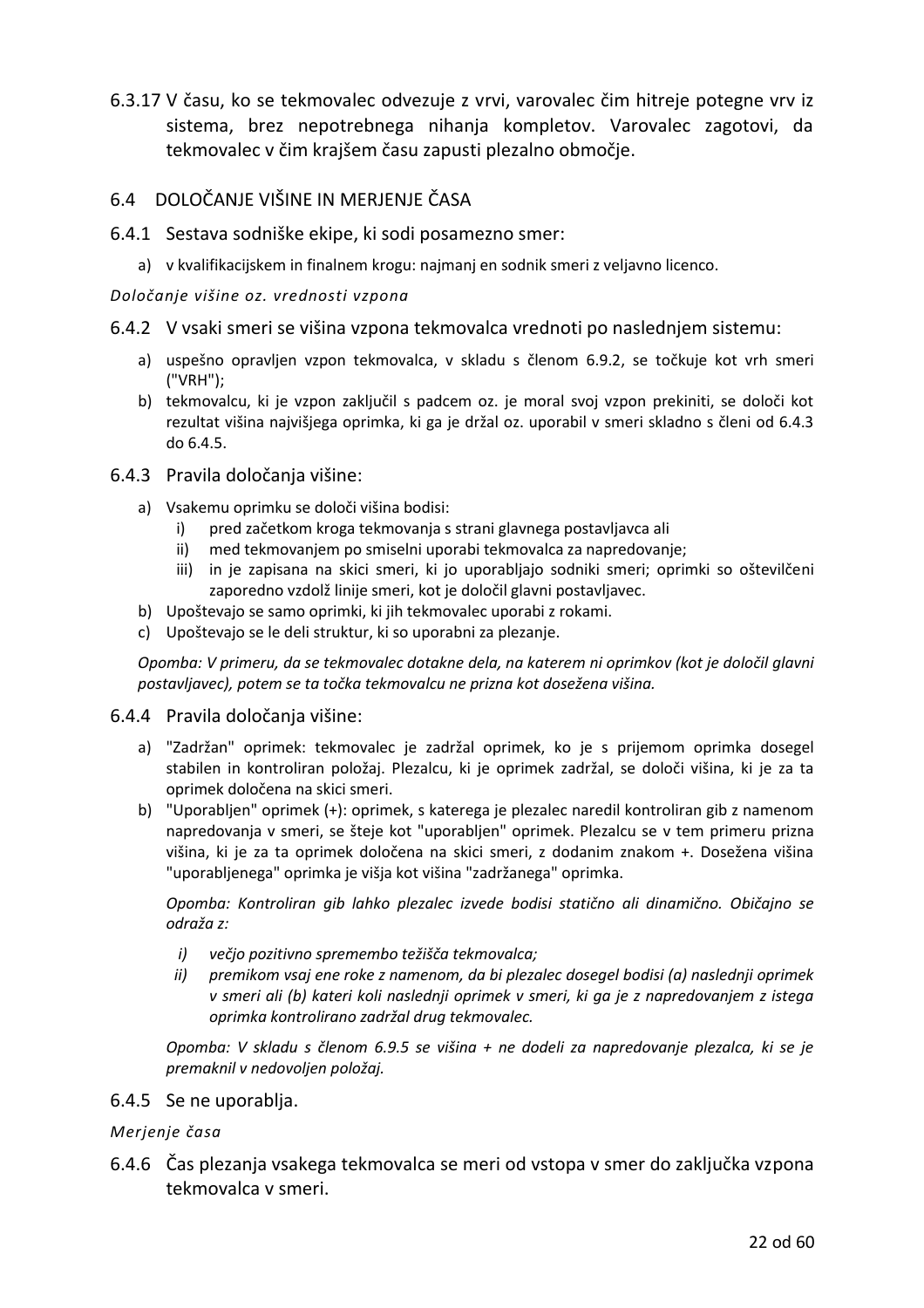- 6.4.7 Čas plezanja vsakega tekmovalca se meri z ročnim elektronskim merilnikom z digitalnim zapisom (štoparica).
- 6.4.8 Funkcijo uradnega časomerilca posamezne smeri lahko opravlja tudi sodnik smeri, ki beleži čas tekmovalca. Vsak časomerilec opravlja nalogo samostojno, zabeleženih časov ne deli ter o njih ne razpravlja z drugimi osebami. Zabeleženi časi se zaokrožujejo na sekundo navzdol, razen v primeru, ko se zabeleženi čas že ustavi na sekundo točno.
- 6.4.9 Čas plezanja posameznega tekmovalca se beleži kot čas:
	- a) med vstopom tekmovalca v smer v skladu s členom 6.9.1 in
	- b) ko je tekmovalec bodisi:
		- i) vpel zadnji komplet v smeri v skladu s členom 6.9.2 ali
		- ii) padel.
	- c) v vsakem primeru, razen, če se beleženi čas ustavi na sekundo točno, se čas zaokroži na sekundo navzdol.

#### <span id="page-22-0"></span>6.5 KVOTA ZA FINALE

- 6.5.1 V mlajših kategorijah kvote ni in se uporabi člen 6.1.1.
- 6.5.2 Ni uporabljen.
- 6.5.3 V srednjih in starejših kategorijah je plavajoča kvota za finale 7/8/9, kar pomeni, da se v finale uvrstijo vsi tekmovalci (tekmovalke), ki so dosegli eno od prvih 7 mest, pa tudi toliko tistih, ki so dosegli eno od prvih 8 mest, da skupno število tekmovalcev ne presega 9 mest.
- <span id="page-22-1"></span>6.5.4 Za vsako uvrstitev tujca v kvoto finalistov, se le-ta poveča za enega tekmovalca državljana Republike Slovenije.

# 6.6 ŠTARTNA LISTA

Štartne liste so objavljene na spletni strani KŠP večer pred tekmovanjem, 45 minut pred začetkom tekmovanja morajo biti dane na vpogled v izolacijski coni in na mestu tekmovanja.

*Mlajše, srednje in starejše kategorije*

- a) Žrebanje štartne liste za kvalifikacije se opravi po metodi naključnega izbora.
- b) Izjema od navedenega je deset najboljših tekmovalcev v absolutni konkurenci, ki nastopijo pred vsemi ostalimi.
- c) Na prvi tekmi prvenstva je to prvih deset tekmovalcev iz skupnega vrstnega reda preteklega leta, na naslednjih tekmah pa prvih deset v trenutnem vrstnem redu.

*Kvalifikacije srednjih in starejših kategorij v primeru dveh kvalifikacijskih smeri*

- 6.6.1 Če kvalifikacijski krog poteka v dveh štartnih skupinah ("na flash"), se tekmovalce razporedi v posamezno štartno skupino kot sledi:
	- a) Prvič, vsak tekmovalec, ki je na dan tekmovanja uvrščen v skupnem seštevku DP, se razporedi v štartno skupino, kot prikazuje primer:

Trenutna uvrstitev iz skupnega vrstnega reda DP

Štartna skupina A  $\vert$  Štartna skupina B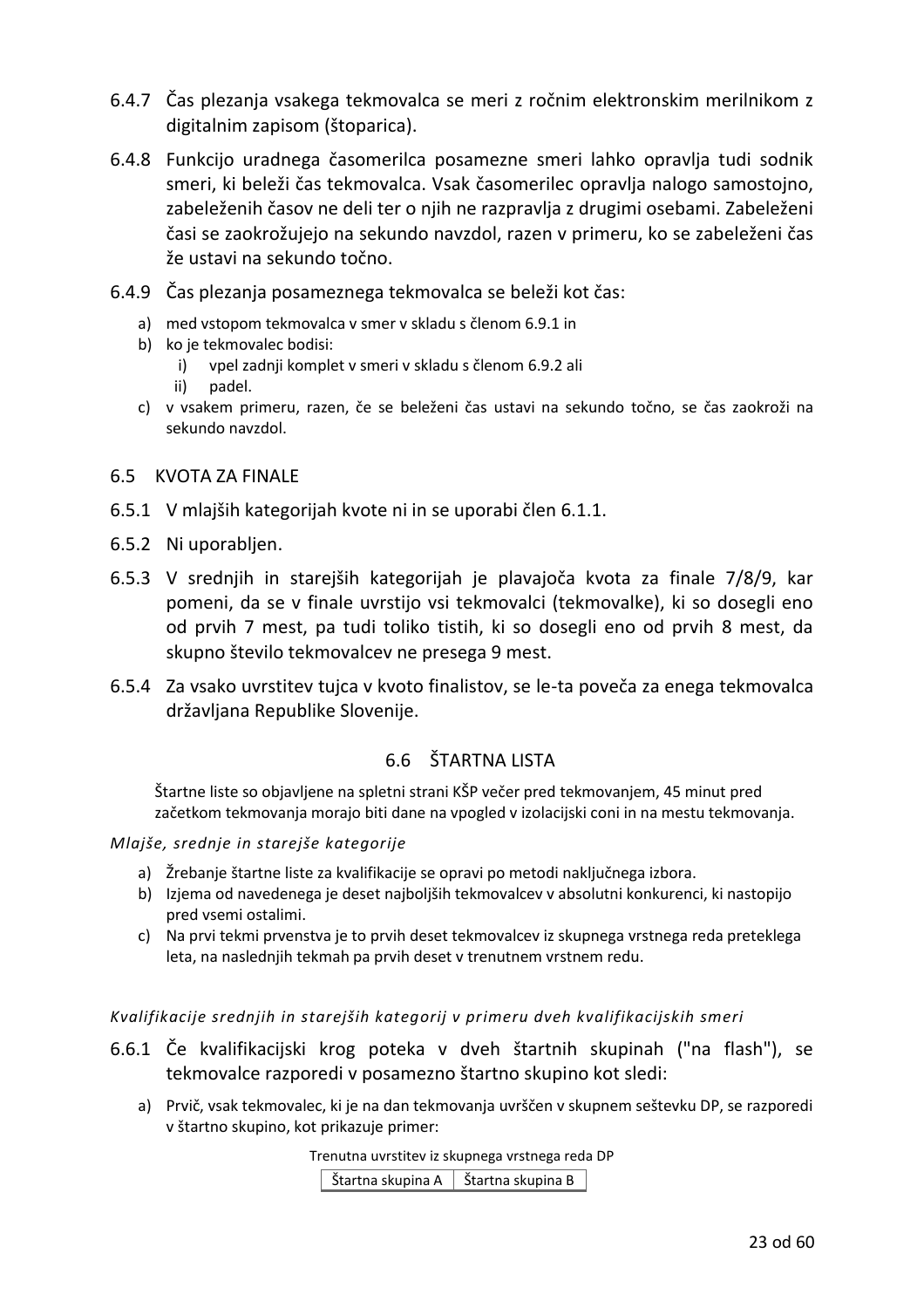|      | 2.   |
|------|------|
|      |      |
| 5.   | 6.   |
| 8.   | 7.   |
| Ч.   | 10.  |
| itd. | itd. |

- b) Drugič, vsak neuvrščeni tekmovalec se razdeli v eno od obeh štartnih skupin naključno, tako da je v vsaki od štartnih skupin enako ali skoraj enako število tekmovalcev.
- 6.6.2 V kvalifikacijskem krogu je v vsaki štartni skupini sledeči vrstni red:
	- a) vrstni red v prvi kvalifikacijski smeri je naključen;
	- b) vrstni red v drugi kvalifikacijski smeri je enak kot v prvi smeri s 50% prerazporeditvijo.

Primer: Če je v kategoriji 21 tekmovalcev, potem tisti, ki začne kot 1. v smeri A, začne v smeri B kot 11.

# *Finale*

6.6.3 Štartni vrstni red finalnega kroga je obraten od uvrstitev v prejšnjem krogu, t.j. najvišje uvrščeni tekmovalec nastopi kot zadnji. Če so tekmovalci v prejšnjem krogu dosegli enak rezultat, štartajo v naslednjem vrstnem redu:

V primeru enakih rezultatov se vrstni red na deljenih mestih določi po štartnih številkah.

6.6.4 V starejših kategorijah velja naslednja izjema: v primeru, da v kvalifikacijah (predtekmovanju) polovica ali več finalistov doseže vrh smeri (oziroma si deli prvo mesto), se štartna lista finala določi glede na trenutno razvrstitev v skupnem vrstnem redu državnega prvenstva, tako da plezajo po vrstnem redu od nižje k višje uvrščenemu.

# <span id="page-23-0"></span>6.7 POTEK TEKMOVANJA

# *Splošno*

6.7.1 Kadar se zaporedni krogi težavnostnega plezanja odvijejo na isti dan, mora preteči med tem, ko zadnji tekmovalec zaključi prvi krog in zaprtjem izolacijske cone za naslednji krog, najmanj 15 minut.

*Izolacijska pravila* 

- 6.7.2 Izolacijska cona se mora odpreti najkasneje eno uro (za starejše kategorije eno uro in pol) pred začetkom (kvalifikacij oz. finala), zapre pa se pol ure pred začetkom tekmovanja.
- 6.7.3 Po zaprtju izolacijske cone morajo tekmovalci in/ali predstavniki ekip ostati v izolacijski coni, razen če prejmejo drugačna navodila. Na tekmovanju lahko nastopijo le tekmovalci, ki so pravočasno prišli v izolacijsko cono.

Opomba: Tekmovalci/predstavniki ekip ali druge osebe, ki jim glavni sodnik dovoli vstop v izolacijsko cono, lahko izolacijsko cono zapustijo kadar koli, vendar se vanjo ne smejo vrniti po njenem zaprtju in morajo zapustiti tekmovalno območje, razen če jim glavni sodnik izrecno dovoli, da ostanejo.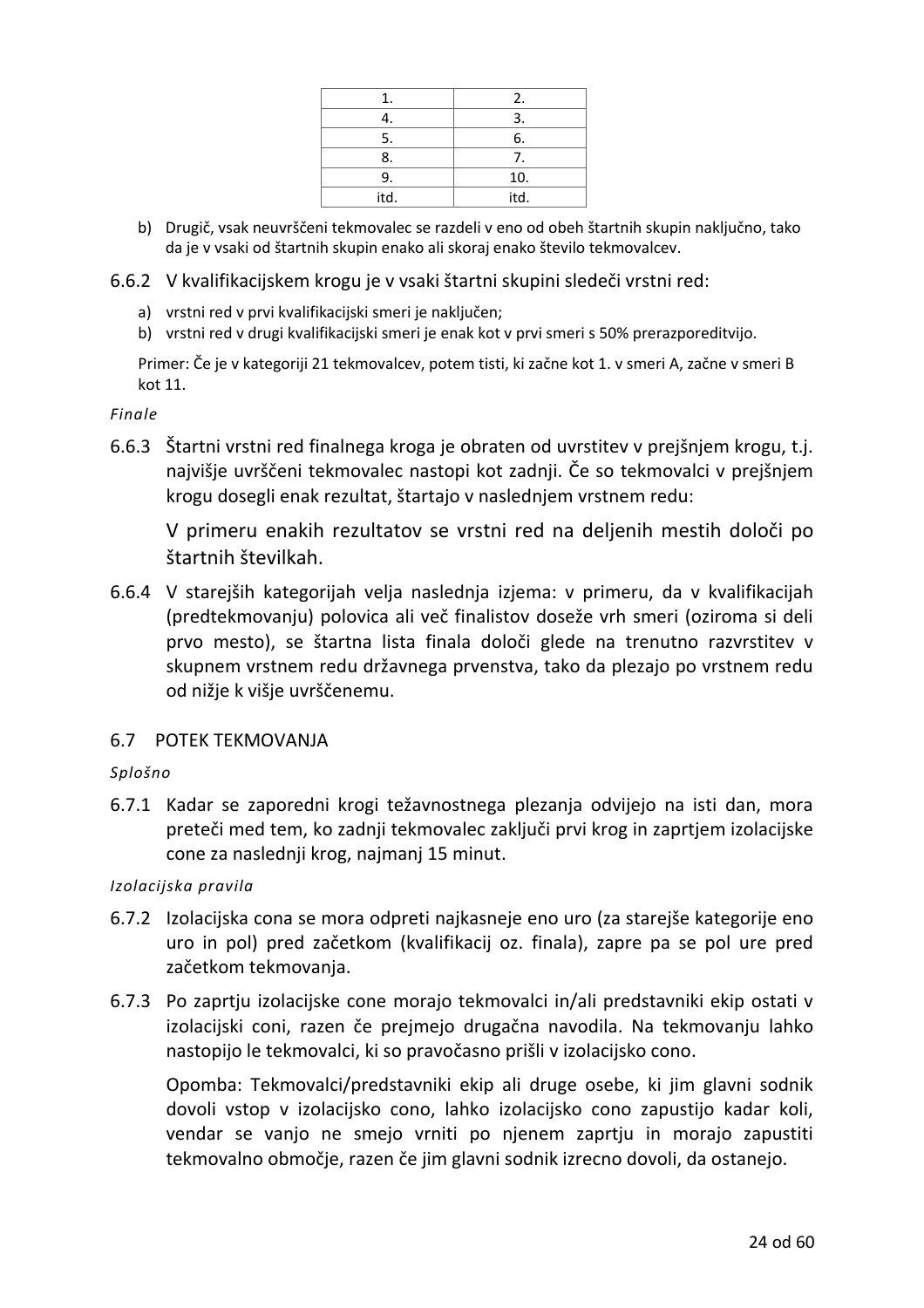Opomba: V primeru zamude v izolacijsko cono zaradi opravičljivega razloga lahko glavni sodnik tekmovalcu odobri vstop v izolacijsko cono in nastop na tekmovanju.

- 6.7.4 Pri mlajših kategorijah, ki plezajo "na flash" se izolacijska cona ne zapre in se uporablja za ogrevanje.
- 6.7.5 V času veljave izolacijskih pravil, tekmovalci ne smejo imeti na voljo nobenih drugih informacij o smereh, razen kar so videli v času uradnega ogleda ali kar jim sporoči glavni sodnik oz. sodniki. Vsak tekmovalec je sam odgovoren, da se v celoti seznani z vsemi navodili glede smeri. V izogib dvomu:
	- a) tekmovalcem v času, ko so v tekmovalnem območju, ni dovoljeno pridobivati informacij s strani katere koli osebe izven tekmovalnega območja razen, če to izrecno dovoli glavni sodnik;
	- b) tekmovalci, ki so svoj(e) vzpon(e) opravili in ki iz katerega koli razloga ostanejo v tekmovalnem območju, ne smejo podati nobenih informacij glede smeri kateremu koli tekmovalcu, ki še ni opravil svojega vzpona.
- 6.7.6 Ob neupoštevanju izolacijskih pravil, kadar so le-ta v veljavi, se sprožijo disciplinski postopki v skladu s poglavjem 4 (*Disciplinski postopki).*

# *Priprave pred plezanjem*

- 6.7.7 Ko tekmovalec prejme uradno navodilo, da naj zapusti izolacijsko cono/prostor za ogrevanje in se odpravi v tranzitno cono, ga ne sme spremljati nihče drug razen pooblaščena uradna oseba.
- 6.7.8 Tekmovalec po prihodu v tranzitno cono opravi še zadnje priprave na svoj vzpon, kot na primer obuje plezalne čevlje, se naveže na vrv in drugo, kar spada pod tovrstno tekmovanje.
- 6.7.9 Ko tekmovalec prejme navodilo za vstop v tekmovališče, mora biti pripravljen, da zapusti tranzitno cono. Za vsako neupravičeno zavlačevanje lahko prejme rumeni karton. Vsaka nadaljnja zamuda pomeni diskvalifikacijo v skladu s četrtim (4) poglavjem (*Disciplinski postopki*).

# *Čiščenje*

6.7.10 Oprimke v vsaki smeri se čisti tako pogosto, kot odredi glavni sodnik po posvetu z glavnim postavljavcem. Čiščenje mora biti razporejeno enakomerno skozi celoten krog. Pogostost in trajanje čiščenja se napove in navede na štartni listi, ki je objavljena v izolacijski coni. Tekmovalci ne smejo med svojim vzponom čistiti nobenega oprimka v smeri.

#### *Kvalifikacije*

- 6.7.12 Razen v primeru ponovnih vzponov, ki so posledica pritožbe ali tehničnega incidenta, ima vsak tekmovalec na voljo en (1) vzpon v smeri.
- 6.7.13 V kvalifikacijah (srednje in starejše kategorije) in prvem krogu tekmovanja (mlajše kategorije) imajo tekmovalci na voljo šest (6) minut za plezanje smeri.
- 6.7.14 Štartni vrstni red za kvalifikacijske smeri se uporabi skladno s členom 6.6.

*Finale*

6.7.15 Finalni krog se v vsaki kategoriji odvije v eni (1) smeri.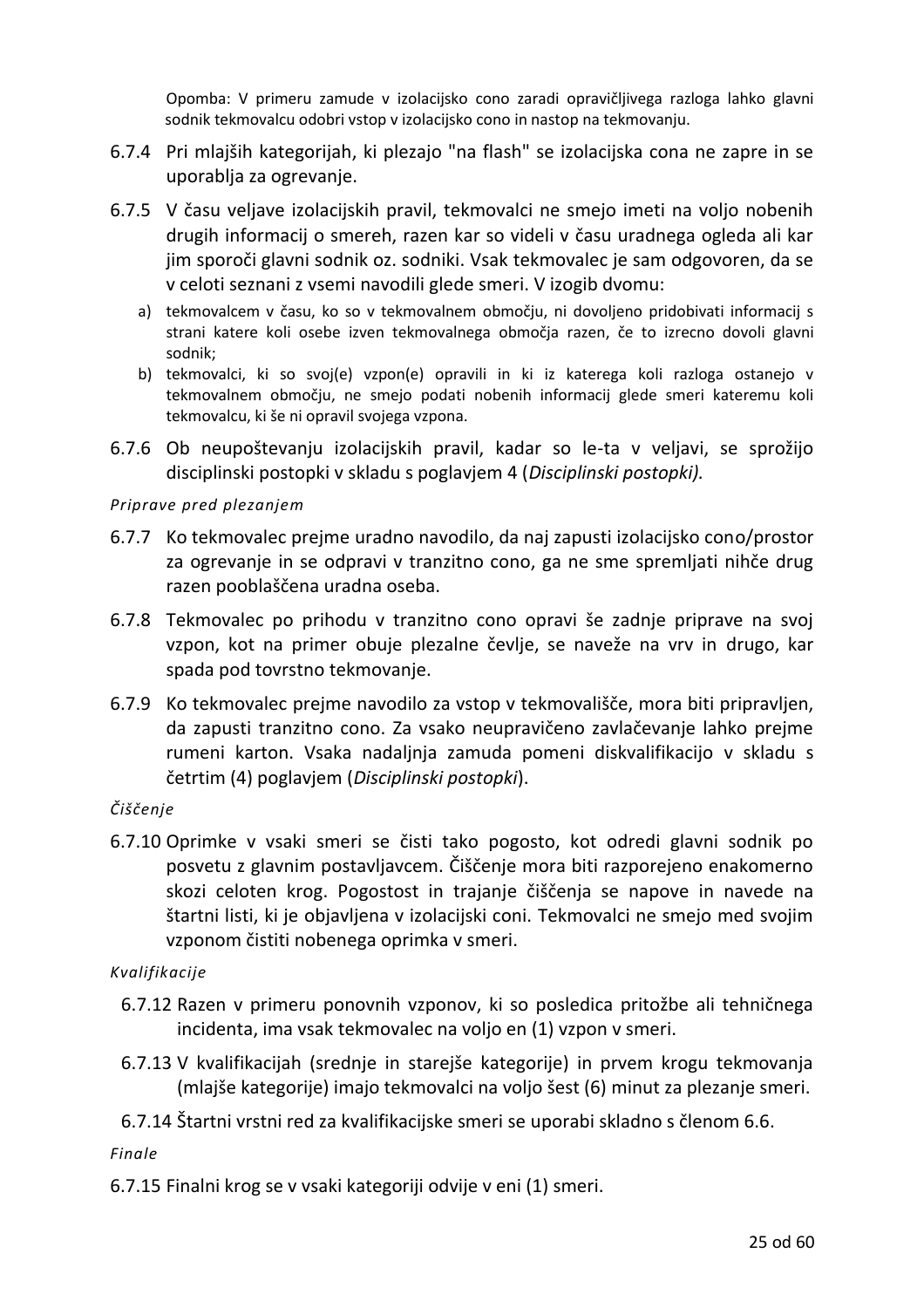- 6.7.16 Razen v primeru ponovnega nastopa tekmovalca, ki je posledica pritožbe ali tehničnega incidenta, ko ima tekmovalec v finalnem krogu na voljo še en (1) poskus v smeri v svoji kategoriji.
- 6.7.17 V finalnem krogu imajo tekmovalci na voljo šest (6) minut za plezanje smeri.
- 6.7.18 Vrstni red v finalnem krogu se določi po sistemu, ki ga navaja člen 6.6.
- 6.7.19 V finalnem krogu lahko obe kategoriji tekmujeta izmenjaje.
- 6.7.20 Finalni krog:
	- a) pred finalnim krogom je predstavitev tekmovalcev, ki imajo pravico do nastopa v tem krogu;
	- b) je organiziran tako, da načrtovan štartni čas zadnjega tekmovalca v vsaki kategoriji ne bo več kot 90 minut po načrtovanem štartnem času prvega tekmovalca v isti kategoriji.

#### <span id="page-25-0"></span>6.8 POSTOPEK OGLEDA

#### *Splošno*

6.8.1 Vsak tekmovalec ima od trenutka, ko zapusti tranzitno cono na voljo štirideset (40) sekund za zadnji ogled. Čas za zadnji ogled ni del časa, ki ga ima tekmovalec na voljo za plezanje smeri, ampak je dodatni čas. Velja za vse kroge tekmovanja. Če tekmovalec po zaključku tega zadnjega ogleda ne prične svojega vzpona, dobi navodilo, naj nemudoma vstopi v smer. Vsaka nadaljnja zamuda lahko sproži disciplinske postopke v skladu s četrtim (4) poglavjem (*Disciplinski postopki*).

#### *Kvalifikacije in finale*

- 6.8.2 Skupen ogled se prične neposredno pred pričetkom kroga. Trajanje ogleda določi glavni sodnik po posvetu z glavnim postavljavcem in ne sme presegati šest (6) minut za vsako smer.
- 6.8.3 Predstavnikom ekip ni dovoljeno spremljati tekmovalcev na ogledu. Vsi tekmovalci morajo v času, ko se nahajajo v prostoru za ogled, upoštevati izolacijska pravila. Tekmovalci morajo v času ogleda ostati v prostoru, označenem za ogled. Tekmovalci ne smejo plezati po plezalni steni ali stati na kateri koli opremi ali pohištvu. Za pojasnila se lahko obrnejo zgolj na sodnike.
- 6.8.4 Tekmovalci se lahko dotaknejo prvega oprimka/prvih oprimkov, pri tem pa morajo ostati z obema nogama na tleh. Tekmovalci lahko za ogled smeri uporabljajo daljnogled in si naredijo skice z roko ter zapiske. Druga oprema za ogled ali snemanje ni dovoljena.
- 6.8.5 Ob koncu ogleda se morajo tekmovalci nemudoma vrniti v izolacijsko cono, prvih nekaj tekmovalcev na štartni listi pa po navodilu sodnika v tranzitno cono. Za vsako neupravičeno zamudo lahko tekmovalec prejme rumeni karton; vsaka nadaljnja zamuda pa pomeni diskvalifikacijo v skladu s četrtim (4) poglavjem *(Disciplinski postopki*).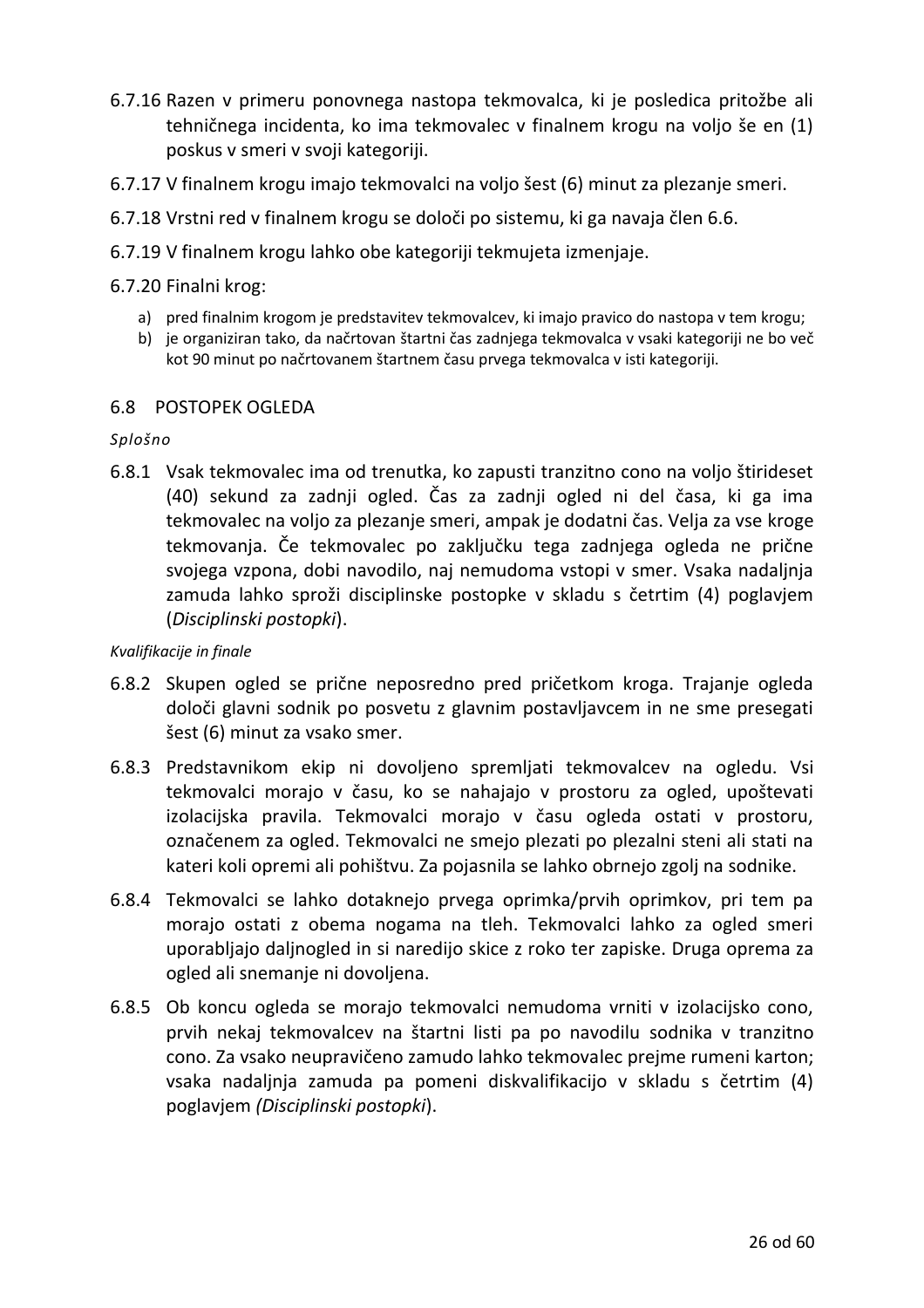# <span id="page-26-0"></span>6.9 POTEK PLEZANJA

*Štart*

6.9.1 Kot začetek vzpona se šteje, ko tekmovalec s celim telesom zapusti tla. Takrat začne teči tudi čas plezanja.

*Opravljen vzpon*

6.9.2 Tekmovalec je uspešno opravil vzpon, če je smer preplezal v skladu s temi pravili in če je vpel vrv v vponko na zadnjem kompletu smeri v okviru dovoljenega časa, ki je opredeljen v 6.7.13 in 6.7.17 členu.

Pri plezanju z varovanjem od zgoraj tekmovalec uspešno končna vzpon, ko z obema rokama zadrži zadnji oprimek v smeri, ki mora biti označen.

- 6.9.3 Med vzponom:
	- a) mora tekmovalec vpenjati komplete v zaporedju;

*Opomba: Prvi komplet je dovoljeno vpeti s tal.* 

- b) Opomba: Tekmovalec sme izpeti in ponovno vpeti zadnjo vpeto vponko.
- c) Tekmovalec mora biti ves čas plezanja v dovoljenem položaju. Skladno s členom členom 6.9.4 tekmovalec ni v dovoljenem položaju, če ni vpel prvega nevpetega kompleta in se je premaknil višje ali dlje od zadnjega oprimka :
	- i) s katerega je drug tekmovalec v isti kategoriji/starostni skupini prikazal, da je mogoče vpeti nevpeti komplet, ali,
	- ii) za katerega glavni postavljalec meni, da je zadnji oprimek, s katerega je še mogoče vpeti nevpeti komplet.
- d) Če so pri plezanju z varovanjem od zgoraj zaradi previsnosti v smeri vpeti posamezni kompleti, jih mora tekmovalec izpeti najkasneje iz označenega oprimka.
- 6.9.4 Glavni sodnik lahko določi, da je potrebno enega ali več kompletov vpeti z določenega oprimka ali prej. V tem primeru se to sporoči vsem tekmovalcem pred začetkom kroga. Te oprimke in komplete se jasno označi, po možnosti z modrim križcem in tekmovalci so nanje opozorjeni med ogledom smeri.
- 6.9.5 Noben gib tekmovalca nad dovoljenim položajem za vpenjanje ne prinese višje dosežene višine.
- 6.9.6 Če tekmovalec vpne vrv v vponko, kot je opisano v členu 6.9.3 a, vendar je prišlo do "Z-vpenjanja", mora tekmovalec Z-vpenjanje popraviti. Tekmovalec lahko izpne in ponovno vpne (če je potrebno s plezanjem navzdol) katero koli od obeh vponk. Po popravku morajo biti vpete vse varovalne točke.
- 6.9.7 Sodnik smeri lahko zahteva prekinitev tekmovalčevega vzpona, če presodi, da bi bilo nadaljevanje vzpona nevarno.
- 6.9.8 Tekmovalec lahko kadar koli med svojim vzponom vpraša, koliko časa še ima na voljo za plezanje in sodnik smeri ga mora nemudoma obvestiti ali naročiti, da se tekmovalca obvesti o preostalem času. Po preteku dovoljenega časa za plezanje, sodnik smeri zahteva, ali naroči nekomu drugemu, naj od tekmovalca zahteva, da preneha s plezanjem. Tekmovalcu, ki ne upošteva navodila sodnika smeri, se lahko izreče disciplinski ukrep v skladu s poglavjem 4 (*Disciplinski postopki*).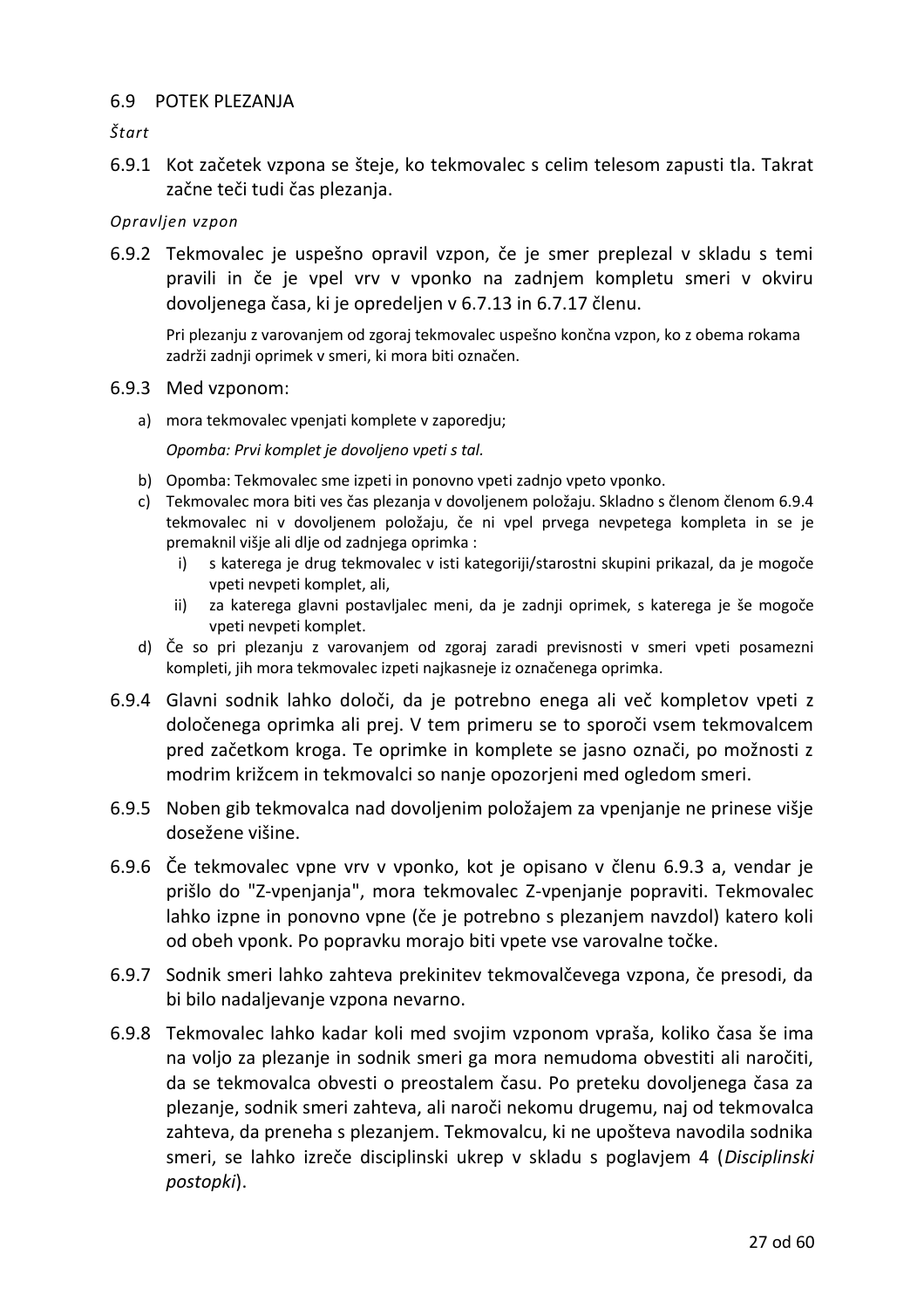# 6.9.9 Vzpon tekmovalca se šteje za neuspešnega, če tekmovalec:

- a) pade;
- b) preseže čas, določen za plezanje smeri;
- c) uporabi kateri koli del stene, oprimek ali strukture, označene z nepretrganim in jasno vidnim črnim lepilnim trakom (ali druge barve, če tako zahteva glavni sodnik);
- d) se z rokami oprime kakršnih koli lukenj, ki so namenjene namestitvi oprimkov (na plezalni steni in volumnih), z izjemo lukenj na oprimkih, pritrjenih z vijakom;
- e) uporablja reklamno ali informacijsko tablico, ki je pritrjena na steno ali kateri koli del takega materiala;
- f) za plezanje uporablja stranske ali zgornje robove stene;
- g) za plezanje uporablja ušesa varovalnih točk (vključno z njihovimi vijaki) ali komplete;
- h) ne vpne kompleta v skladu s pravili;
- i) se s katerim koli delom telesa dotakne tal po začetku vzpona ali
- j) uporablja kakršen koli tehnični pripomoček.

#### 6.9.10 Vsaka kršitev:

- a) 6.9.3. člena;
- b) 6.9.4. člena;
- c) 6.9.9. člena od b do j;

pomeni prekinitev vzpona tekmovalca. Tekmovalcu, ki ne upošteva navodila sodnika smeri, da mora vzpon prekiniti, se lahko izreče disciplinski ukrep v skladu s četrtim (4) poglavjem (*Disciplinski postopki*).

#### <span id="page-27-0"></span>6.10 UVRSTITVE PO VSAKEM KROGU

#### *Splošno*

6.10.1 V vsaki smeri se vsakega tekmovalca, razvrsti na podlagi naslednjih kriterijev:

- a) najprej vsi tekmovalci, ki so dosegli "VRH" v skladu s členom 6.4.2 a;
- b) sledijo vsi tekmovalci, ki so padli, ali je bil njihov vzpon prekinjen v skladu s 6.9.10 členom, v padajočem vrstnem redu glede na doseženo višino v skladu s 6.4.3 in 6.4.4 členom.

6.10.2 Če tekmovalec, ki je upravičen do nastopa v finalu, ne štarta:

- a) bo v tem krogu uvrščen na zadnje mesto.
- 6.10.3 Če so tekmovalci po izračunu uvrstitev iz 6.10.1 in 6.10.2 člena izenačeni, se za razvrstitev tekmovalcev upošteva razvrstitev iz predhodnih krogov.

*Opomba: Če so bili tekmovalci v kvalifikacijskem krogu razporejeni v dve štartni skupini, se v primeru izenačenih rezultatov razvrstitev iz prejšnjih krogov ne upošteva.*

- 6.10.4 Če so po upoštevanju rezultatov prejšnjih krogov, kot je opisano v 6.10.3 členu, tekmovalci še vedno izenačeni:
	- a) Če se deljena mesta po vzponu finalne smeri nanašajo na deljeno prvo, drugo ali tretje mesto, se mesta takih tekmovalcev določijo s pomočjo posameznikovega časa plezanja (krajši časi so boljši).

*Opomba: Če so zabeleženi časi katerih koli/vseh izenačenih tekmovalcev enaki, potem bodo ti tekmovalci uvrščeni na isto mesto.*

b) Če se izenačenje nanaša na katere koli druge tekmovalce, bodo taki tekmovalci uvrščeni na isto mesto.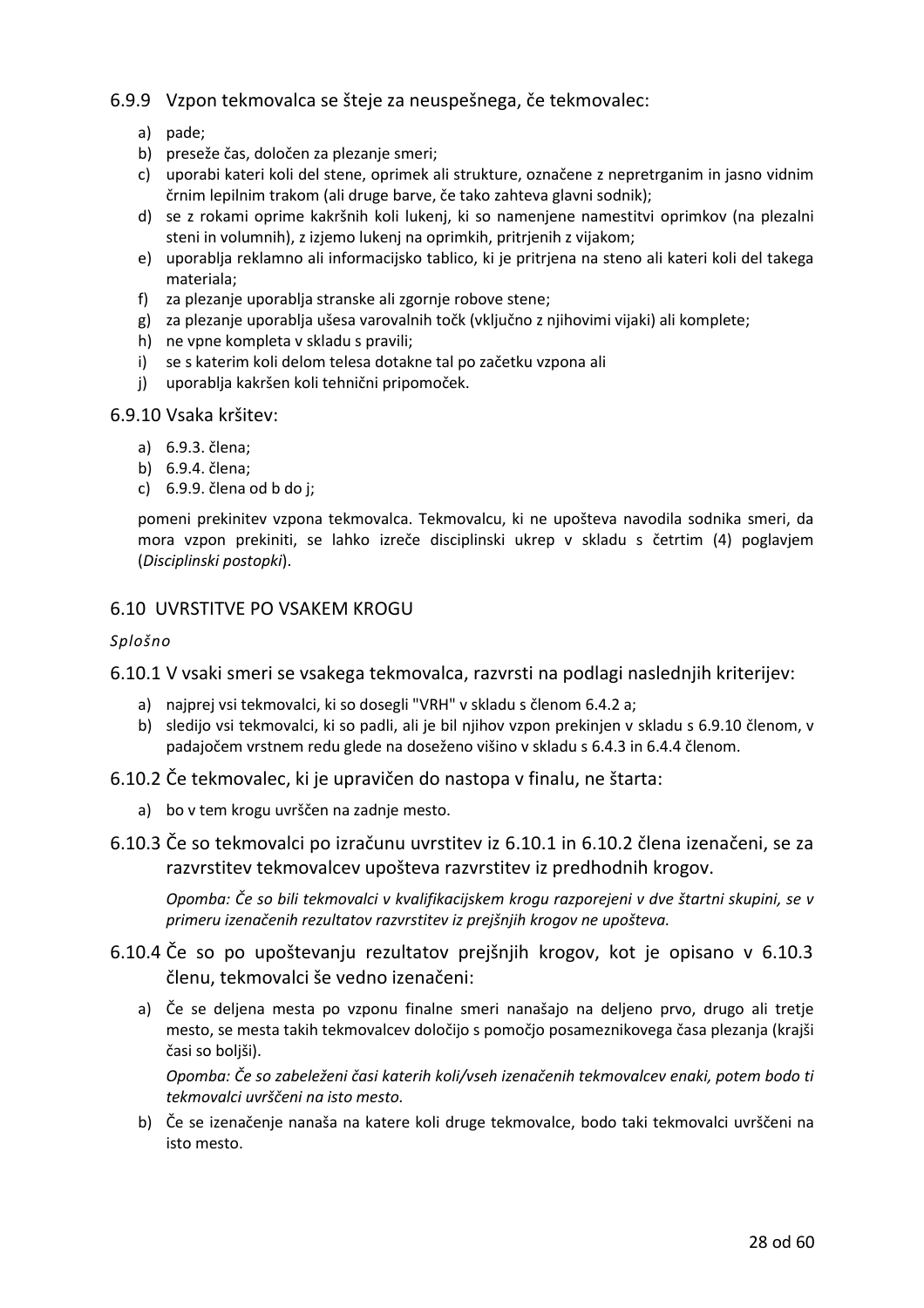#### *Uvrstitev pri plezanju dveh smeri*

Kjer tekmovanje enega kroga poteka v dveh smereh (mlajše kategorije), glede na uvrstitev točkujemo vsako posamezno smer.

6.10.5 Tekmovalec za vsako preplezano smer dobi točke za uvrstitev (R1 in R2).

- a) kjer je tekmovalec edini uvrščeni na posamezno mesto, je število točk za uvrstitev enako mestu, ki ga je dosegel (primer: za samostojno 1. mesto: 1 točka, za samostojno 6. mesto: 6 točk);
- b) kjer si dva ali več tekmovalcev delijo posamezno mesto, je število točk za uvrstitev enako povprečju uvrstitev deljenih mest:

Primer: 6 tekmovalcev si deli prvo mesto: točke za uvrstitev, ki jih prejme vsak od njih, se izračunajo  $(1 + 2 + 3 + 4 + 5 + 6) / 6 = 21 / 6 = 3,50$ 

Primer: 4 tekmovalci si delijo drugo mesto: točke, ki jih prejme vsak od njih, se izračunajo (2 +  $3 + 4 + 5$  / 4 = 14 / 4 = 3,50

6.10.6 Skupno število točk (ST) se določi na podlagi formule, ki vključuje točke za uvrstitev pridobljene v obeh smereh na naslednji način:

#### $ST = \sqrt{R1 + R2}$

Z besedo: skupno število točk po dveh smereh je kvadratni koren produkta točk za uvrstitev v prvi in drugi smeri.

ST = Skupne točke

R1 = Točke za uvrstitev v prvi smeri, v skladu s členom 6.10.5

R2 = Točke za uvrstitev v drugi smeri, v skladu s členom 6.10.5

- 6.10.7 Pri prikazovanju uradnih rezultatov izračunov točk v tem členu se uporablja zaokrožanje na dve (2) decimalni mesti.
- 6.10.8 Če se kvalifikacije odvijajo v dveh smereh z dvema štartnima skupinama, se skupni rezultat določi z združitvijo uvrstitev vsake štartne skupine, pri tem pa si tekmovalci z enakim dosežkom delijo mesto.

Primer: Tekmovalca, ki sta uvrščena na 1. mesto v štartni skupini A in štartni skupini B, bosta v skupnem seštevku kvalifikacijskega kroga oba uvrščena na 1. mesto.

# <span id="page-28-0"></span>6.11 TEHNIČNI INCIDENTI

*Opredelitev*

- 6.11.1 Tehnični incident je opredeljen kot dogodek, katerega posledica je slabši položaj ali nepoštena prednost tekmovalca, ki pa ni posledica dejanja tekmovalca. Tehnični incident lahko vključuje:
	- a) zlom ali zasuk oprimka;
	- b) nepravilno nameščen komplet ali vponka;
	- c) napeta vrv, ki bodisi pomaga tekmovalcu ali ga ovira.
- 6.11.2 Sodnik smeri potrdi ali zavrne primer tehničnega incidenta po posvetu z glavnim postavljavcem.
- *Postopek, ki sledi tehničnemu incidentu*
- 6.11.3 Na splošno se tehnični incident obravnava kot sledi: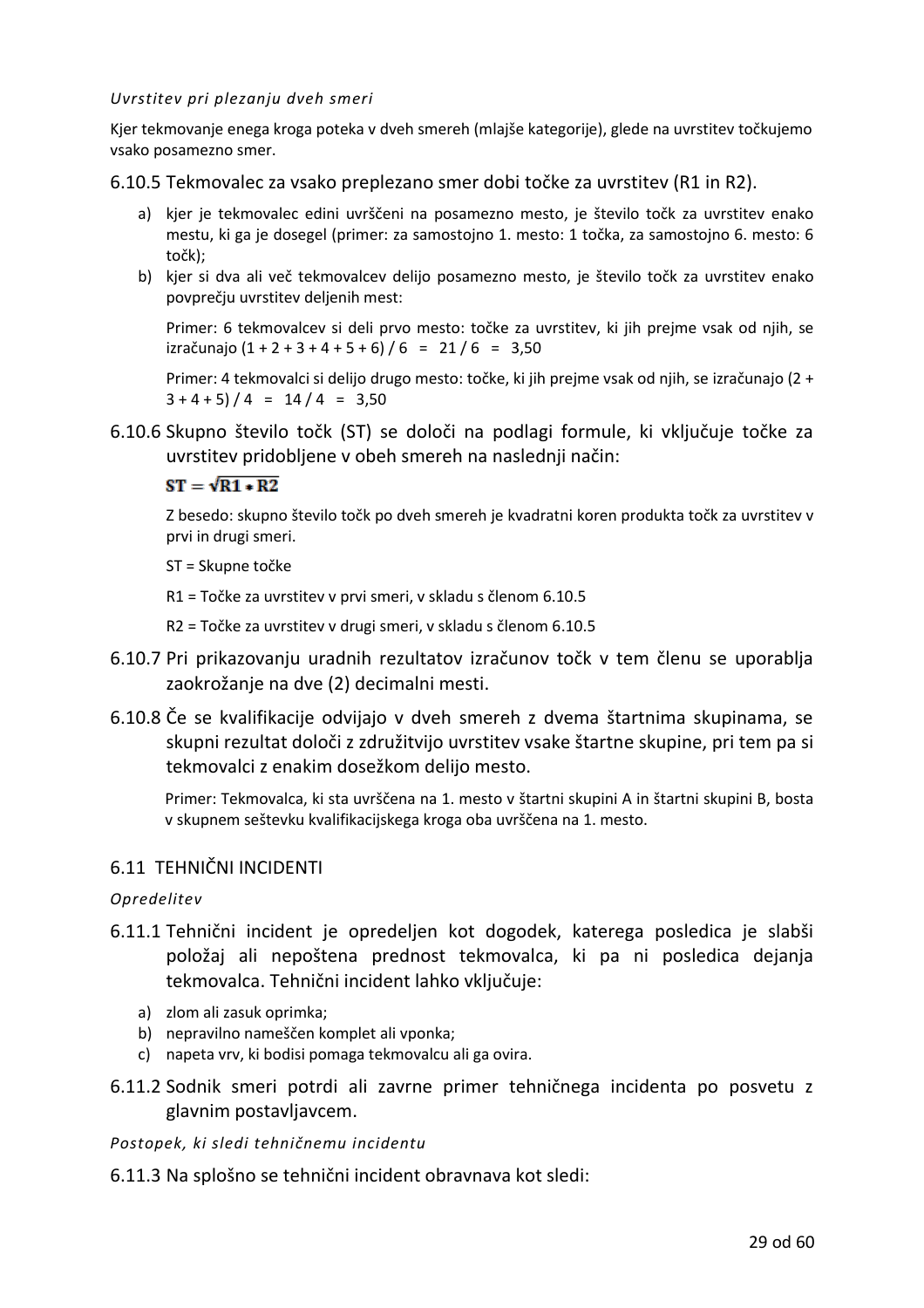- a) Če je tekmovalec zaradi tehničnega incidenta v nedovoljenem položaju, se njegov vzpon prekine. Sodnik smeri se mora nemudoma odločiti, če bo dosodil tehnični incident in dovolil tekmovalcu ponovni vzpon.
- b) Če je tekmovalec še vedno v dovoljenem položaju:
	- i) In se sodnik smeri odloči, da gre za tehnični incident, se lahko tekmovalec odloči, da vzpon nadaljuje ali preneha s plezanjem. V primeru, da se tekmovalec odloči, da bo nadaljeval s plezanjem, kasneje ne more uveljavljati tehničnega incidenta in pritožba v zvezi s tehničnim incidentom ni dovoljena.
	- ii) In tekmovalec meni, da gre za tehnični incident, mora opredeliti naravo tehničnega incidenta in lahko, če se sodnik smeri strinja, nadaljuje ali preneha s plezanjem. Če se tekmovalec odloči, da nadaljuje s plezanjem, kasneje ne more uveljavljati tehničnega incidenta in pritožba v zvezi s tehničnim incidentom ni dovoljena.
- 6.11.4 Tekmovalca, ki je padel in trdi, da je padec povzročil tehnični incident, se nemudoma pospremi v posebno cono, kjer počaka na odločitev sodnika o tehničnem incidentu in če je le-ta potrjen, tam ostane še preostanek dovoljenega časa, da se tekmovalec odpočije in pripravi na ponovni nastop. Medtem, ko je v posebni coni, tekmovalec ne sme komunicirati z nobenim, razen s sodniki in predstavniki organizatorja.

<span id="page-29-1"></span>6.11.5 Kadar:

- a) tekmovalec preneha plezati ali je njegov vzpon prekinjen v okoliščinah, opisanih v 6.11.3 členu, ali
- b) je potrjen tehnični incident v okoliščinah, opisanih v 6.11.4 členu,

potem je takemu tekmovalcu dovoljen ponoven vzpon po času za počitek in pripravo na ponoven nastop. Dovoljeni čas za počitek traja približno eno (1) minuto za vsak oprimek, uporabljen pred tehničnim incidentom, vendar ne daljšim od dvajset (20) minut.

- 6.11.6 Glavni sodnik na podlagi časa za počitek, ki ga je tekmovalec zahteval v okviru najdaljšega dovoljenega časa, odloči o tem, kam na štartno listo bo uvrščen ponovni vzpon tekmovalca. Vsi tekmovalci, ki jih prerazporeditev zadeva, morajo biti o njej obveščeni.
- 6.11.7 Če je, ali bi bil, ponoven vzpon uvrščen za zadnjim tekmovalcem v katerem koli krogu tekmovanja in je tekmovalec, ki se mu je pripetil tehnični incident, uvrščen na prvo mesto v tem krogu, potem tekmovalec ne bo imel pravice do ponovitve vzpona.

*Vpliv na rezultate*

- 6.11.8 Kadar (se) po tehničnem incidentu tekmovalec, ki je bil udeležen v tehničnem incidentu:
	- a) odloči nadaljevati svoj vzpon v okoliščinah, opisanih v 6.11.3 členu, obvelja rezultat iz tega vzpona;
	- b) dobi možnost ponovitve vzpona v skladu s [6.11.5](#page-29-1) členom, se šteje boljši rezultat, ki ga je tekmovalec dosegel bodisi v prvem ali drugem vzponu.

# <span id="page-29-0"></span>6.12 UPORABA VIDEO POSNETKOV

- 6.12.1 Vzponi vseh tekmovalcev se uradno posnamejo.
- 6.12.2 Uradni posnetek je posnet z uporabo: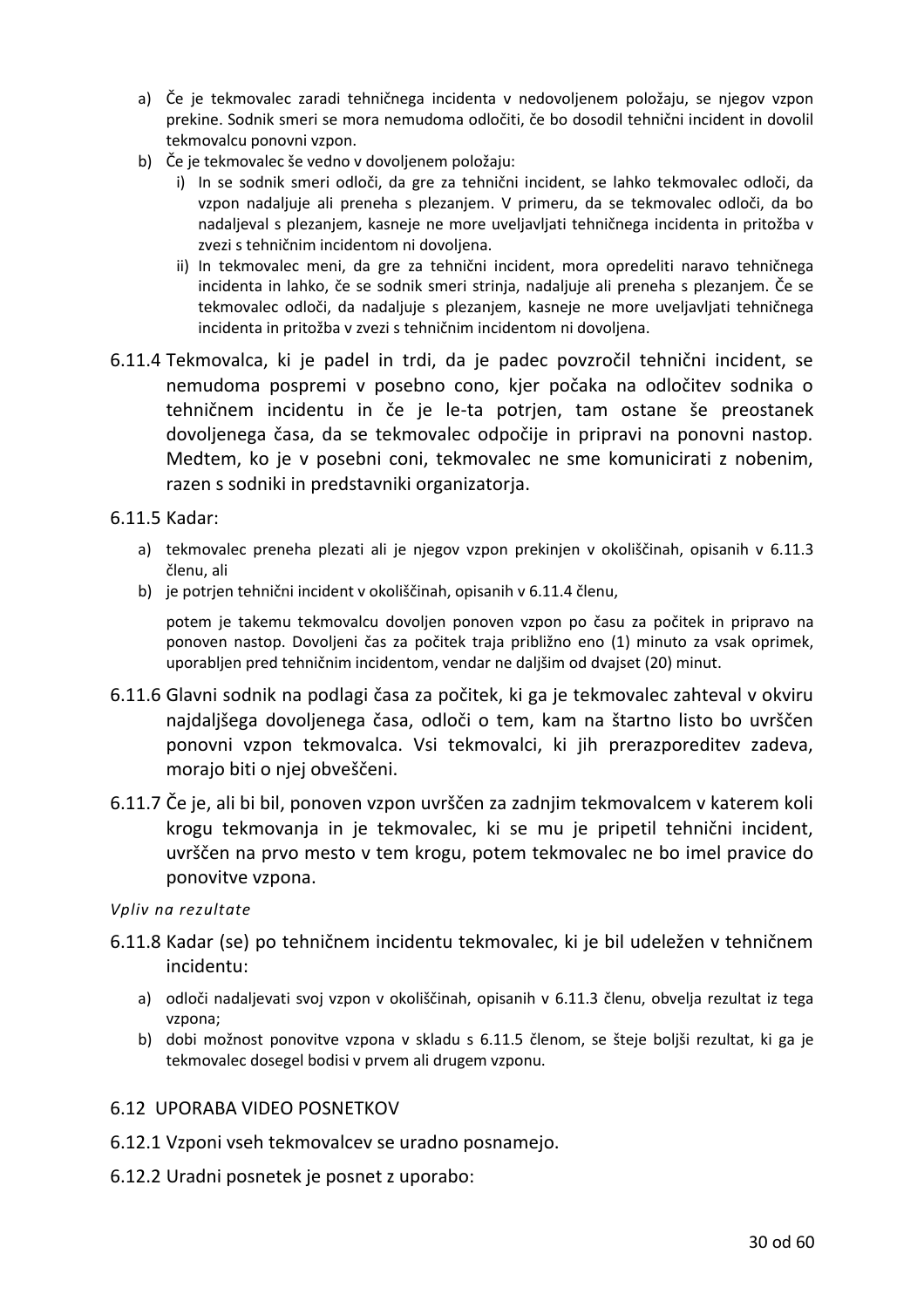- a) Vsi tekmovalni krogi: najmanj ene (1) video kamere za vsako smer, ki bodo lahko sledile vzponu tekmovalca v smeri od vstopa do vrha smeri.
- 6.12.3 Pred začetkom kroga poda sodnik smeri snemalcem navodila glede primernih tehnik in postopkov. Položaj video kamer določi glavni sodnik po posvetu s sodnikom smeri.

*Opomba: Posebna pozornost je namenjena temu, da se snemalcev ne moti pri izvajanju njihovih nalog in nihče ne sme zastreti pogleda kamere.*

- 6.12.4 Za namene sojenja in pregled katerega koli incidenta mora biti na voljo zaslon za predvajanje, povezan z video sistemom. Zaslon za predvajanje mora biti nameščen tako, da lahko sodniki gledajo uradne video posnetke in obravnavajo kateri koli incident, brez da bi katera koli nepooblaščena oseba posnetek videla oz. slišala ali motila njihove obravnave incidenta, a vseeno dovolj blizu sodniške mize.
- 6.12.5 Uradne posnetke lahko uporabljajo sodniki smeri za potrditev odločitve glede "zadržanega/uporabljenega" oprimka za določanje višine in uvrstitve tekmovalcev ob koncu vsakega kroga.
- 6.12.6 Če sodnik smeri meni, da je pred sodniško odločitvijo potrebno pregledati uradni posnetek vzpona tekmovalca, bo tekmovalcu dovolil dokončati njegov vzpon v skladu s pravili. Po zaključku vzpona sodnik smeri tekmovalca obvesti, da bo za potrditev njegovega rezultata potrebno pregledati uradni posnetek. Potrditev je potrebno podati čim prej.
- 6.12.7 Pri sodniških odločitvah (vključno s pritožbami) se ne upošteva noben drug video dokaz razen naslednjih:
	- a) uradni video posnetki in
	- b) kateri koli uradni prenos, na primer "prenos v živo", če tako odloči glavni sodnik.
- 6.12.8 Po koncu vsakega kroga se kopije uradnih posnetkov dostavi glavnemu sodniku, če le-ta tako zahteva.

# <span id="page-30-0"></span>6.13 PRITOŽBE

#### *Splošno*

- 6.13.1 Vse pritožbe in uradni odgovori na pritožbe morajo biti podani v slovenskem jeziku:
	- a) samo v pisni obliki z navedbo razloga;
	- b) podpisane s strani predstavnika zadevne ekipe; če taka oseba ni prijavljena, pa jo mora podpisati zadevni tekmovalec.
- 6.13.2 Z izjemo pritožb iz [6.13.3](#page-31-0) člena se pritožbo sprejme samo, če je poravnana uradna taksa za pritožbo. Takso za pritožbo je potrebno plačati v skladu s seznamom taks, ki ga vsako leto objavi KŠP. Če je pritožbi ugodeno, se taksa za pritožbo vrne. Če je pritožba zavrnjena, se takse za pritožbo ne vrne.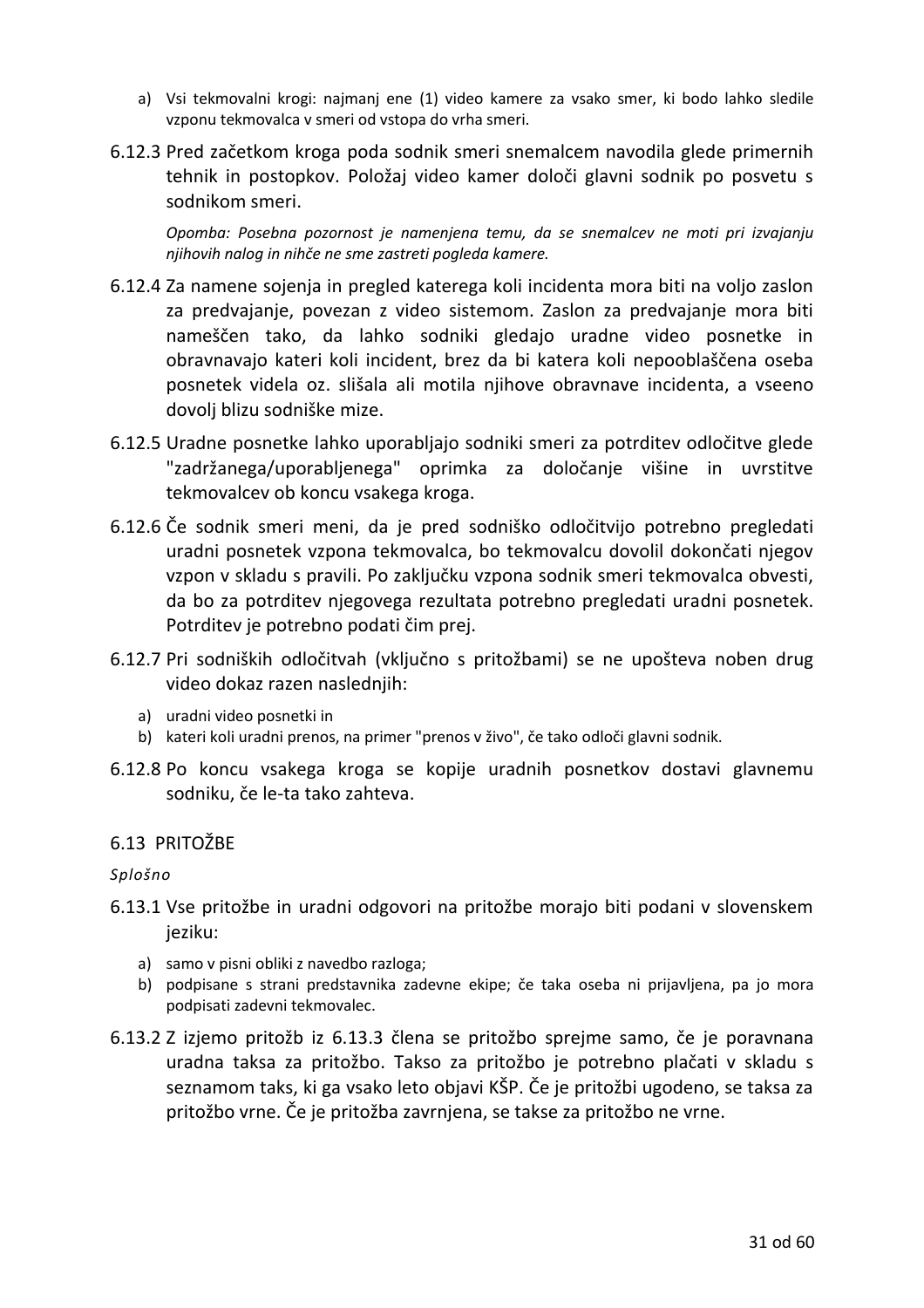*Opomba: taksa se vrne tudi v primeru, da je bila prit ožba formalno vložena in taksa plačana, pa naknadno sodnik pritožbe ni sprejel, ker se ni nanašala na določen člen v pravilniku.* 

#### *Pritožbe glede varnosti*

<span id="page-31-0"></span>6.13.3 Pritožba glede varnosti se lahko poda, če so trenerji vsaj treh različnih ekip mnenja, da je varnost resno ogrožena. Pritožba mora biti v pisni obliki in podpisana s strani trenerjev. Glavni sodnik bo zadevo obravnaval in po potrebi ustrezno ukrepal.

#### *Pritožbeni postopek*

- 6.13.4 Pritožba glede prekinitve vzpona ali pritožba, ki zahteva prekinitev tekmovalčevega vzpona, mora biti podana nemudoma in najkasneje pred začetkom vzpona naslednjega tekmovalca. Kadar je taka pritožba podana, se tekmovalca, ki ga pritožba zadeva, obravnava, kot da je prišlo do tehničnega incidenta, pri tem pa se upoštevajo členi od 6.11.5 do 6.11.8.
- 6.13.5 Vsaka pritožba glede dosojene višine tekmovalca mora biti podana glavnemu sodniku v pisni obliki:
	- a) vsaka pritožba v kvalifikacijskem krogu, v roku petih (5) minut od objave uradnih rezultatov kroga in
	- b) vsaka pritožba v finalnem krogu nemudoma po objavi neuradnega rezultata zadevnega tekmovalca.

*Opomba: Kadar je podana pritožba glede določene višine tekmovalca v zvezi z določenim oprimkom, pritožbena žirija zavoljo doslednosti pregleda rezultate vseh tekmovalcev, ki jim je bila določena višina na podlagi zadržanja ali uporabe tega oprimka.*

6.13.6 Ob prejemu pritožbe se glavni sodnik nanjo odzove takoj, ko je mogoče, najkasneje takoj po zaključku kroga tekmovanja.

Če se pritožba nanaša na uradne rezultate, glavni sodnik zagotovi, da se izda obvestilo, da je bila glede uradnih rezultatov vložena pritožba, ki navaja, glede katerih rezultatov je pritožba vložena.

- 6.13.7 Glavni sodnik mora vsako pritožbo rešiti in za dosego tega cilja uporabi vso osebje in vsa sredstva, ki so na voljo.
- 6.13.8 Če so dokazi glede katere koli pritožbe nezadostni, obvelja prvotna odločitev in pritožbena taksa se vrne. V primeru pisnih pritožb se rezultat pritožbe poda v pisni obliki in glavni sodnik ga izroči osebi, ki je pritožbo vložila.

#### *Posledice pritožb*

6.13.9 Odločitev glavnega sodnika je dokončna in glede nje, nadaljnja pritožba ni mogoča.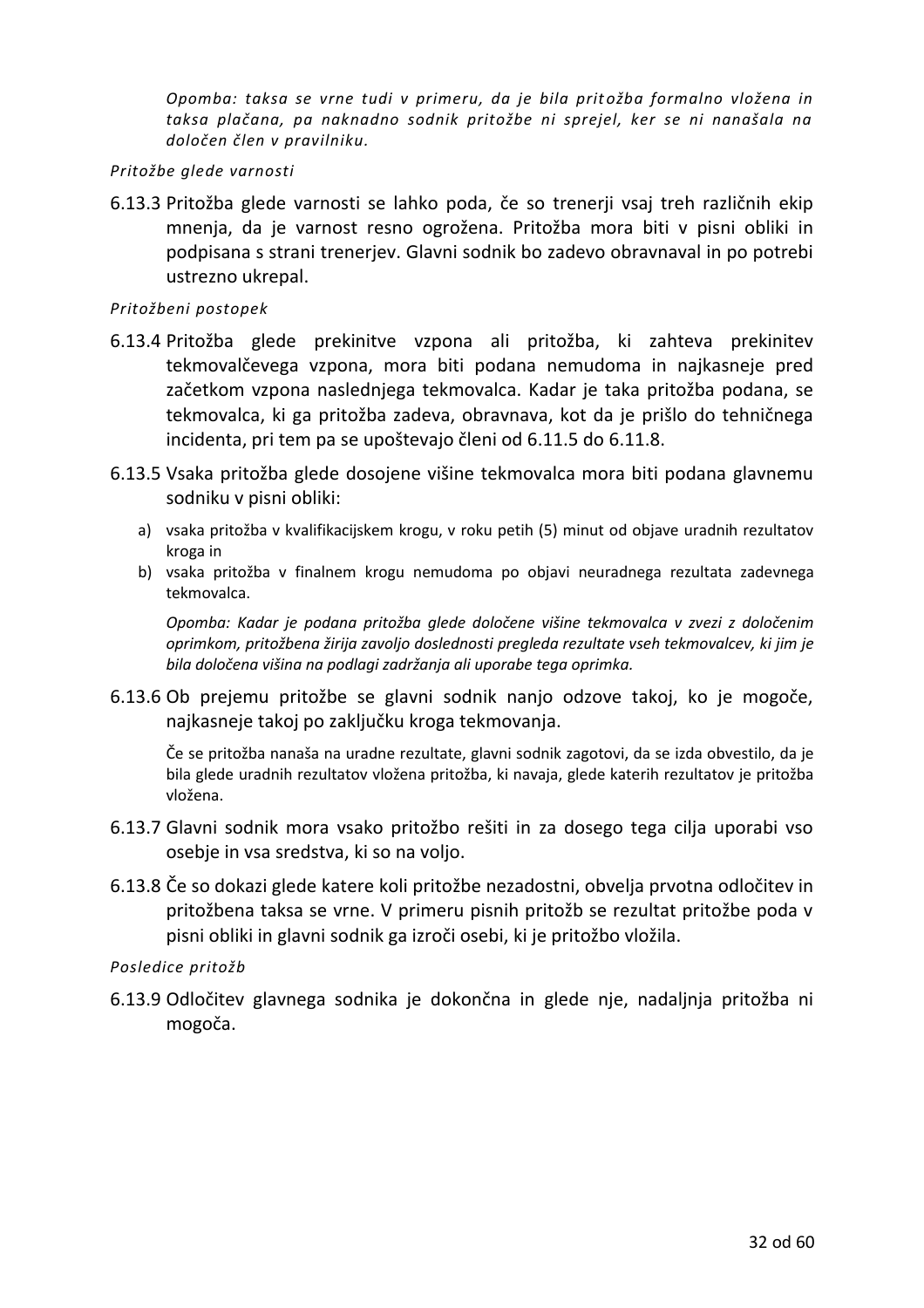# <span id="page-32-0"></span>**7 BALVANSKO PLEZANJE**

# <span id="page-32-1"></span>7.1 SPLOŠNO

- 7.1.1 Balvanska tekmovanja potekajo v kratkih smereh, ki jih imenujemo balvanski problemi. Tekmovalci plezajo brez vrvi na namensko oblikovanih umetnih plezalnih stenah.
- 7.1.2 Balvansko tekmovanje je sestavljeno:
	- a) Pri mlajših kategorijah iz enega kroga tekmovanja po sistemu »Flash«, ki je opisan v členu 7.7.14.
	- b) Pri srednjih kategorijah iz dveh krogov (kvalifikacij in finala). Kvalifikacije potekaj po sistemu »Flash«, ki je opisan v členu 7.7.14. Finale poteka po sistemu »na pogled«, ki je opisan v členih 7.7.16 do 7.7.19.
	- c) pri starejših kategorijah mladinci/mladinke iz enega kroga, člani/članice pa iz dveh krogov (kvalifikacije in finale). Kvalifikacije in finale potekajo po sistemu »na pogled«. Potek kvalifikacij je opisan v členu 7.7.15, potek finala pa v členih 7.7.16 do 7.7.19.

# 7.1.3 Balvanske tekmovanje poteka pri:

- a) V mlajših kategorijah praviloma v desetih (10) balvanskih problemih, kjer sta na eni plezalni površini postavljena največ dva (2) balvanska problema. Fantje in punce hkrati plezajo iste balvanske probleme.
- b) Pri srednjih kategorijah fantje in punce plezajo različne balvane. Število balvanov je osem (8) za fante in osem (8) za punce. Največ štirje (4) balvani so lahko skupni za fante in punce, ki jih predhodno določi postavljalec. V finalu vsaka kategorija pleza štiri (4) balvanske probleme.
- c) Pri starejših kategorijah je v kvalifikacijah na vsako kategorijo pet (5) balvanskih problemov. V kategoriji mladinci/mladinke se tekmovanje po prvem krogu zaključi. V finalu kategorija člani/članice pleza štiri (4) balvanske probleme.
- 7.1.4 V izrednih okoliščinah lahko glavni sodnik:
	- a) zmanjša število balvanskih problemov za največ en (1) balvanski problem v posameznem krogu;
	- b) odpove krog tekmovanja; v tem primeru o razvrstitvi tekmovalcev odločajo rezultati prejšnjega kroga oz. prejšnjih krogov tekmovanja.
- 7.1.5 V tekmovalnem območju pod steno se lahko nahajajo samo tekmovalci, ki v danem trenutku tekmujejo, osebje organizatorja, sodniki in ostalo osebje, ki ga odobri glavni sodnik tekmovanja.
- 7.1.6 Pri mlajših in srednjih kategorijah je tekmovalcem v času tekmovanja v kvalifikacijah dovoljeno medsebojno komuniciranje, posvetovanje s trenerji in pogovarjanje s starši.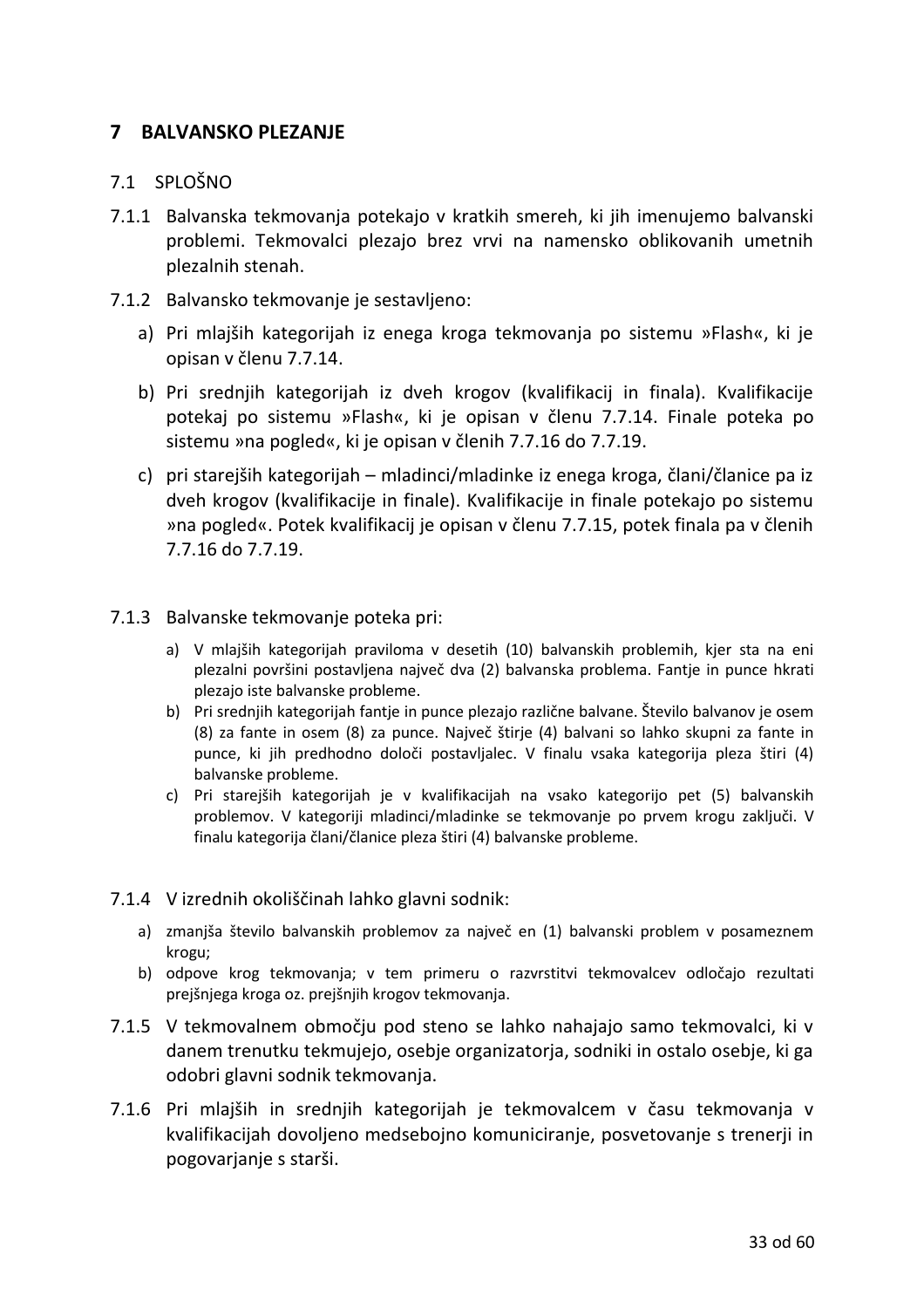# <span id="page-33-0"></span>7.2 PLEZALNE STENE

#### *Plezalne stene*

- 7.2.1 Plezalne stene in plezalni oprimki morajo biti skladni z veljavnimi standardi, določenimi v členu 3.2.4.
- 7.2.2 Plezalna stena mora omogočati postavitev ustreznega števila samostojnih balvanskih problemov, da lahko plezalci v posameznem krogu plezajo vzporedno. V kvalifikacijah imata lahko največ dve (2) liniji postavljena 2 balvana, vendar morata biti balvana ločena po barvah.
- 7.2.3 Vsi balvanski problemi so postavljeni in razporejeni tako, da so vidni iz območja za gledalce.

#### *Postavitev balvanskih problemov*

- 7.2.4 Ni uporabljen.
- 7.2.5 Vsak balvanski problem mora imeti jasno označen začetni položaj, ki vključuje:
	- a) označena oprimka za obe roki;
	- b) označena stopa za obe nogi;
	- c) uporaba lepilnega traku za označevanje začetnih položajev na praznih delih stene ni dovoljena;
	- d) v izrednih okoliščinah lahko postavljavec določi, s katero roko morajo tekmovalci prijeti katerega od začetnih oprimkov (oprimek za levo ter oprimek za desno roko).
- 7.2.6 Vsak balvanski problem mora imeti jasno označen vrh, ki je lahko:
	- a) določeni zadnji oprimek ali
	- b) določeno mesto na vrhu balvanskega problema za stoječi položaj.
- 7.2.7 Vsak balvanski problem mora imeti jasno označen bonus oprimek. Namen tega oprimka je, da pripomore k razvrščanju tekmovalcev z očitno različnim dosežkom. Določitev bonus oprimka je v pristojnosti postavljavca smeri.
- 7.2.8 Oznake, ki so omenjene v členih 7.2.5, 7.2.6 in 7.2.7, morajo biti enake skozi celotno tekmovanje. Začetni in zadnji oprimki morajo biti označeni z isto barvo traku, bonus oprimek pa z drugo barvo. Barvi se morata razlikovati od barve traku, ki označuje meje v skladu s členom 7.9.5 b.
- 7.2.9 Največje število oprimkov za roke v posameznem balvanskem problemu je 12. Povprečno število oprimkov za roke, ki sestavljajo posamezen balvanski problem, mora biti med 4 in 8. To velja za vse kroge tekmovanja.

# <span id="page-33-1"></span>7.3 VARNOST

- 7.3.1 Vsak balvanski problem mora biti postavljen na način, da:
	- a) najnižja točka telesa tekmovalca pri mlajših kategorijah ne sme biti nikoli višja od dveh (2) metrov, pri srednjih in starejših kategorijah pa nikoli višja od treh (3) metrov nad doskočiščem;
	- b) ni nevarnosti, da bi se med padcem tekmovalec poškodoval oz. poškodoval ali oviral drugega tekmovalca ali tretjo osebo;
	- c) ne vsebuje skokov navzdol.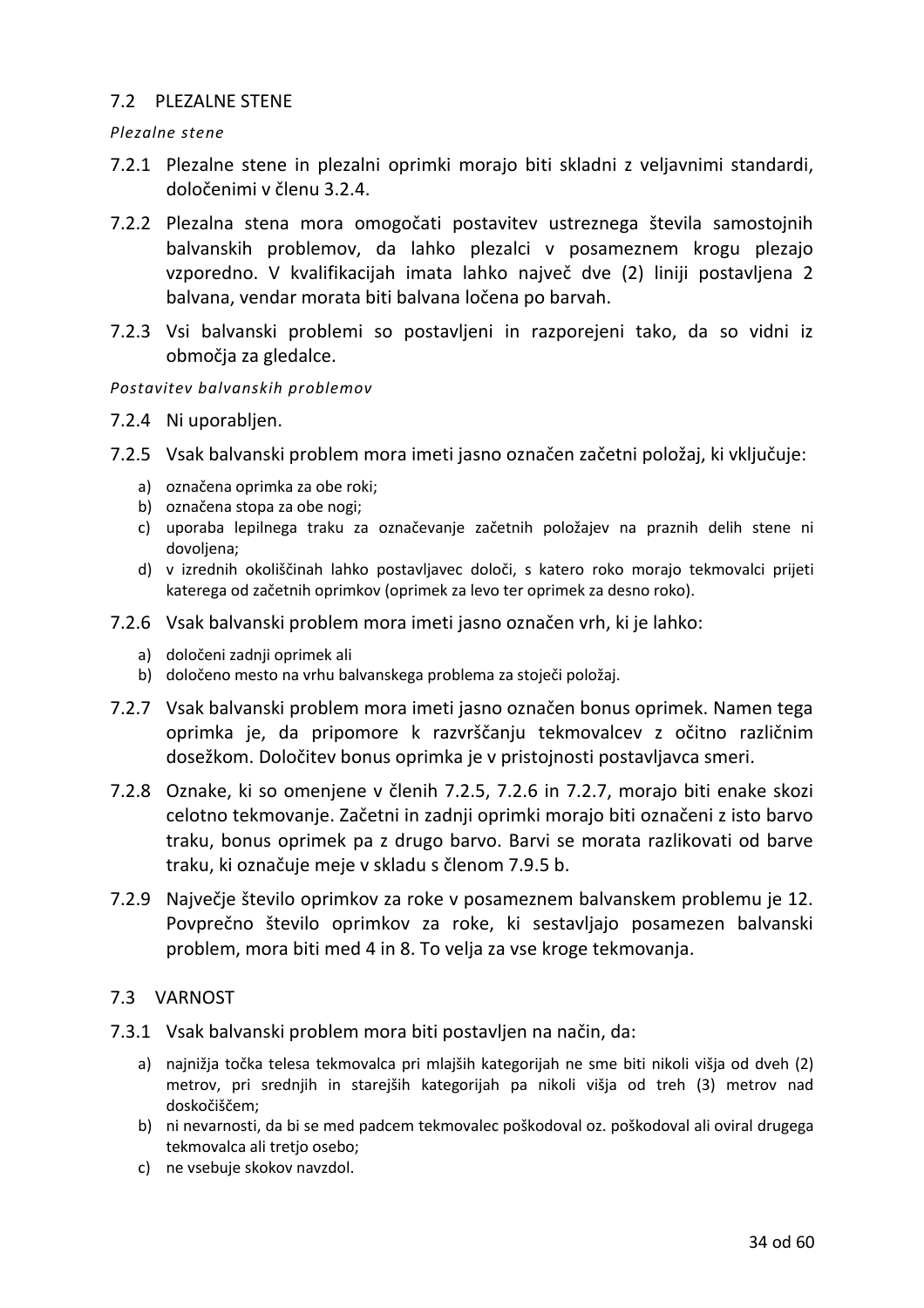7.3.2 Doskočišče vsakega balvana mora biti zavarovano z blazinami. Vodja postavljavcev je odgovoren za namestitev blazin, ki jih zagotovi organizator. Število balvanov ter način postavitve balvanskih problemov mora prilagoditi varnostnim blazinam, ki so na voljo. Če je združenih več blazin skupaj, morajo biti stiki med blazinami ustrezno zakriti, da se prepreči morebitni padec tekmovalca med blazine.

# *Osebna oprema*

7.3.3 Tekmovalcem v času ogleda in v času plezanja ni dovoljeno posedovati ali uporabljati kakršne koli naprave za predvajanje zvoka.

# *Varnostne kontrole*

7.3.4 Z namenom zagotavljanja varnostnih standardov, glavni sodnik, sodnik smeri in vodja postavljavcev pred začetkom vsakega kroga tekmovanja preverijo vsak balvanski problem in njegovo doskočišče.

Sodnik smeri in vodja postavljavcev zagotovita, da so vsi balvanski problemi v skladu z zahtevami, določenimi v členih 7.3.1 in 7.3.2.

# <span id="page-34-0"></span>7.4 DOLOČANJE VIŠINE IN MERJENJE ČASA

7.4.1 Sestava sodniške ekipe, ki sodi posamezno linijo balvanskih problemov:

v kvalifikacijskem in finalnem krogu - najmanj en balvanski sodnik.

# *Določanje višine oz. vrednosti vzpona*

- 7.4.2 V vsakem balvanskem problemu tekmovalec prejme bonus točko za zadržan bonus oprimek, ki je označen v skladu s členom 7.2.8. Tekmovalec prejme bonus točko tudi v primeru, ko uspešno zaključi vzpon, brez da bi zadržal bonus oprimek. Zadržan bonus oprimek pomeni, da je tekmovalec s pomočjo oprimka dosegel stabilen oziroma kontroliran položaj telesa.
- 7.4.3 Balvanski sodnik za vsakega tekmovalca, ki pleza balvanski problem, beleži naslednje podatke:
	- a) število poskusov, ki jih je tekmovalec potreboval za osvojitev bonus točke v skladu s členom 7.4.2;
	- b) število poskusov, ki jih je tekmovalec potreboval za uspešno zaključen vzpon v skladu s členom 7.9.
- 7.4.4 Za namene točkovanja se kot poskus šteje vsakič, ko tekmovalec:
	- a) vstopi v balvanski problem v skladu s členom 7.9.1;
	- b) se tekmovalec z rokami ali nogami dotakne oprimkov, ki niso določeni kot začetni oprimki;
	- c) dodaja označbe z magnezijem.

#### *Merjenje časa v kvalifikacijah*

- 7.4.5 Pri mlajših in srednjih (kvalifikacije) kategorijah je čas, ki ga ima tekmovalec oziroma vsi tekmovalci na voljo za plezanje vseh balvanskih problemov točno določen, in sicer
	- 90 minut, če je vseh tekmovalcev v eni kategoriji (oba spola skupaj) 30 ali manj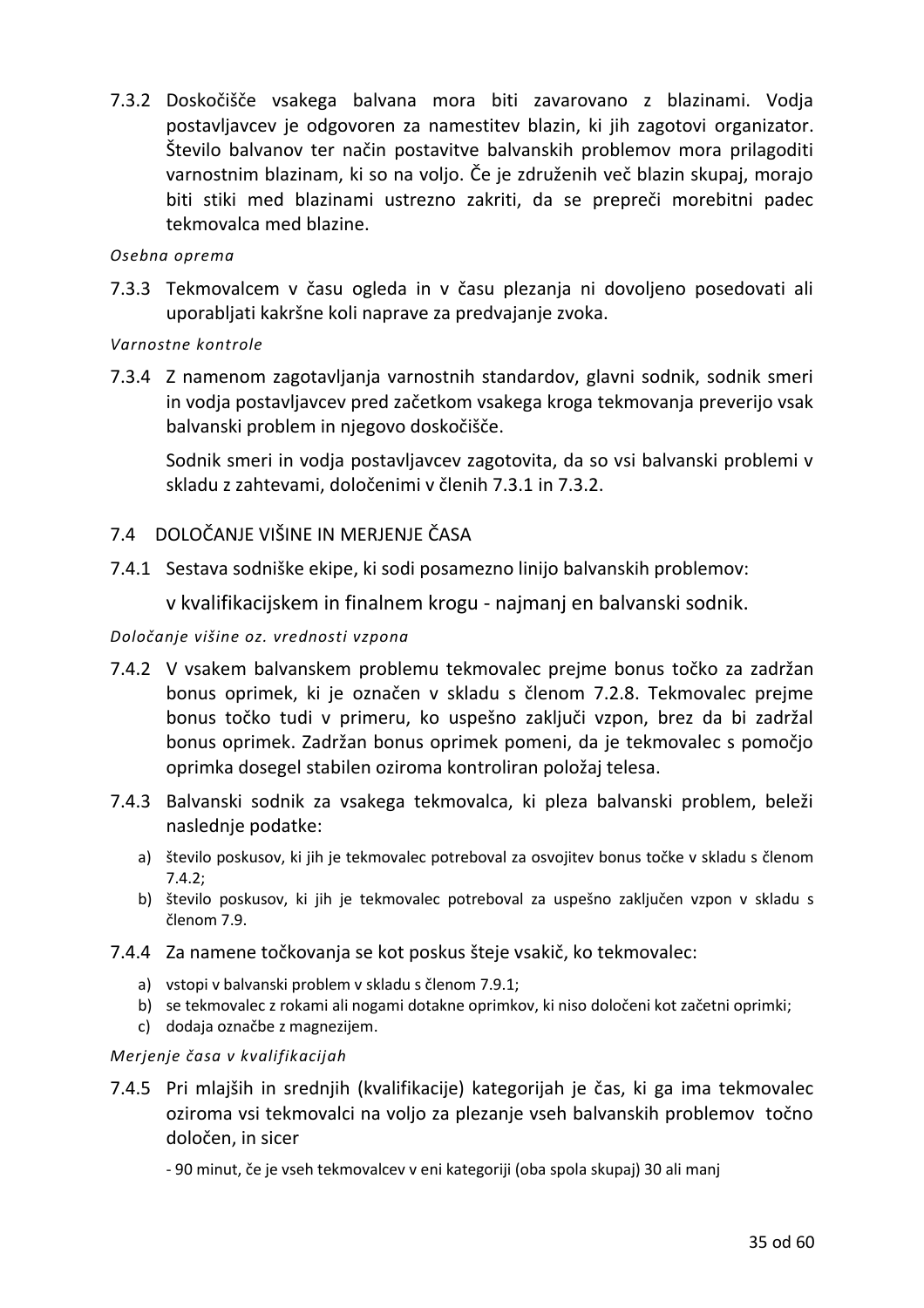- 100 minut, če je vseh tekmovalcev v eni kategoriji (oba spola skupaj) med 31 40
- 110 minut, če je vseh tekmovalcev v eni kategoriji (oba spola skupaj) med 41 50
- 120 minut, če je vseh tekmovalcev v eni kategoriji (oba spola skupaj) med 51 70
- 7.4.6 Čas je označen na elektronski uri, ki jo nadzira glavni sodnik v sodelovanju z organizatorjem. Ura mora biti nameščena tako, da jo lahko vidijo vsi tekmovalci.

#### *Merjenje časa v finalu*

- 7.4.7 Čas posameznega balvanskega problema, se meri elektronsko in je prikazan na zaslonu. Zaslon prikazuje čas, ki je na sekundo natančen. Velikost in položaj zaslona oz. zaslonov, ter številke na zaslonu oz. zaslonih morajo biti takšne, da lahko vsi tekmovalci, ki se nahajajo v tekmovalnem območju, vidijo na zaslon.
- 7.4.8 Začetek in konec vsakega časovnega intervala za plezanje balvanskega problema v kvalifikacijskem krogu je najavljen z jasnim in glasnim zvočnim signalom. Pri srednjih kategorijah v finalu in starejših kategorijah v kvalifikacijah ter finalu se kot opozorilo plezalcu, da ima še minuto do izteka časovnega intervala namenjenega plezanju oziroma počitku, uporabi drugačen zvočni signal.

# <span id="page-35-0"></span>7.5 KVOTA ZA FINALE

- 7.5.1 V srednjih in starejših kategorijah je plavajoča kvota za finale 5/6/7, kar pomeni, da se v finale uvrstijo vsi tekmovalci (tekmovalke), ki so dosegli eno od prvih 5 mest, pa tudi toliko tistih, ki so dosegli eno od prvih 6 mest, da skupno število tekmovalcev ne presega 7 mest.
- 7.5.2 Za vsako uvrstitev tujca v kvoto finalistov, se le-ta poveča za enega tekmovalca državljana Republike Slovenije.

# 7.6 ŠTARTNI VRSTNI RED

# <span id="page-35-1"></span>*Kvalifikacije*

- 7.6.1 Ni uporabljen.
- 7.6.2 Pri mlajših in srednjih kategorijah štartnega vrstnega reda v kvalifikacijah ni. Vsi tekmovalci plezajo istočasno. Pri starejših kategorijah je štartni vrstni red v kvalifikacijah naključen, kjer velja:
	- a) Deset najboljših tekmovalcev v absolutni kategoriji, ki nastopijo pred vsemi ostalimi.
	- b) Na prvi tekmi prvenstva je to prvih deset tekmovalcev iz skupnega vrstnega reda preteklega leta, na naslednjih tekmah pa prvih deset v trenutnem vrstnem redu.

#### *Finale*

7.6.3 Štartni vrstni red finalnega kroga je obraten od uvrstitev v prejšnjem krogu, t.j. najvišje uvrščeni tekmovalec nastopi kot zadnji. Če so tekmovalci v prejšnjem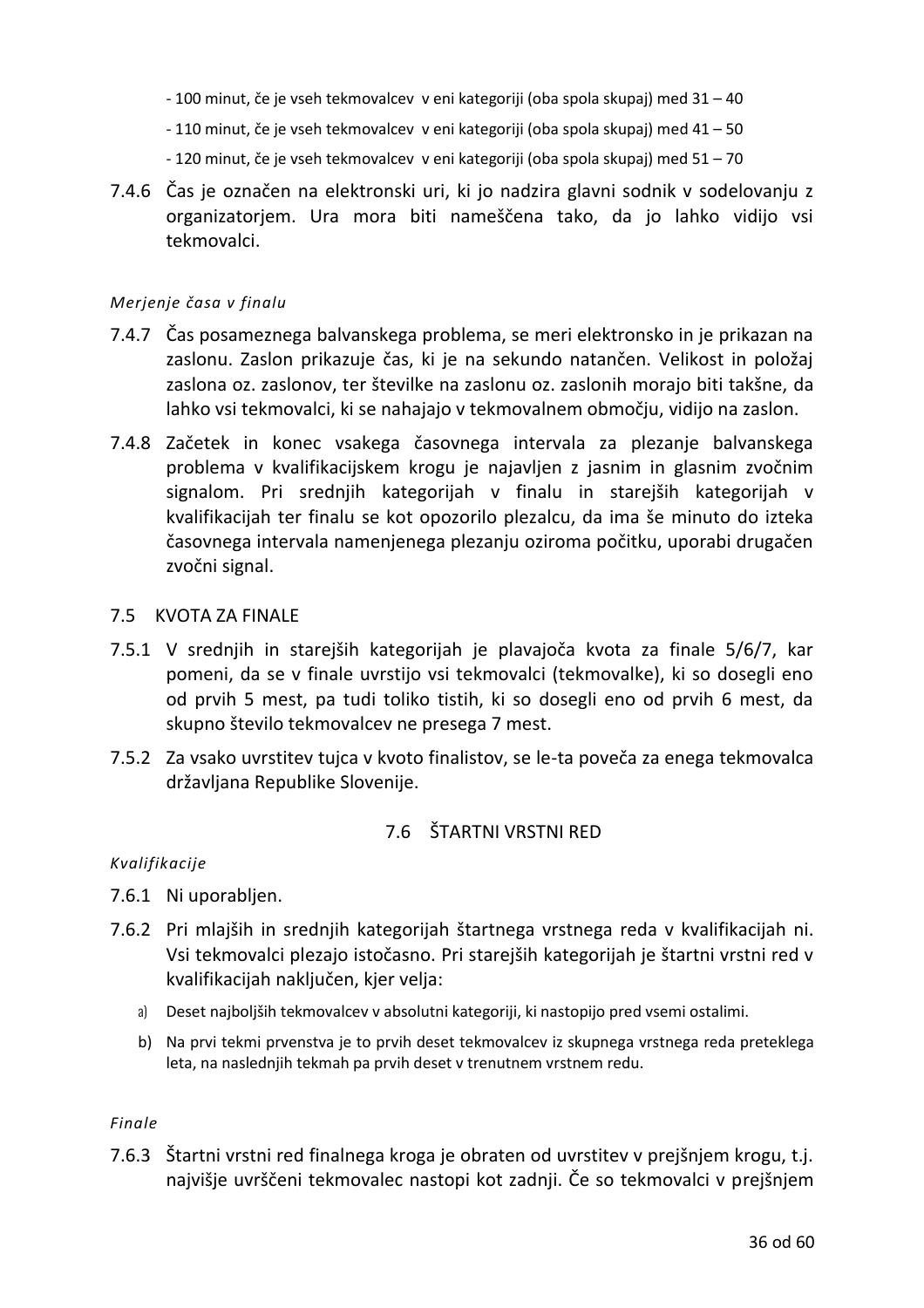krogu dosegli enak rezultat, štartajo v istem vrstnem redu kot so imeli štartne številke.

# <span id="page-36-0"></span>7.7 POTEK TEKMOVANJA

*Splošno* 

7.7.1 Kadar se zaporedni krogi balvanskega plezanja odvijejo na isti dan, mora preteči med tem, ko zadnji tekmovalec zaključi prvi krog in zaprtjem izolacijske cone za naslednji krog, najmanj 30 minut.

#### *Izolacijska pravila*

- 7.7.2 Pri mlajših in srednjih kategorijah v kvalifikacijah izolacijske cone ni, je samo ogrevalna cona.
- 7.7.3 Členi od 7.7.4 do 7.7.7 (v nadaljevanju "izolacijska pravila") veljajo za kvalifikacijski krog pri starejših kategorijah in vse finalne kroge tekmovanj v balvanskem plezanju.
- 7.7.4 Po zaprtju izolacijske cone morajo tekmovalci in/ali predstavniki ekip ostati v izolacijski coni razen, če prejmejo drugačna navodila.

Opomba: Tekmovalci/predstavniki ekip ali druge osebe, ki jim glavni sodnik dovoli vstop v izolacijsko cono, lahko izolacijsko cono zapustijo kadarkoli, vendar se vanjo ne smejo vrniti po njenem zaprtju in morajo zapustiti tekmovalno območje, razen če jim glavni sodnik izrecno dovoli, da ostanejo.

- 7.7.5 Ogrevalna oz. izolacijska cona se mora odpreti najkasneje eno uro (za starejše kategorije eno uro in pol) pred začetkom (kvalifikacij oz. finala). Izolacijska cona se zapre pol ure pred začetkom finala.
- 7.7.6 V času veljave izolacijskih pravil, tekmovalci ne smejo imeti na voljo nobenih drugih informacij o balvanih, razen kar so videli v času uradnega ogleda ali kar jim sporoči glavni sodnik oz. sodniki. Vsak tekmovalec je sam odgovoren, da se v celoti seznami z vsemi navodili glede balvanov. V izogib dvomu:
	- c) V času kvalifikacij, razen pri starejših kategorijah, ko so tekmovalci v tekmovalnem območju, lahko prosto komunicirajo z ostalimi znotraj in zunaj tekmovalnega območja, vendar tekmovalnega območja ne smejo zapuščati.
	- d) Tekmovalcem v času finala, ko so v tekmovalnem območju, ni dovoljeno pridobivati informacij s strani katerekoli osebe izven tekmovalnega območja razen, če to glavni sodnik izrecno dovoli.
	- e) V času finala tekmovalci, ki so opravili svoj(e) poskus(e) v balvanskem problemu oz. problemih in ki so iz katerega koli razloga še v tekmovalnem območju, ne smejo podati nobenih informacij glede balvanskega problema(ov) kateremu koli tekmovalcu, ki še ni poskusil v tem problemu oz. problemih.
- 7.7.7 Ob neupoštevanju izolacijskih pravil, kadar so le-ta v veljavi, se sprožijo disciplinski postopki v skladu s četrtim (4) poglavjem (*Disciplinski postopki).*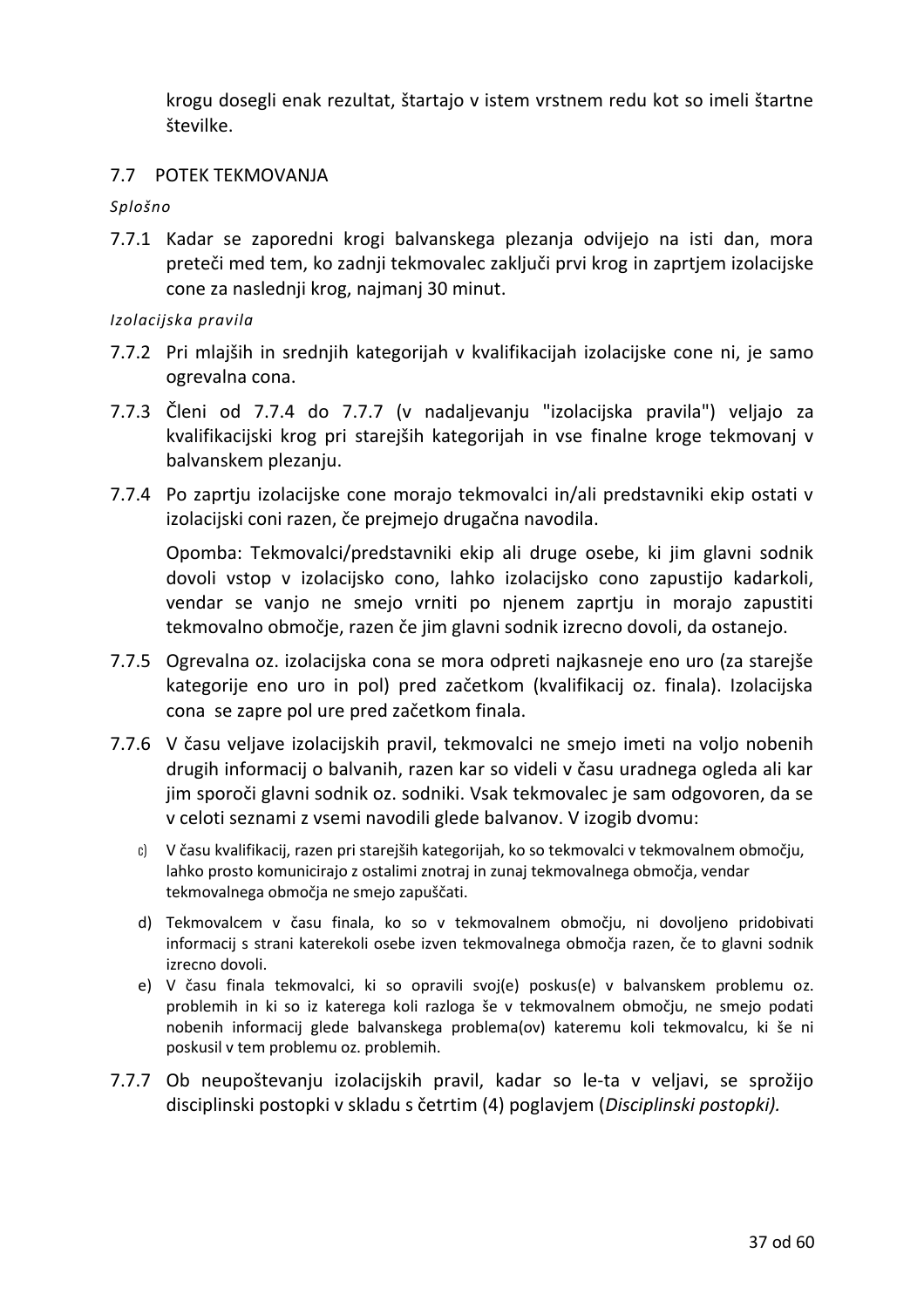#### *Priprave pred plezanjem v finalu*

- 7.7.8 Ko tekmovalec prejme uradno navodilo, da naj zapusti izolacijsko cono/prostor za ogrevanje in se odpravi v tranzitno cono, ga ne sme spremljati nihče drug razen pooblaščena uradna oseba.
- 7.7.9 Tekmovalec po prihodu v tranzitno cono opravi še zadnje priprave na svoj vzpon (obuje plezalne čevlje).
- 7.7.10 Ko tekmovalec prejme navodilo za vstop v tekmovalno območje, mora biti pripravljen, da zapusti tranzitno cono. Za vsako neupravičeno zavlačevanje lahko prejme rumeni karton. Vsaka nadaljnja zamuda pomeni diskvalifikacijo v skladu s četrtim (4) poglavjem (*Disciplinski postopki*).

#### *Čiščenje*

7.7.11 Sodnik balvana, osebje organizatorja ali tekmovalec sam očisti vse oprimke posameznega balvanskega problema preden tekmovalec prvič poskusi problem. Tekmovalci si lahko sami očistijo oprimke, ki jih dosežejo s tal. V ta namen lahko uporabijo le krtače, ki jih priskrbi organizator.

#### *Kvalifikacije*

7.7.12 Ni uporabljen.

# 7.7.13 Ni uporabljen.

- 7.7.14 V kvalifikacijskem krogu pri mlajših in srednjih kategorijah:
	- a) Kvalifikacije za mlajše in srednje kategorije potekajo po sistemu »Flash« brez demonstracije. Postavljenih je 10 balvanskih problemov za mlajše oz. 8 za srednje kategorije, ki si sledijo po težavnosti od najlažjega št. 1 do najtežjega št. 10 oz. 12 pri srednjih kategorijah. Vsak tekmovalec ima za posamezen balvan na voljo največ 5 poskusov. Tekmovalci morajo v času tekmovanja biti prisotni v tekmovalni coni, vendar lahko komunicirajo z osebjem izven cone.
	- b) Balvani lahko potekajo samo po določeni barvi oprimkov v primeru križanja linij različnih balvanov.
	- c) Posamezen tekmovalec znotraj tekmovalnega časa sam izbere čas in zaporedje balvanov, ki jih bo plezal. Za poskus v balvanu tekmovalec odda tekmovalni listek sodniku, ki je zadolžen za posamezen balvan in nato po sodnikovem dovoljenju začne s poskusom. Tekmovalni čas znaša 90 / 100 / 110 / 120 minut ( 7.4.5.). Začetek in konec tekmovalnega časa je oznanjen z zvočnim signalom.
	- d) V primeru več tekmovalcev na posameznem balvanu, tekmovalci dobijo možnost poskusa v balvanu v enakem zaporedju, kot so oddali tekmovalni listek sodniku posameznega balvana.

# 7.7.15 V kvalifikacijskem krogu pri starejših kategorijah:

- a) Tekmovalec opravi poskus vzpona v vsakem balvanskem problemu ustrezne skupine v določenem vrstnem redu. Za plezanje posameznega balvanskega problema ima na voljo določen čas (časovni interval) in sicer pet (5) minut.
- b) Tekmovalec ima po vsakem balvanskem problemu na voljo čas za počitek, ki je enak času, ki ga ima na voljo za poskuse v posameznem problemu. Ob izteku vsakega časovnega intervala tekmovalci, ki še plezajo, prenehajo s plezanjem in se vrnejo v prostor za počitek. Ta prostor ne sme dovoljevati ogleda balvanskih problemov. Po koncu časovnega intervala za počitek se tekmovalec preseli na naslednji balvanski problem.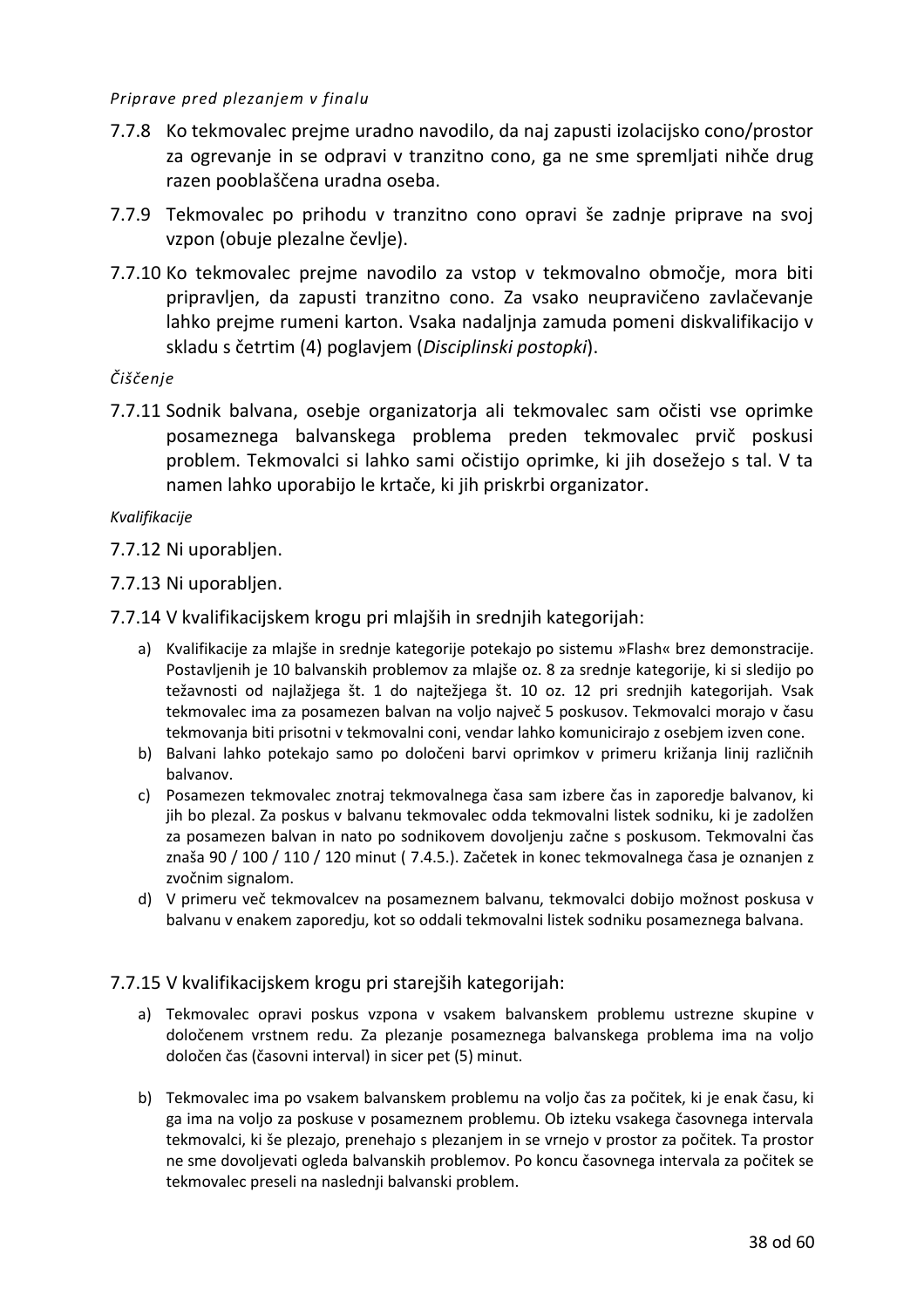# *Finale*

7.7.16 Finalni krog pri srednjih in starejših kategorijah poteka na štirih (4) balvanih za moške in štirih (4) za ženske. Moški in ženske lahko tekmujejo sočasno. Tekmovalci tekmujejo v parih, ki se jih določi na podlagi uvrstitve kvalifikacij in/ali na podlagi štartne liste v finalu. Npr. tekmovalci, ki so v svoji kategoriji po kvalifikacijskem krogu uvrščeni na prvo mesto, hkrati začnejo vzpon vsakega balvana.

Opomba: Tekmovalci, ki so brez para (kjer se število tekmovalcev v posamezni kategoriji razlikuje), nastopajo najprej.

- 7.7.17 Pred finalnim krogom je predstavitev tekmovalcev, ki imajo pravico do nastopa v tem krogu.
- 7.7.18 Za srednje in starejše kategorije velja:
	- a) v vsakem balvanskem problemu v finalnem krogu nastopajo vsi tekmovalci v vrstnem redu, ki ga določa člen 7.6.3;
	- b) po končanem plezanju balvanskega problema se tekmovalec vrne v izolacijski prostor in s plezanjem takoj začne naslednji tekmovalec;
	- c) ko s plezanjem posameznega problema opravijo vsi tekmovalci, se celotna skupina tekmovalcev preseli na naslednji balvanski problem.
- 7.7.19 V finalnem krogu ima vsak tekmovalec za plezanje balvanskega problema na voljo štiri (4) minute.

# <span id="page-38-0"></span>7.8 POSTOPEK OGLEDA

- 7.8.1 Predstavnikom ekip ni dovoljeno spremljati tekmovalcev na ogledu. Vsi tekmovalci morajo v času, ko se nahajajo v prostoru za ogled, upoštevati izolacijska pravila. Tekmovalci morajo v času ogleda ostati v prostoru, označenem za ogled. Tekmovalci ne smejo plezati po plezalni steni ali stati na kateri koli opremi ali pohištvu. Za pojasnila se lahko obrnejo zgolj na glavnega sodnika ali na sodnika posameznega balvana.
- 7.8.2 V času ogleda se tekmovalec lahko dotakne le označenih začetnih oprimkov, ne da bi se pri tem z obema nogama dvignil s tal. Posedovanje in uporaba opreme za snemanje ni dovoljena.

# *Kvalifikacije*

7.8.3 V kvalifikacijskem krogu je čas ogleda balvanskega problema vštet v čas, ki ga imajo plezalci na voljo za vzpone v balvanskih problemih.

# *Finale*

7.8.4 Tekmovalci imajo neposredno pred začetkom finalnega kroga skupni ogled vseh balvanskih problemov. Za ogled vsakega balvanskega problema imajo na voljo dve (2) minuti časa.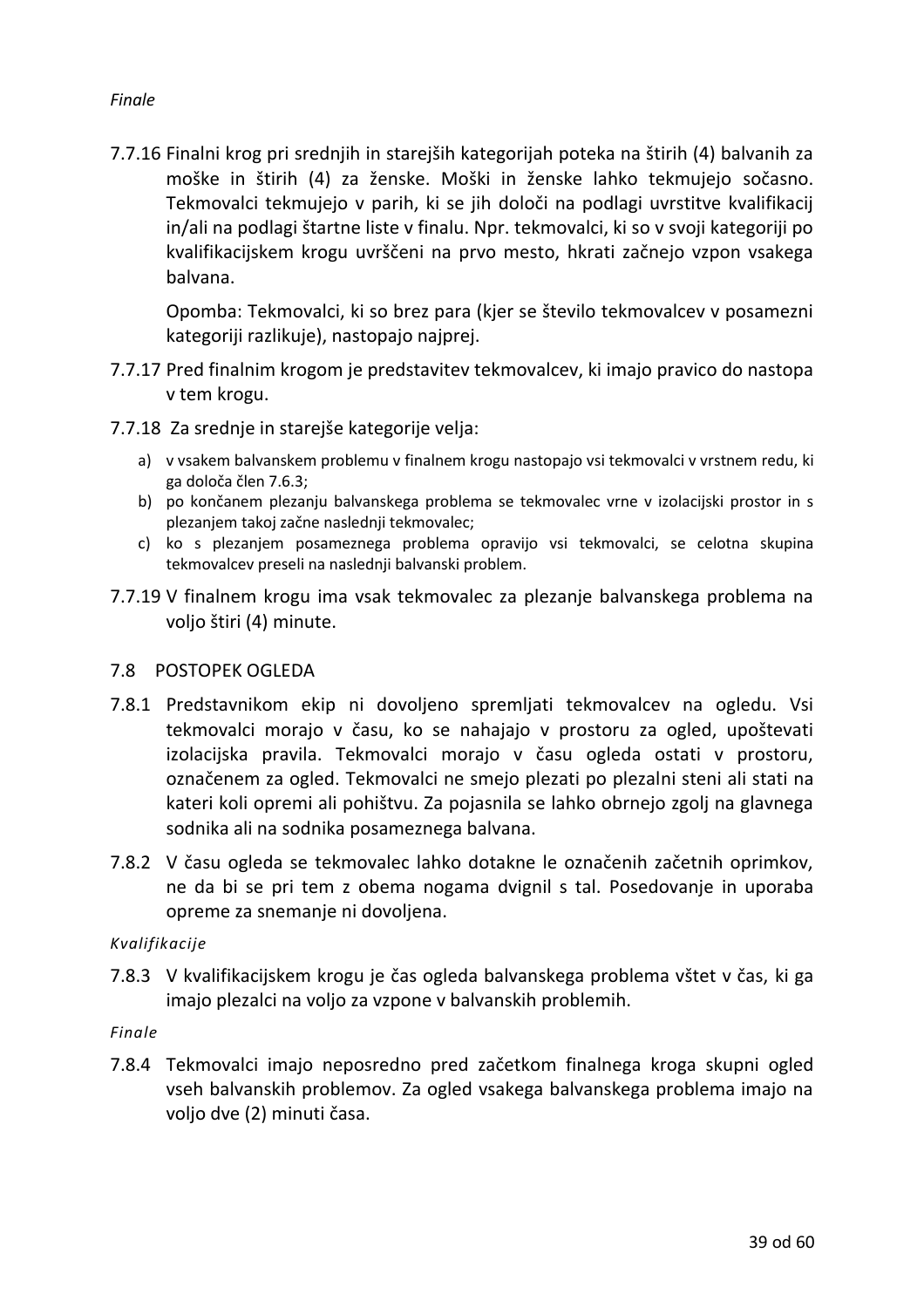# <span id="page-39-0"></span>7.9 POTEK PLEZANJA

*Start*

- 7.9.1 Začetek vzpona v balvanskem problemu se začne, ko se tekmovalec s celim telesom dvigne s tal.
- 7.9.2 Ko se tekmovalec dvigne od tal, se mora najprej namestiti v začetni položaj skladno s členom 7.2.5, šele nato lahko nadaljuje s plezanjem.
- 7.9.3 Če tekmovalec ne doseže začetnih oprimkov s tal, lahko vzpon začne s skokom na začetne oprimke.

# *Opravljen vzpon*

- 7.9.4 Tekmovalec uspešno zaključi vzpon v balvanskem problemu kadar v časovnem intervalu, ki ga ima na voljo za posamezen vzpon, z obema rokama zadrži zadnji oprimek oziroma vzpon konča v stoječem položaju na vrhu balvanskega problema (kot navaja člen 7.2.6 b) in mu sodnik potrdi uspešen vzpon z glasnim "OK".
- 7.9.5 Vzpon ni uspešen, če tekmovalec označenega zadnjega oprimka ne zadrži z obema rokama oziroma, kjer se to zahteva, vzpona ne konča v stoječem položaju na vrhu balvanskega problema in v primerih, ko tekmovalec:
	- a) vzpona ne začne v skladu s členom od 7.9.1 do 7.9.3;
	- b) uporabi kateri koli del stene, oprimek ali strukture, označene z nepretrganim in jasno vidnim črnim lepilnim trakom (če se uporabi druga barva, glavni sodnik o tem obvesti tekmovalce v izolacijski coni);
	- c) se z rokami oprime kakršnih koli lukenj, ki so namenjene namestitvi oprimkov, z izjemo lukenj na oprimkih, pritrjenih z metričnim vijakom;
	- d) uporablja reklamno ali informacijsko tablico, ki je pritrjena na steno ali katerikoli del takega materiala;
	- e) za plezanje uporablja stranske ali zgornje robove stene;
	- f) se s katerim koli delom telesa dotakne tal;
	- g) če ne uspe zaključiti vzpona pred iztekom časovnega intervala, ki ga ima na voljo za plezanje.
- 7.9.6 V primeru kršitev člena 7.9.5 od a do f balvanski sodnik zahteva, da tekmovalec prekine s plezanjem.

# <span id="page-39-1"></span>7.10 UVRSTITVE PO VSAKEM KROGU

#### *Splošno*

- 7.10.1 Po vsakem krogu tekmovanja se vsakega tekmovalca, ki nastopa v tem krogu, razvrsti znotraj njegove štartne skupine/kategorije na podlagi kriterijev, ki si sledijo v naslednjem vrstnem redu:
	- a) v padajočem vrstnem redu, glede na število uspešno preplezanih balvanskih problemov (VRHOV) v tekočem tekmovalnem krogu;
	- b) v padajočem vrstnem redu, glede na skupno število bonus točk, ki jih je osvojil tekmovalec v tekočem tekmovalnem krogu;
	- c) v naraščajočem vrstnem redu, glede na skupno število poskusov, ki jih je tekmovalec potreboval, da je uspešno preplezal balvanske probleme;
	- d) v naraščajočem vrstnem redu, glede na skupno število poskusov, ki jih je tekmovalec potreboval, da je osvojil bonus točke.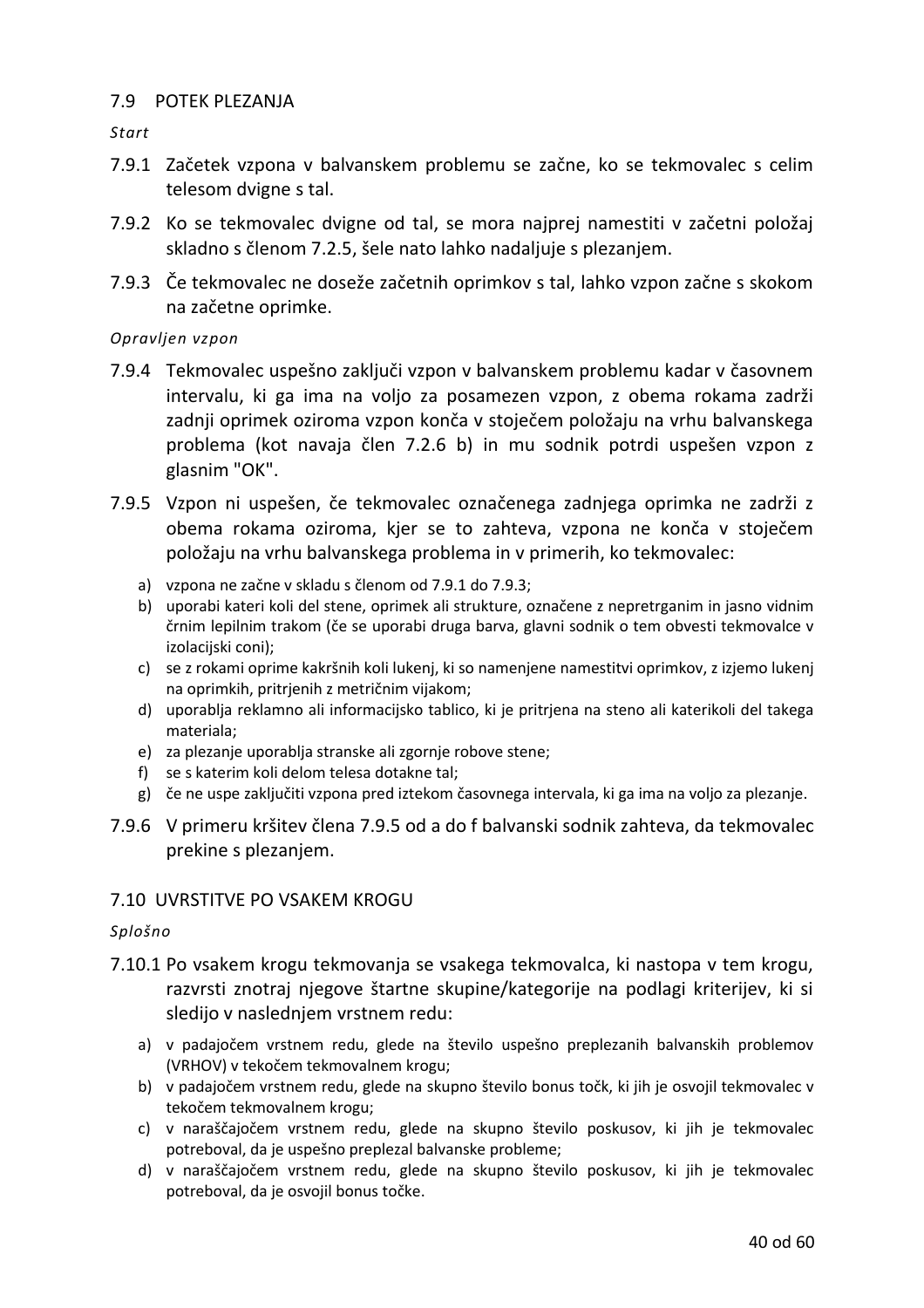| <b>Uvrstitev</b> | Št. vrhov | Bonus točke | $Vrhovi -$<br>št.poskusov | Bonus točke –<br>št.poskusov |
|------------------|-----------|-------------|---------------------------|------------------------------|
|                  |           |             |                           |                              |
|                  |           |             |                           |                              |
|                  |           |             |                           |                              |
|                  |           |             |                           |                              |

- 7.10.2 Če tekmovalec, ki je upravičen do nastopa v krogu, ne štarta:
	- a) v kvalifikacijah, potem ne bo uvrščen;
	- b) v drugih krogih, bo v teh krogih uvrščen na zadnje mesto.
- 7.10.3 Če so tekmovalci po izračunu uvrstitev iz 7.10.1. in 7.10.2. člena izenačeni, se za razvrstitev tekmovalcev upošteva razvrstitev iz predhodnih krogov.
- 7.10.4 Če so tudi po upoštevanju rezultatov prejšnjih krogov, kot je opisano v 7.10.3. členu, tekmovalci še vedno izenačeni, si mesto delijo.

#### <span id="page-40-0"></span>7.11 TEHNIČNI INCIDENTI

- 7.11.1 Tehnični incident je opredeljen kot dogodek, katerega posledica je slabši položaj ali nepoštena prednost, ki pa ni posledica dejanja tekmovalca.
- 7.11.2 Sodnik balvana potrdi ali zavrne primer tehničnega incidenta po posvetu z vodjo postavljavcev.

#### *Postopek, ki sledi tehničnemu incidentu*

- 7.11.3 Prvi poskus vzpona tekmovalca, ki je bil udeležen v tehničnem incidentu, v istem balvanskem problemu, po poskusu, v katerem je prišlo do tehničnega incidenta, se šteje kot nadaljevanje tega poskusa.
- 7.11.4 V kvalifikacijskem krogu pri starejših kategorijah in finalnem krogu pri srednjih in starejših kategorijah: kadar tekmovalec, ki je bil udeležen v tehničnem incidentu, po odpravi incidenta nadaljuje s poskusi, mu za opravljanje poskusov ostane toliko časa, kolikor ga je še imel na voljo, preden se je pojavil tehnični incident oziroma najmanj dve (2) minuti.

V primeru odobritve uveljavljanja tehničnega incidenta v kvalifikacijskem krogu velja naslednje:

- a) Če se tehnični incident lahko odpravi pred iztekom časovnega intervala za vzpon, ima tekmovalec možnost nadaljevati s poskusi:
	- i) če se tekmovalec odloči za nadaljevanje, je tehnični incident zaključen in tekmovalec nima več pravice do nadaljnjih pritožb;
	- ii) če se tekmovalec ne odloči za nadaljevanje poskusov v istem časovnem intervalu, potem s poskusi nadaljuje v časovnem intervalu, ki ga določi glavni sodnik tako, da to ne bo imelo vpliva na druge tekmovalce;
- b) Če tehničnega incidenta ni mogoče odpraviti znotraj časovnega intervala, ki ga ima tekmovalec na voljo za svoj vzpon, potem po izteku časovnega intervala za vzpon:
	- i) glavni sodnik prekine tekmovalni krog za tekmovalca, ki je bil udeležen v incidentu, ter za tekmovalce na predhodnih balvanskih problemih;
	- ii) za vse ostale tekmovalce se tekmovanje nadaljuje;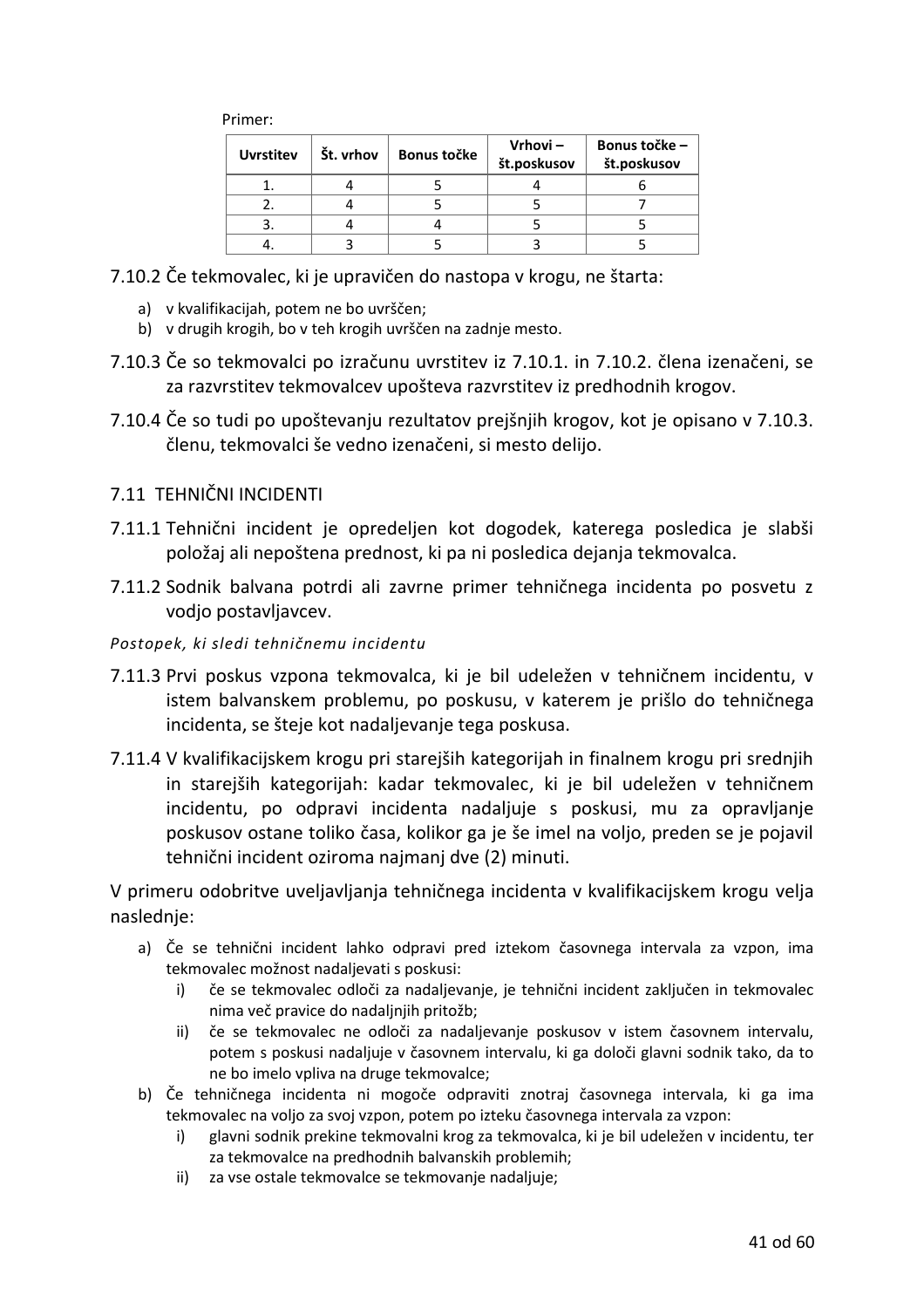- iii) po odpravi tehničnega incidenta tekmovalec, ki je bil udeležen v incidentu, nadaljuje s poskusom vzpona. Vsi ostali tekmovalci, katerim se je prekinil krog, ponovno štartajo po zvočnem signalu za začetek prvega naslednjega časovnega intervala.
- 7.11.5 V primeru odobritve uveljavljanja tehničnega incidenta v kvalifikacijskem krogu mlajših in srednjih kategorijah velja naslednje:
	- c) Če se napako odpravi v manj kot 10 minutah, se balvan ponovno odpre brez dodatnega podaljšanja časa.
	- d) Če se napake ne odpravi v manj kot 10 minutah, se balvan izloči iz tekmovanj in ne šteje pri končni razvrstitvi.
- 7.11.6 V primeru tehničnega incidenta v finalnem krogu se tekmovalec, ki je bil udeležen v incidentu, vrne v ločeno tranzitno cono, kjer počaka na odpravo incidenta. Po odpravi incidenta prizadeti tekmovalec ponovno začne s poskusi.

#### <span id="page-41-0"></span>7.12 UPORABA VIDEO POSNETKOV

- 7.12.1 Vzponi vseh tekmovalcev se lahko uradno snemajo vendar snemanje ni obvezno.
- 7.12.2 Uradni video posnetki se posnamejo z uporabo najmanj dveh video kamer, ki sta fiksno nameščeni za snemanje vseh balvanskih problemov. Obe kameri skupaj prikazujeta:
	- a) začetni položaj posameznega balvanskega problema;
	- b) bonus oprimek posameznega balvanskega problema;
	- c) zadnji oprimek ali zaključni položaj na vrhu posameznega balvanskega problema;
	- d) vse označbe in razmejitve, narejene v skladu s členom 7.9.5 b.
- 7.12.3 Pred začetkom kroga poda glavni sodnik snemalcem navodila glede primernih tehnik in postopkov. Položaj video kamer določi glavni sodnik.

*Opomba: Posebna pozornost mora biti namenjena temu, da se snemalcev ne moti pri izvajanju njihovih nalog in nihče ne zastira pogleda kamere.*

- 7.12.4 Za namene sojenja in pregled katerega koli incidenta mora biti na voljo zaslon, povezan z video sistemom za predvajanje. Zaslon naj bo čim bližje sodniški mizi in mora biti nameščen tako, da lahko sodniki gledajo uradne video posnetke in obravnavajo kateri koli incident, brez da bi katera koli nepooblaščena oseba posnetek videla ali motila njihove obravnave.
- 7.12.5 Pri sodniških odločitvah (vključno s pritožbami) se upošteva le uradne video posnetke.
- 7.12.6 Po koncu vsakega kroga se kopije uradnih posnetkov dostavi glavnemu sodniku, če le-ta tako zahteva.

# <span id="page-41-1"></span>7.13 PRITOŽBE

7.13.1 Vse pritožbe in uradni odgovori na pritožbe morajo biti podani v slovenskem jeziku.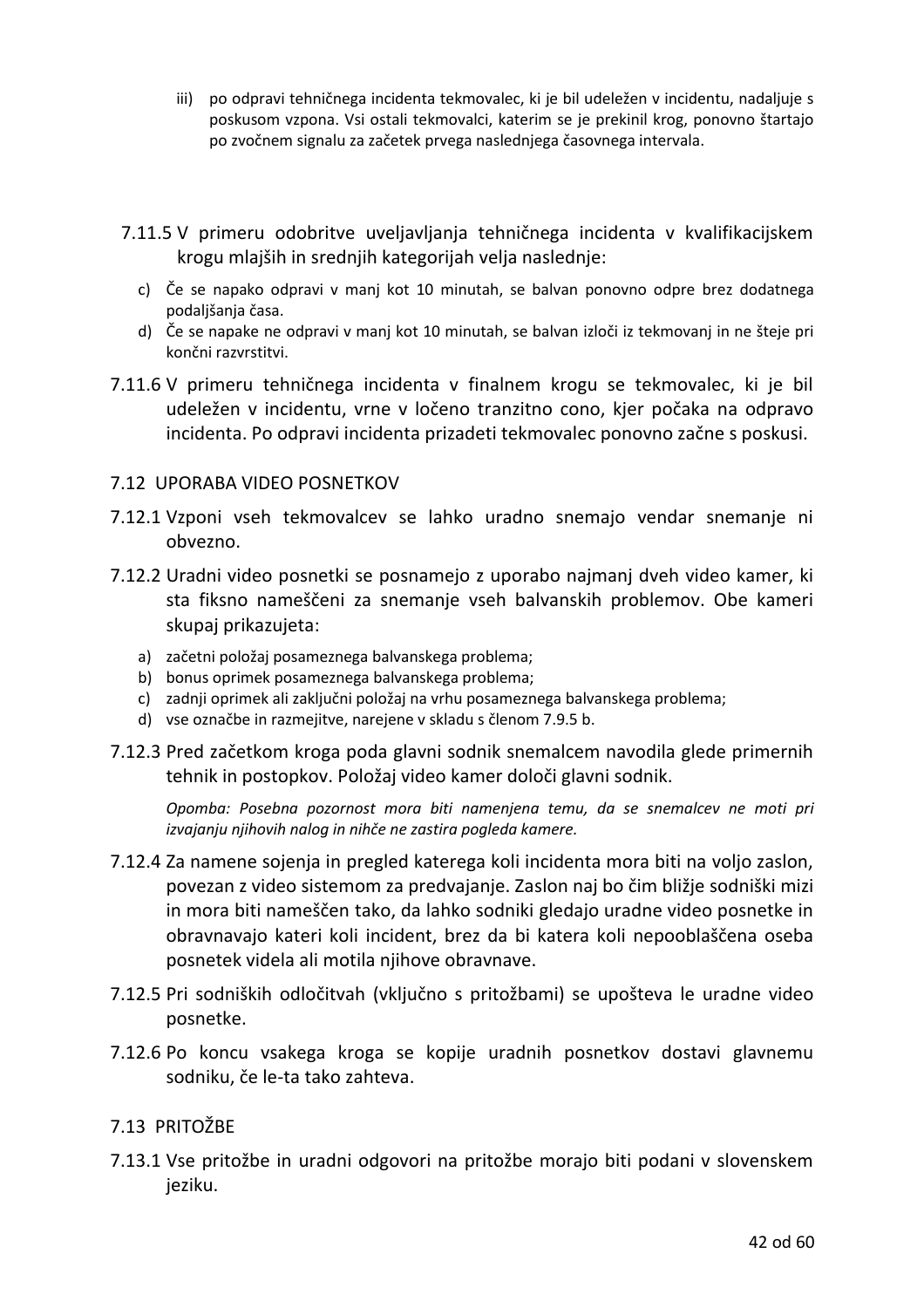- a) samo v pisni obliki z navedbo razloga;
- b) podpisane s strani predstavnika zadevne ekipe; če taka oseba ni prijavljena, pa jo mora podpisati zadevni tekmovalec
- 7.13.2 Z izjemo pritožb iz 7.13.3 člena in 7.13.4 člena se pritožbo sprejme samo, če je poravnana uradna taksa za pritožbo. Takso za pritožbo je potrebno plačati v skladu z višino taks, ki jih vsako leto objavi KŠP. Če je pritožbi ugodeno, se taksa za pritožbo vrne. Če je pritožba zavrnjena, gre taksa za pritožbo v blagajno KŠP.

*Opomba: taksa se vrne tudi v primeru, da je bila pritožba formalno vložena in taksa plačana, pa naknadno sodnik pritožbe ni sprejel, ker se ni nanašala na določen člen v pravilniku.*

#### *Pritožbe glede varnosti*

7.13.3 Pritožba glede varnosti se lahko poda, če so trenerji vsaj treh različnih ekip mnenja, da je varnost resno ogrožena. Pritožba mora biti v pisni obliki in podpisana s strani trenerjev. Glavni sodnik bo zadevo obravnaval in po potrebi ustrezno ukrepal.

#### *Pritožbeni postopek*

7.13.4 Pritožba glede dosojenega rezultata tekmovalca mora biti podana nemudoma.

- a) V kvalifikacijskem krogu starejših kategorij: v času tekočega ali naslednjega časovnega intervala, ki je namenjen plezanju.
- b) V finalnem krogu: pred začetkom časovnega obdobja plezanja naslednjega tekmovalca in kadar je taka pritožba podana, se tekmovalca, ki ga pritožba zadeva, obravnava, kot da je prišlo do tehničnega incidenta, pri tem pa se upoštevata člen 7.11.6. V primeru pritožbe v finalnem krogu se vsako takšno pritožbo in ukrepe ki so posledica pritožbe reši preden se tekmovalci preselijo na naslednji balvanski problem.
- 7.13.5 Pritožba glede uvrstitve tekmovalca (tj. napaka/nedoslednost v objavljenih rezultatih) mora biti podana glavnemu sodniku v pisni obliki.
	- a) Vsaka pritožba v kvalifikacijskem krogu, v roku petih (5) minut od objave uradnih rezultatov kroga (podpisan print s strani glavnega sodnika objavljen na oglasni deski).
	- b) Vsaka pritožba v finalnem krogu, nemudoma po objavi rezultata zadevnega tekmovalca.

#### 7.13.6 Ob prejemu pritožbe se glavni sodnik nanjo nemudoma odzove.

Če se pritožba nanaša na uradne rezultate, glavni sodnik zagotovi, da se izda obvestilo, da je bila glede uradnih rezultatov vložena pritožba, z navedbo, glede katerih rezultatov je vložena pritožba.

- 7.13.7 Glavni sodnik razreši vsako pritožbo čim hitreje, pri tem po možnosti ne vpliva na urnik tekmovanja in za dosego tega cilja uporabi vso osebje in vsa razpoložljiva sredstva.
- 7.13.8 Če so dokazi glede pritožbe nezadostni, obvelja prvotna odločitev in pritožbena taksa se vrne. V primeru pisnih pritožb se rezultat pritožbe poda v pisni obliki. Glavni sodnik ga izroči osebi, ki je pritožbo vložila.

#### *Posledice pritožb*

7.13.9 Odločitev glavnega sodnika je dokončna in glede nje, nadaljnja pritožba ni mogoča.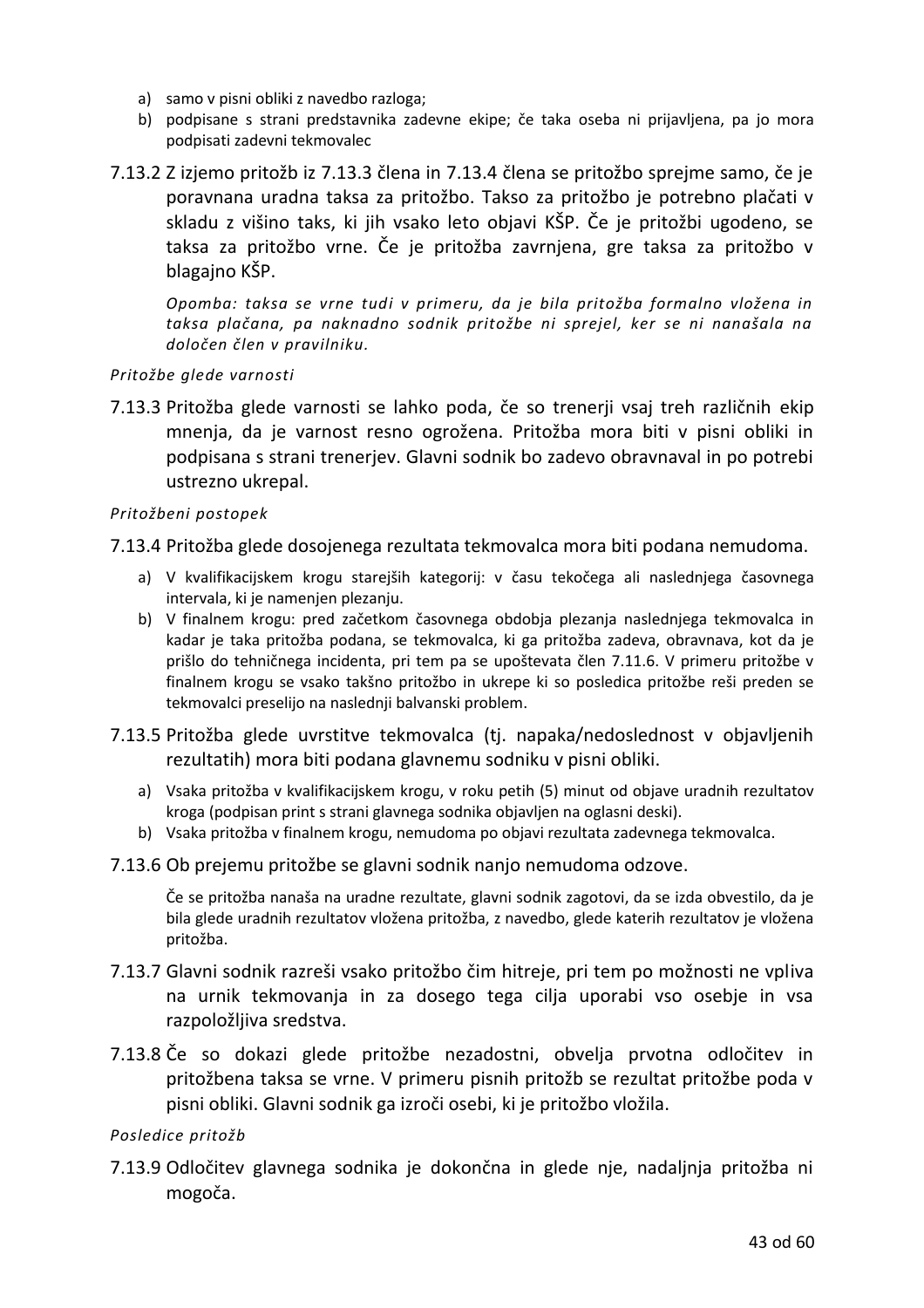# 8. **HITROSTNO PLEZANJE**

# LEGENDA:

(\*\* prilagoditev ali navedba) Kadar takoj za oklepajem sledita dve zvezdici in potem tekst, ta tekst ni prevod mednarodnega pravilnika, ampak dodatek, nujna prilagoditev za državno prvenstvo. Lahko je tudi navedba, da določen člen v celoti ni relevanten za državno prvnstvo, ker drugače ne gre.

# **Splošno**

# 8.1 Format

Tekmovanja v hitrosti:

- A) potekajo, kot sledi:
	- 1) na umetnih plezalnih stenah, izdelanih v skladu s specifikacijami iz pravil IFSC o standardnih za hitrostne stene "IFSC Speed Licence Rules" (\*\* ali na kopijah teh sten z enako funkcionalnostjo);
	- 2) za merjenje časa se uporablja avtomatski merilni sistem, ki ga odobri IFSC (\*\* ali njegova kopija z enako funkcionalnostjo) in
	- 3) za varovanje tekmovalcev od zgoraj se uporablja avtomatska varovalna naprava, za katero izda dovoljenje IFSC (\*\* ali njena kopija z enako funkcionalnostjo).

V izjemnih primerih lahko glavni sodnik namesto tega zahteva, da se tekmovalce varuje z vrha z vrvjo (klasični "top rope"), pri čemer vsako vrv nadzirata dva varovalca, ki varujeta s tal in stojita ob strani vsake plezalne smeri;

- B) se organizirajo tako, da:
	- 1) vključujejo kvalifikacijski krog tekmovanja, ki zajema eno stopnjo in poteka na dveh smereh, in sicer levi "A" in desni "B", pri čemer tekmovalci plezajo v parih, ter
	- 2) finalni krog, ki je sestavljen iz dveh (2) do štirih (4) izločilnih stopenj, če število tekmovalcev, za katere se zabeleži veljaven kvalifikacijski čas, znaša štiri (4) ali več;
- C) bi morala biti organizirana tako, da je pred kvalifikacijskim krogom uradni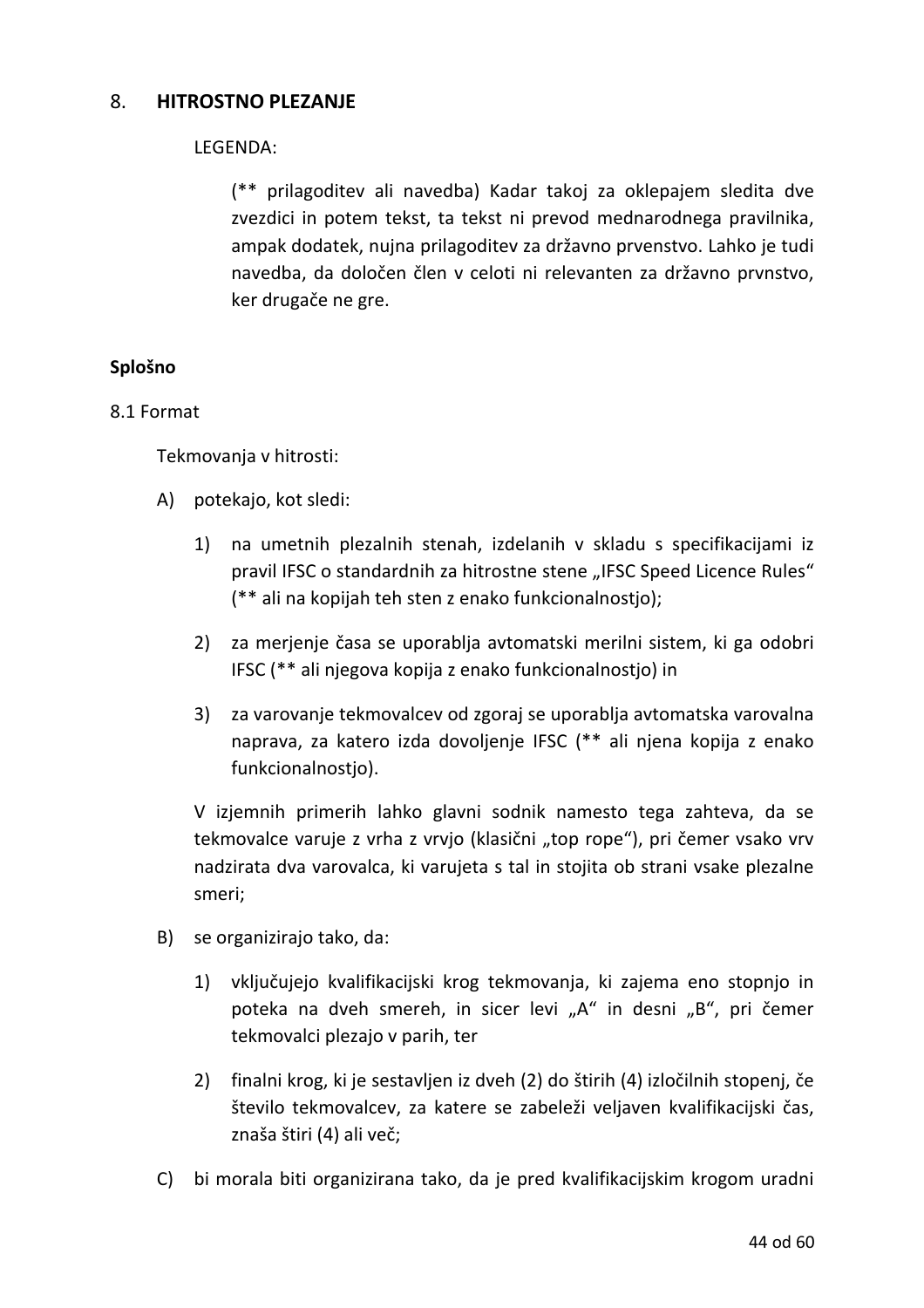trening. Kadar je organiziran uradni trening, je urnik in potek tega treninga naveden na tehničnem sestanku (\*\* v razpisu tekmovanja).

8.2 (\*\* Člen 8.2 ni relevanten za državno prvenstvo.)

IFSC priznava svetovne rekorde za naslednji kategoriji:

- A) moški (stari 16 let ali več v letu tekmovanja);
- B) ženske (stare 16 let ali več v letu tekmovanja).
- 8.3 (\*\* Člen 8.3 ni relevanten za državno prvenstvo.)

Svetovni rekord se lahko postavi samo, kadar:

- A) je pred pričetkom tekmovanja tehnični delegat IFSC homologiral plezalno površino in oprimke ter potrdil, da so v skladu s pravili "IFSC Speed Licence Rules". Organizator dogodka glavnemu sodniku kot dokaz predloži kopijo zadevnega poročila IFSC o homologaciji;
- B) je IFSC certificiral časomerilni sistem, ki se uporablja, in potrdil, da izpolnjuje zahteve za svetovni rekord;
- C) je tekmovanje vključeno na uradni koledar dogodkov IFSC ter
- D) je zveza IFSC je imenovala glavnega sodnika.

#### **Varnost**

8.4 Vsak tekmovalec mora nositi plezalni pas. Glavni sodnik tekmovalcu ne dovoli nastopiti, če upravičeno meni, da njegov pas ni varen.

# **Štartni vrstni redi in kvote**

8.5 Kvota za finalni krog se določi, kot sledi:

| Število tekmovalcev z veljavnim<br>kvalifikacijskim časom | Število tekmovalcev, ki se uvrsti v<br>finalni krog |
|-----------------------------------------------------------|-----------------------------------------------------|
| $4 - 7$                                                   |                                                     |
| $8 - 15$                                                  | 8                                                   |
| >15                                                       | 16                                                  |

# 8.6 Štartni vrstni red:

A) za kvalifikacijski krog tekmovanja: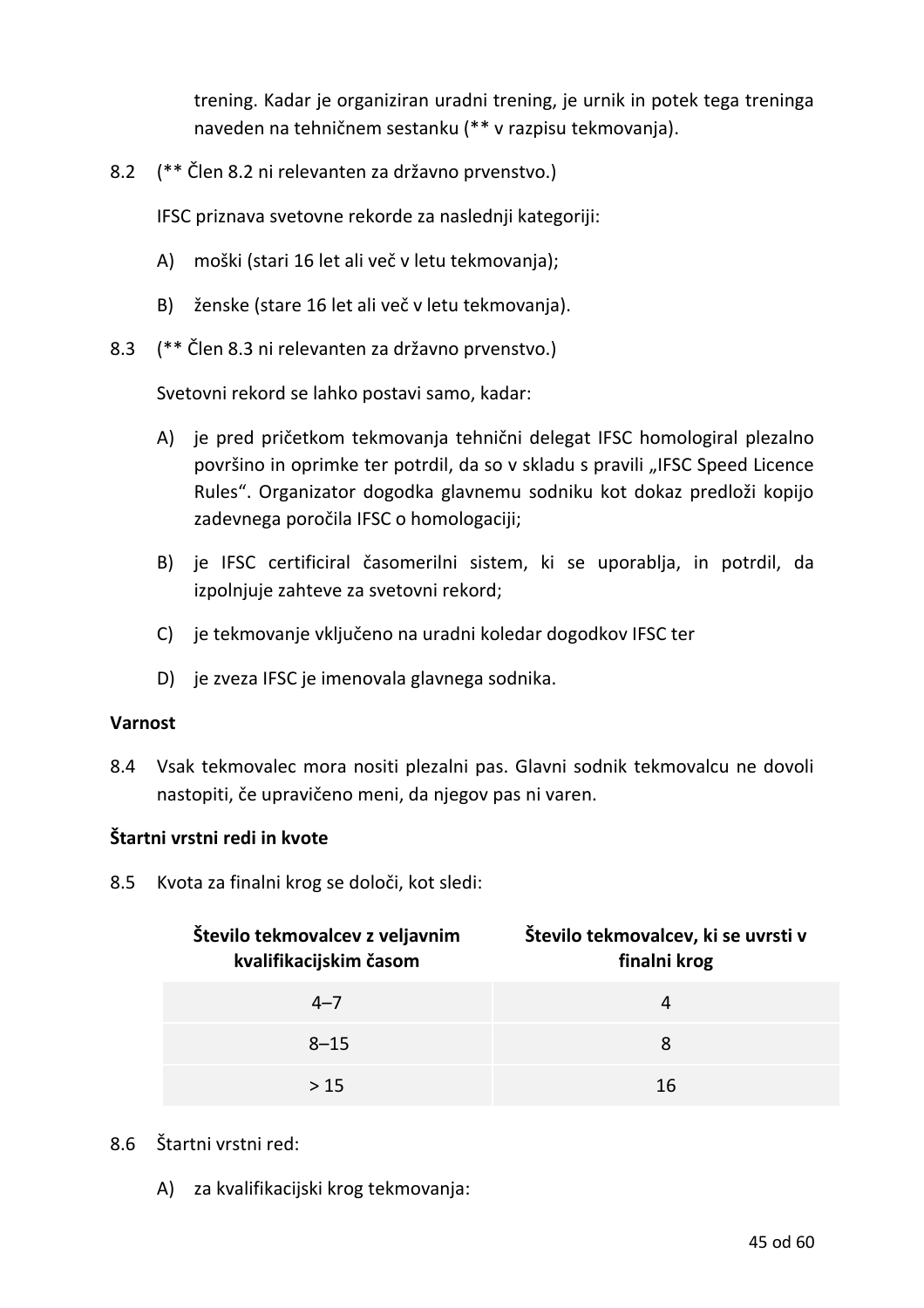- 1) se za smer A določi naključno,
- 2) za smer B pa velja enak vrstni red kot za smer A, pri čemer se vrstni red tekmovalcev zamakne za 50 %;
- B) se za vsako stopnjo finalnega kroga določi tako, kot je opredeljeno v **Prilogi 1**, v kateri je navedena tudi dodelitev smeri za vsak dvoboj. Če sta po kvalifikacijskem krogu dva tekmovalca izenačena ali je izenačenih več tekmovalcev, se njihov štartni vrstni red v prvi stopnji finalnega kroga določi po metodi naključnega izbora.

# **Potek tekmovanja**

8.7 Kadar je organiziran uradni trening, ima vsak tekmovalec na voljo po en poskus v vsaki smeri. V primeru napačnega štarta se tekmovalcev ne ustavi. (\*\*Pri mlajših kategorijah, kjer je tekmovalna smer nekoliko prilagojena z dodatnimi oprimki, mora organizator zagotoviti, da pred uradnim treningom noben izmed tekmovalcev ne pleza v tekmovalni smeri).

Uradni trening:

- A) vključuje predstavitev signala za napačen štart in delovanje časomerilnega sistema ter
- B) naj poteka kot trening pred kvalifikacijskim krogom. Štartni vrstni red treninga je enak štartnemu vrstnemu redu objavljenem za kvalifikacijski krog tekmovanja. V primeru posebnih okoliščin lahko glavni sodnik spremeni urnik in obliko katerega koli uradnega treninga.
- 8.8 V kvalifikacijskem krogu:
	- A) ima vsak tekmovalec na voljo en poskus v vsaki smeri, razen kadar:
		- 1) je zaradi napačnega štarta ali tehničnega incidenta treba poskus ponoviti; v tem primeru je dovoljen dodaten poskus; ali
		- 2) se tekmovalec ne javi pravočasno na klic za pripravo na poskus, kar pomeni, da bo zadevni dvoboj potekal brez njega;
	- B) vsak tekmovalec ostane v tekmovalnem območju, kot to določi glavni sodnik, dokler ne konča svojih poskusov v obeh smereh;
	- C) tekmovalec, ki je napačno štartal v katerem koli dvoboju kvalifikacijskega kroga, je izločen iz kvalifikacijskega kroga – (\*\* to ne velja za mlajše kategorije) (in izgubi morebitni predhodno zabeleženi veljavni čas). Tekmovalec, ki ni štartal napačno, ima na voljo ponovni poskus brez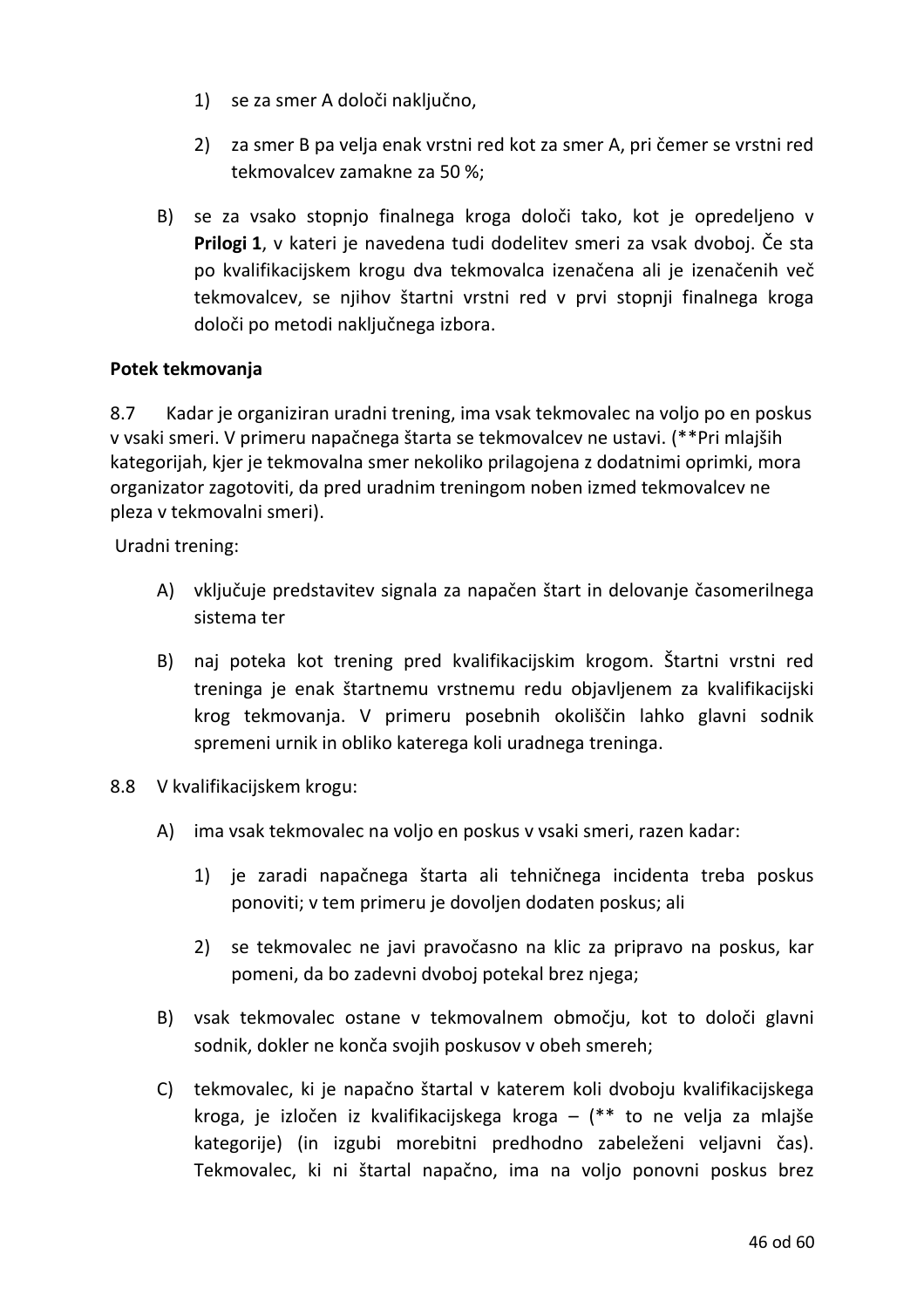sotekmovalca, ta ponovni poskus pa se izvede pred naslednjim dvobojem.

- 8.9 Finalni krog:
	- A) poteka kot niz stopenj, ki so sestavljene iz več "izločilnih" dvobojev, pri čemer zmagovalec posameznega dvoboja v kateri koli stopnji napreduje v naslednjo stopnjo. Število stopenj in dvobojev je določeno s številom tekmovalcev, ki se uvrstijo v finalni krog;
	- B) v katerem koli dvoboju v finalnem krogu se zmagovalec določi, kot sledi:
		- 1) kadar se za oba tekmovalca zabeleži veljaven čas, je zmagovalec tisti, ki ima krajši veljaven čas;
		- 2) kadar se za enega tekmovalca ugotovi, da je naredil napačen štart, je zmagovalec drugi tekmovalec;
		- 3) kadar se za oba tekmovalca zabeleži enak čas ali kadar se za nikogar od njiju ne zabeleži veljavnega časa (razen v primeru napačnega štarta):
			- a) je zmagovalec tisti, ki je bil boljši v kvalifikacijskem krogu; ali
			- b) kadar si tekmovalca delita mesto v kvalifikacijskem krogu, se izločilni boj ponovi;
		- 4) če se kateri koli tekmovalec ne javi pravočasno na klic za pripravo na poskus, je zmagovalec drugi tekmovalec;
	- E) pred prvim dvobojem polfinala se predstavi polfinaliste;
	- F) tekmovalca, ki sta bila izločena v polfinalu, se pomerita za tretje (3.) in četrto (4.) mesto v **malem finalu**;
	- G) zmagovalca polfinalnih dvobojev se pomerita za prvo (1.) in drugo (2.) mesto v **velikem finalu**, ki sledi zaključku malega finala (če hkrati tekmuje več kategorij, je veliki finale na vrsti za vsemi malimi finali). Če pride v velikem finalu do napačnega štarta, zmagovalec poskusi še enkrat preplezati smer in zabeležiti veljaven čas;
	- H) vsi tekmovalci ostanejo v tekmovalnem območju, kot to določi glavni sodnik, dokler niso izločeni.

# **Postopek plezanja**

8.10 Vsi dvoboji se začnejo z jasnim zvočnim signalom, ki ga sproži štarter, ki ni uslužbenec IFSC (\*\* sodnik). Štarter si izbere tak položaj, da ga tekmovalci ne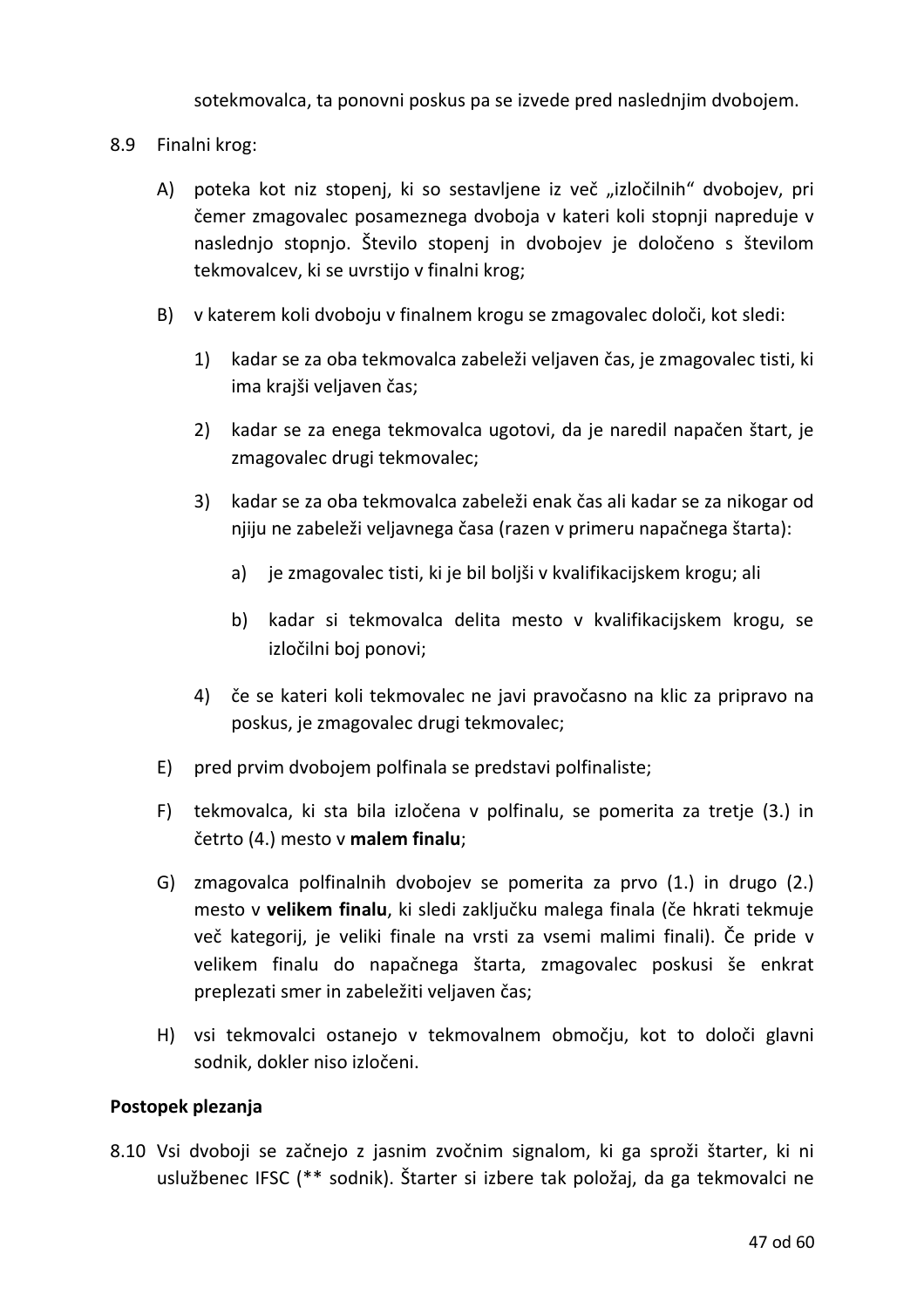vidijo. Vir štartnega signala mora biti čim bolj enako oddaljen od obeh tekmovalcev.

- 8.11 Za vsak dvoboj se uporabi enak štartni postopek:
	- A) ob pozivu na začetek smeri mora vsak tekmovalec:
		- 1) v največ desetih (10) sekundah nastaviti štartno podlogo v želen štartni položaj;
		- 2) javiti se varovalcu, ki
			- a) preveri ali je tekmovalčev pas pravilno zapet in
			- b) poskrbi, da je tekmovalčev pas varno pripet na avtomatski varovalni sistem ali na vrv v primeru varovanja od zgoraj;
		- 3) zavzeti predštartni položaj, ki ga določi štarter in ki ni več kot dva (2) metra oddaljen od stene, pri čemer je njegov pogled usmerjen stran od stene;
	- B) na poziv "na mesta" se vsak tekmovalec takoj namesti v štartni položaj, z obema rokama in eno nogo na želene štartne oprimke ter eno nogo na štartno podlago;
	- C) ko sta tekmovalca povsem pri miru v svojem štartnem položaju, štarter naznani "pripravljeni" in nato zažene časomerilni sistem;
	- D) če iz katerega koli razloga po pozivu "na mesta" in pred naznanitvijo "pripravljeni":
		- 1) štarter meni, da niso izpolnjeni pogoji za začetek dvoboja, ali
		- 2) tekmovalec dvigne roko in s tem naznani, da ni pripravljen na štart,

štarter odredi, da se tekmovalca vrneta v predštartni položaj:

E) če tekmovalec krši točko (A) ali (B) ali kakor koli drugače moti drugega tekmovalca, štarter pozove oba tekmovalca v predštartni položaj. Glavni sodnik lahko tekmovalca, ki krši pravila, kaznuje z rumenim kartonom.

# 8.12 Napačni štarti

- A) Če v katerem koli dvoboju, za tem ko štarter oznani "pripravljeni!":
	- 1) ima en tekmovalec reakcijski čas, krajši od 0,100 s, se za tega tekmovalca zabeleži napačen štart;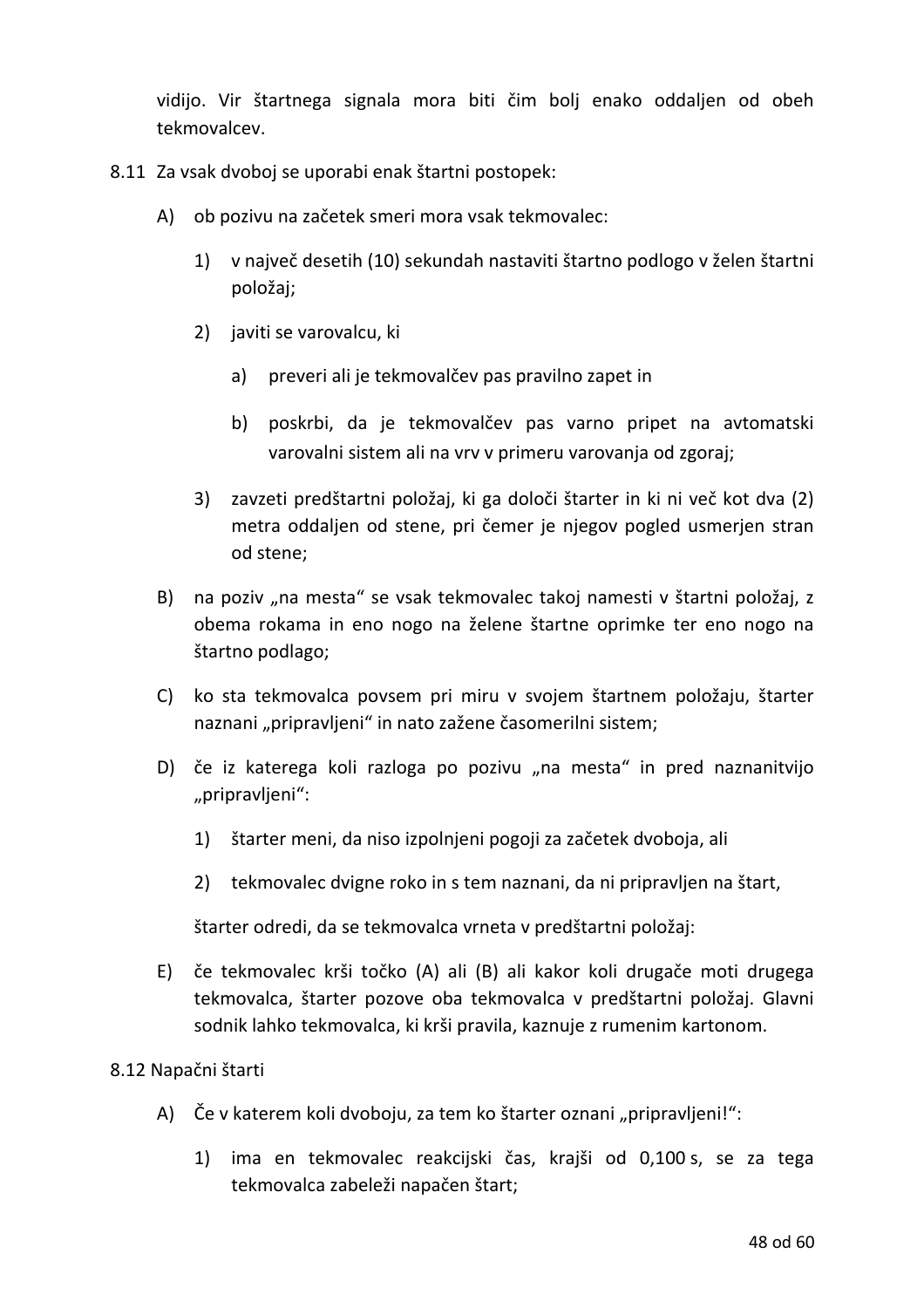- 2) imata oba tekmovalca reakcijski čas, krajši od 0,100 s:
	- a) se za tekmovalca s krajšim (hitrejšim) reakcijskim časom zabeleži napačen štart in
	- b) če imata oba tekmovalca enak reakcijski čas, se dvoboj ponovi, napačen štart pa se ne zabeleži.
- B) Poleg opozorilnega signala časomerilnega sistema, ko pride do napačnega štarta, tudi štarter čim prej oznani "stop!".
- C) Glede veljavnosti izmerjenega reakcijskega časa, ki ga zabeleži časomerilni sistem, ki ga je odobril IFSC (\*\* ali njegova kopija z enako funkcionalnostjo), se ni mogoče pritožiti.
- 8.13 Veljaven čas se:
	- A) zabeleži, ko se tekmovalec:
		- 1) dotakne zgornjega časomerilnega stikala in
		- 2) ustavi merilec časa;

razen če je kateri koli tekmovalec v tem dvoboju naredil napačen štart;

- B) ne zabeleži, kadar:
	- 1) se tekmovalec dotakne zgornjega časomerilnega stikala, vendar ne ustavi merilca časa;
	- 2) tekmovalec pade;
	- 3) tekmovalec uporabi za plezanje stranske robove plezalne stene ali
	- 4) se tekmovalec po štartu s katerim koli delom telesa dotakne tal.
- 8.14 Razen v primeru napačnega štarta imajo tekmovalci na voljo najmanj pet (5) minut počitka med posameznimi poskusi v plezalnih smereh.

# **Sojenje in rezultati**

- 8.15 Čas plezanja vsakega tekmovalca je določen kot čas med štartnim signalom in zaključkom tekmovalčevega poskusa. Časomerilni sistem:
	- A) zabeleži in prikaže čas plezanja za vsakega tekmovalca posebej;
	- B) mora biti zmožen meriti čas na najmanj 1/1000 s natančno: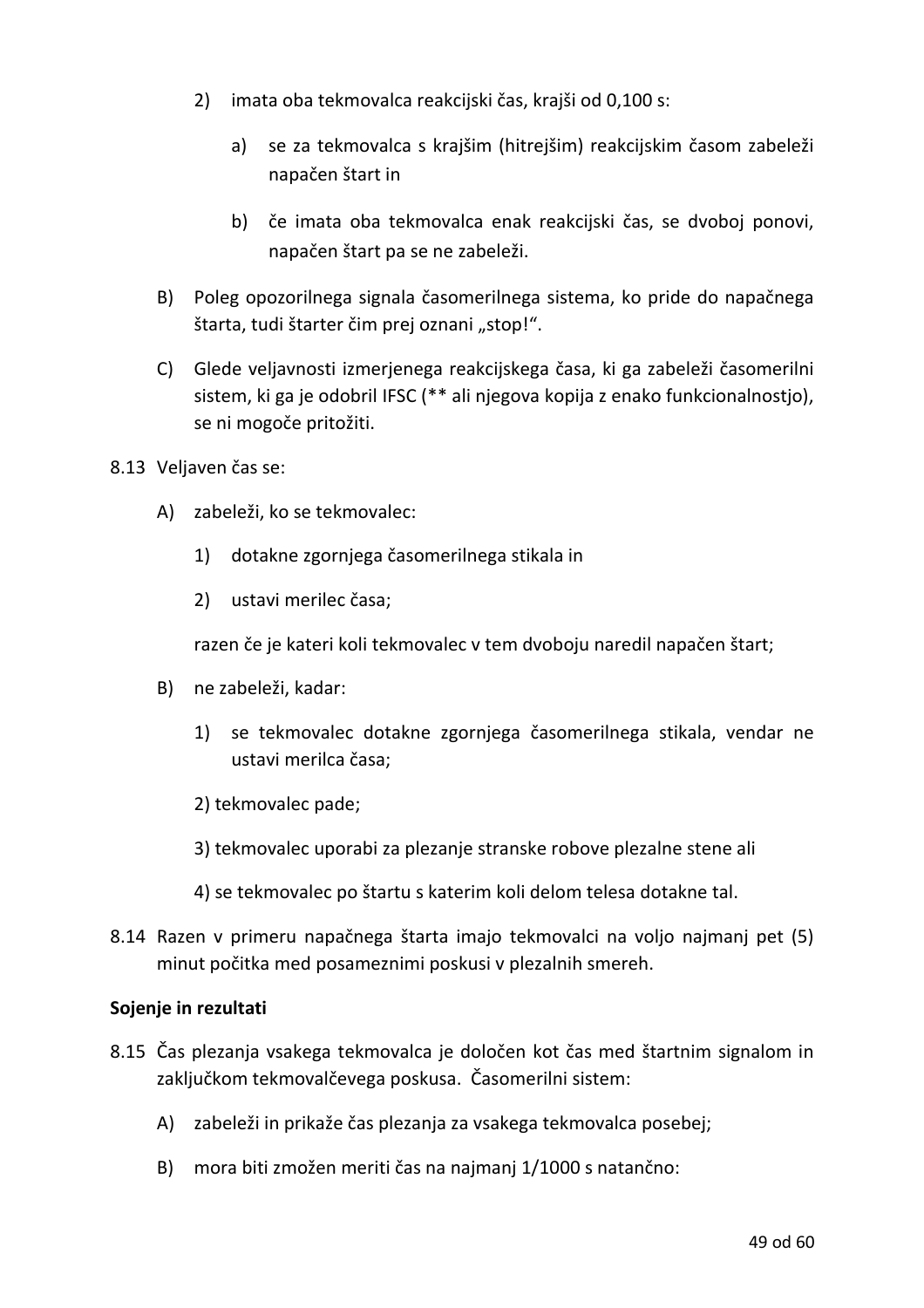- 1) za namene razvrstitve zabeleži čase rezultatov na najbližjo 1/1000 s natančno,
- 2) prikaže čase, zaokrožene navzdol na najbližjo 1/100 s natančno.
- 8.16 Čas se zabeleži kot veljavni, če je tekmovalec končal poskus v skladu s temi pravili.

# **Razvrstitev**

- 8.17 Razvrstitev po kvalifikacijskem krogu:
	- A) tekmovalce se razvrsti, kot sledi:
		- 1) najprej vse tekmovalce, ki imajo vsaj en veljaven čas:
			- a) v obratnem vrstnem redu glede na njihov najkrajši (najhitrejši) čas;
			- b) kadar ima več tekmovalcev enak najkrajši čas, v obratnem vrstnem redu glede na njihov drugi najkrajši čas (tekmovalci z veljavnim drugim časom se razvrstijo pred tiste, ki nimajo drugega veljavnega časa);
		- 2) nato sledijo tekmovalci brez veljavnega časa;
	- B) če je po opravljenem postopku razvrstitve iz točke (A) kvota za finalni krog presežena zaradi izenačenj, se izenačeni tekmovalci ponovno pomerijo v smeri A, dokler se ne razvrsti vseh predhodno izenačenih tekmovalcev. Časi, zabeleženi pri teh poskusih, se upoštevajo izključno za določanje tekmovalcev, ki napredujejo v finalni krog tekmovanja, in za noben drug namen.
- 8.18 Razvrstitev v finalnem krogu in skupna razvrstitev
	- A) Tekmovalce v finalnem krogu se razvrsti glede na zadnjo stopnjo, v kateri so tekmovali:
		- 1) najprej zmagovalce vsake take stopnje in
		- 2) nato tekmovalce, izločene v vsaki stopnji, razvrščene glede na njihovo razvrstitev iz kvalifikacijskega kroga.
	- B) Skupna razvrstitev se določi, kot sledi:
		- 1) naprej tekmovalci z razvrstitvijo v finalnem krogu, in sicer v tem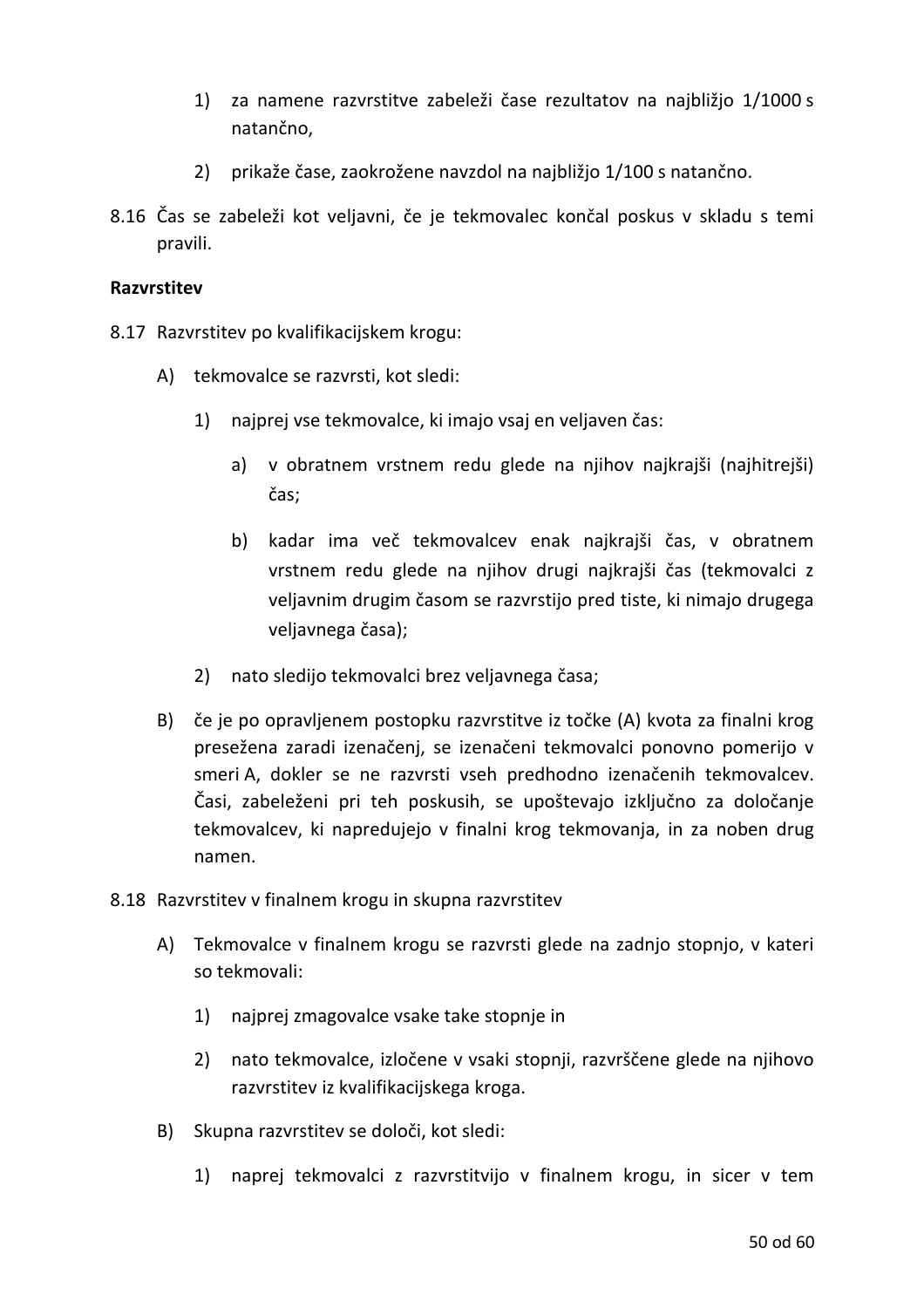vrstnem redu, in

- 2) nato sledijo tekmovalci brez razvrstitve v finalnem krogu, in sicer glede na njihovo razvrstitev iz kvalifikacijskega kroga.
- C) Če je katera koli stopnja finalnega kroga odpovedana, se tekmovanje šteje za končano, za skupno razvrstitev tekmovanja pa se šteje skupna razvrstitev po zadnji zaključeni stopnji, pri čemer se zmagovalce zadnje zaključene stopnje razvrsti v skladu z njihovo razvrstitvijo v kvalifikacijskem krogu.

# **Tehnični incidenti in pritožbe**

- 8.19 Za namene določanja tehničnih incidentov ali pritožb se uporabljajo samo uradni videoposnetki in, po presoji glavnega sodnika, kateri koli uradni videoposnetki prenosa IFSC (\*\* KŠP). Uradni video posnetek mora zabeležiti najmanj:
	- A) štartno pozicijo obeh smeri,
	- B) časomerilni stikali na vrhu obeh smeri in
	- C) poskus vsakega para tekmovalcev v vsakem dvoboju.
- 8.20 Če tekmovalec ali predstavnik ekipe meni, da je prišlo do tehničnega incidenta, mora o tem obvestiti glavnega sodnika pred štartom naslednjega dvoboja.
- 8.21 Za tehnični incident v zvezi z delovanjem časomerilnega sistema se je mogoče pritožiti le v primeru očitne ali sistematične napake.
- 8.22 Glavni sodnik določi, ali je prišlo do tehničnega incidenta:
	- A) za sprejetje odločitve lahko glavni sodnik po potrebi:
		- 1) pregleda uradne videoposnetke;
		- 2) zahteva preizkus časomerilnega sistema;
		- 3) zahteva, da postavljavec spleza smer in se dotakne zgornjega časomerilnega stikala;
	- B) če je tehnični incident
		- 1) mogoče odpraviti in se meni, da je vplival le na en dvoboj, tekmovalca, na katera je napaka neposredno vplivala, ponovita svoje poskuse; ali
		- 2) če tehničnega incidenta ni mogoče odpraviti ali se meni, da je vplival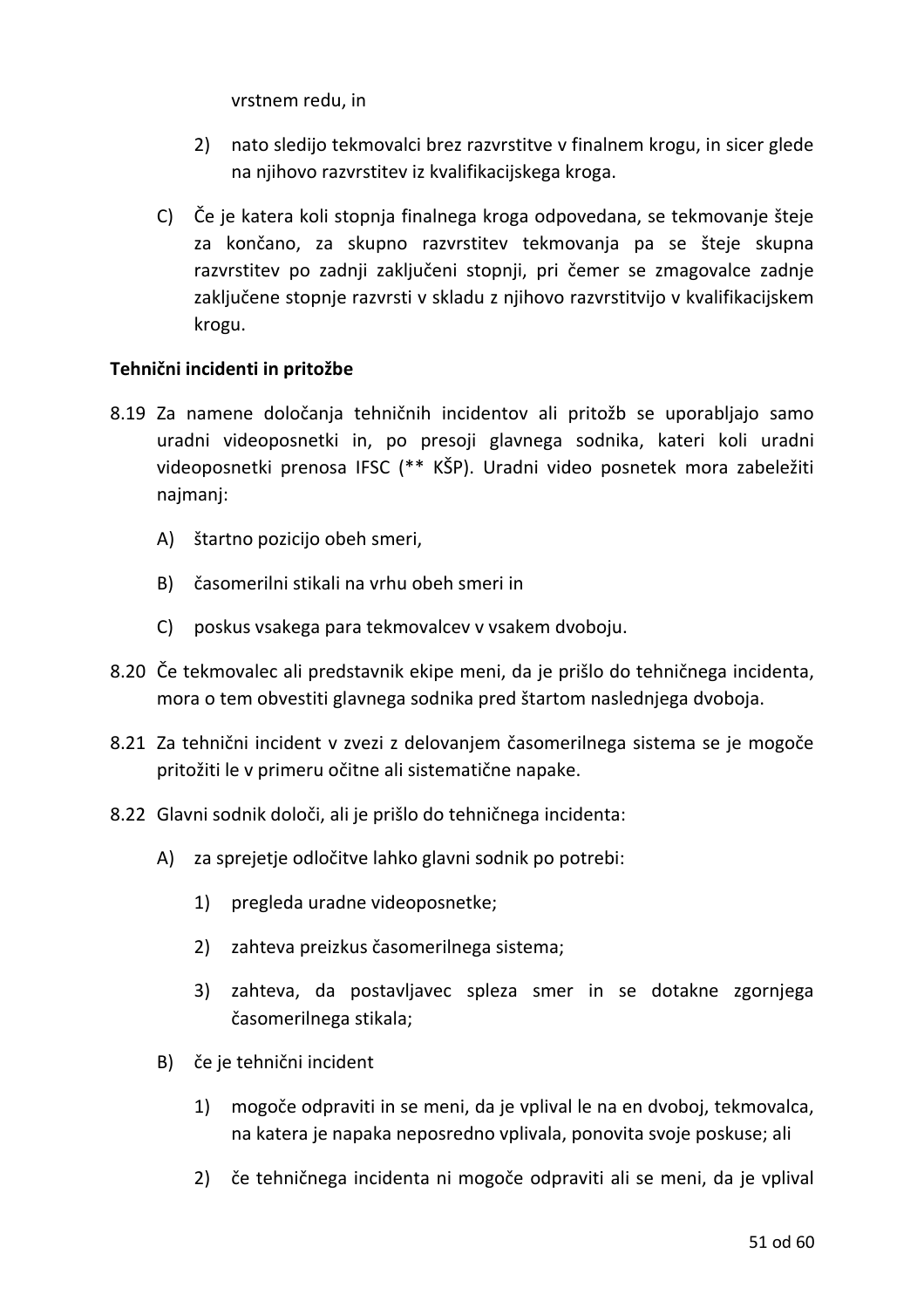na vse tekmovalce v tej stopnji tekmovanja, glavni sodnik:

- a) prekliče stopnjo, na katero je vplival tehnični incident, in vse naslednje stopnje, ali
- b) prekine in ponovi stopnjo.

# 8.23 Pritožba na:

A) sojenje ali določitev:

- 1) tekmovalčevega poskusa v kateremkoli dvoboju ali
- 2) rezultata katerega koli dvoboja v finalnem krogu,

mora biti podana pred začetkom naslednjega dvoboja. Naslednji dvoboj se ne začne, dokler ni sprejeta odločitev v zvezi s pritožbo. Te pritožbe so lahko ustne in zanje se ne plača pritožbena taksa.

- B) objavljen rezultat ali razvrstitev tekmovalca mora biti pisna in:
	- 1) v primeru pritožbe v zvezi s kvalifikacijskim krogom predložena v petih (5) minutah po objavi uradnih rezultatov ali
	- 2) v primeru pritožbe v zvezi s finalnim krogom predložena takoj po objavi zadevnih rezultatov/razvrstitve.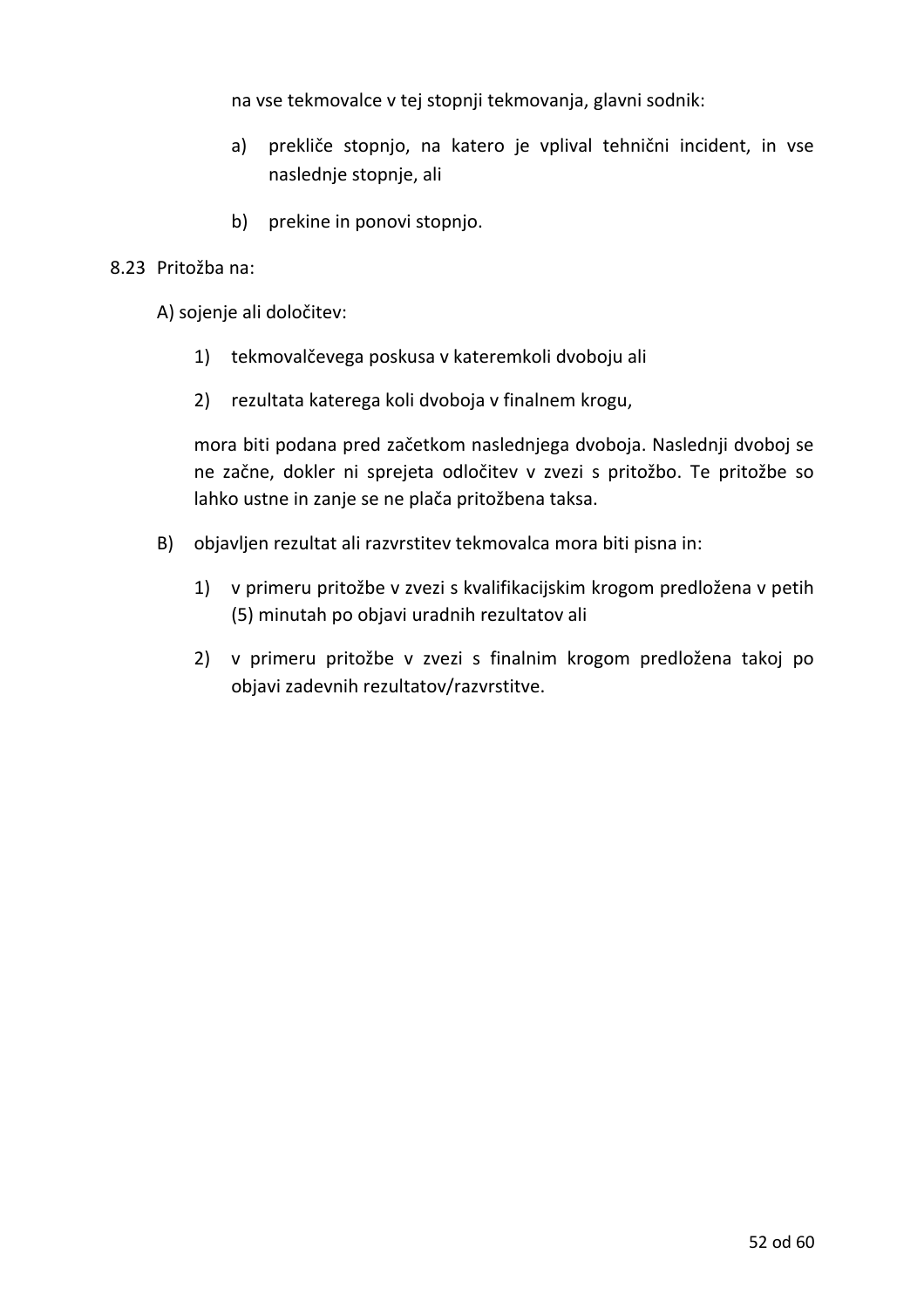# **Priloga 1 - sestava parov**

#### **16 tekmovalcev**



|     | kvalifikacije #6  |
|-----|-------------------|
| par | kvalifikacije #11 |

**8 tekmovalcev**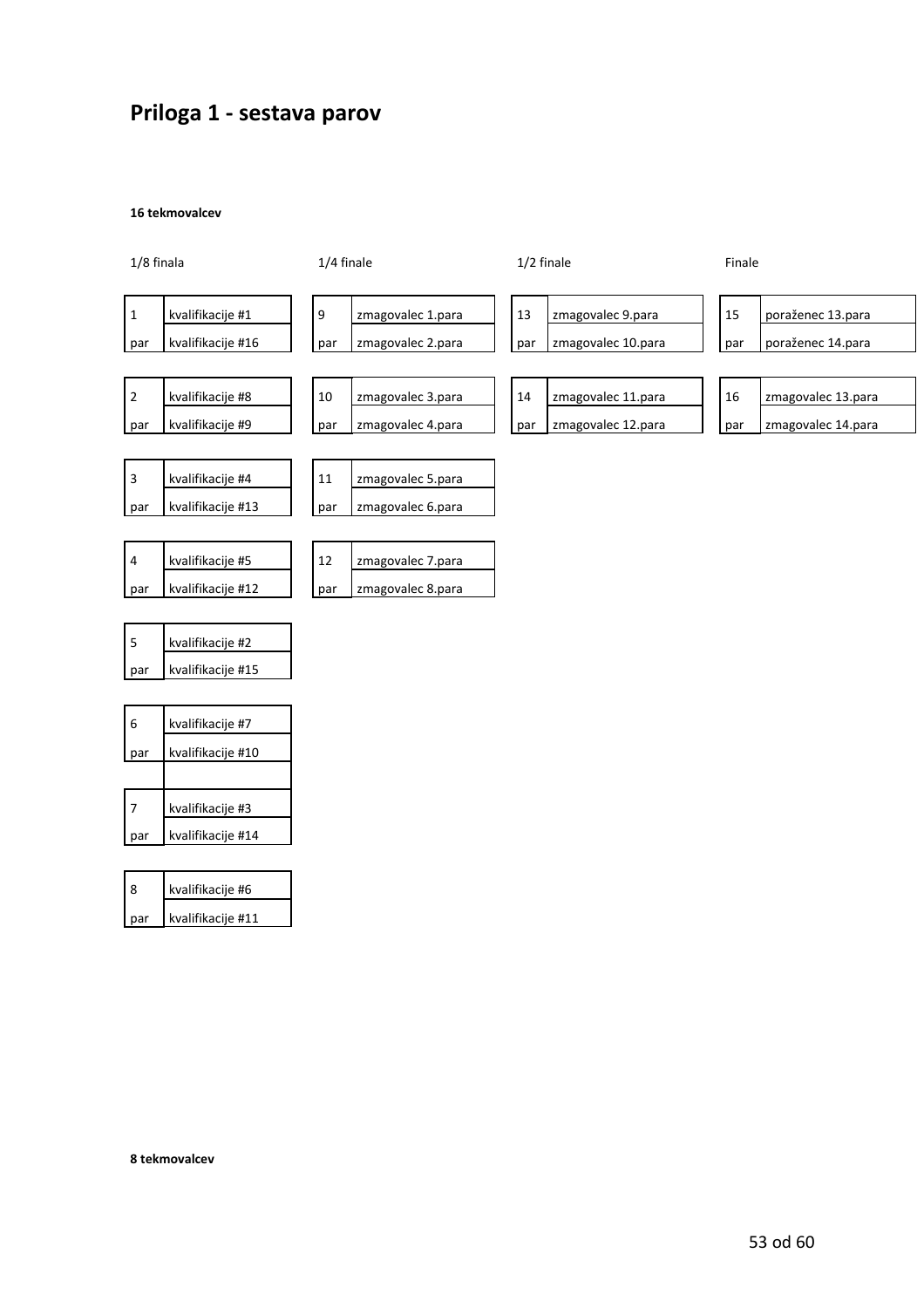| 1/4 finale          |                                      | $1/2$ finale |                                        |  | Finale   |                                      |  |
|---------------------|--------------------------------------|--------------|----------------------------------------|--|----------|--------------------------------------|--|
| $\mathbf{1}$<br>par | kvalifikacije #1<br>kvalifikacije #8 | 5<br>par     | zmagovalec 1.para<br>zmagovalec 2.para |  | 7<br>par | poraženec 5.para<br>poraženec 6.para |  |
|                     |                                      |              |                                        |  |          |                                      |  |
| $\overline{2}$      | kvalifikacije #4                     | 6            | zmagovalec 3.para                      |  | 8        | zmagovalec 5.para                    |  |
| par                 | kvalifikacije #5                     | par          | zmagovalec 4.para                      |  | par      | zmagovalec 6.para                    |  |
|                     |                                      |              |                                        |  |          |                                      |  |
| 3                   | kvalifikacije #2                     |              |                                        |  |          |                                      |  |
| par                 | kvalifikacije #7                     |              |                                        |  |          |                                      |  |

|     | kvalifikacije #3 |  |  |
|-----|------------------|--|--|
| par | kvalifikacije #6 |  |  |

#### **4 tekmovalci**

1/2 finale Finale

|     | kvalifikacije #1 |       | poraženec 1.para |
|-----|------------------|-------|------------------|
| par | kvalifikacije #4 | . par | poraženec 2.para |

|       | kvalifikacije #2 |       | zmagovalec 1.para |
|-------|------------------|-------|-------------------|
| . par | kvalifikacije #3 | I par | zmagovalec 2.para |

| zmagovalec 1.para |
|-------------------|
|                   |
| zmagovalec 2.para |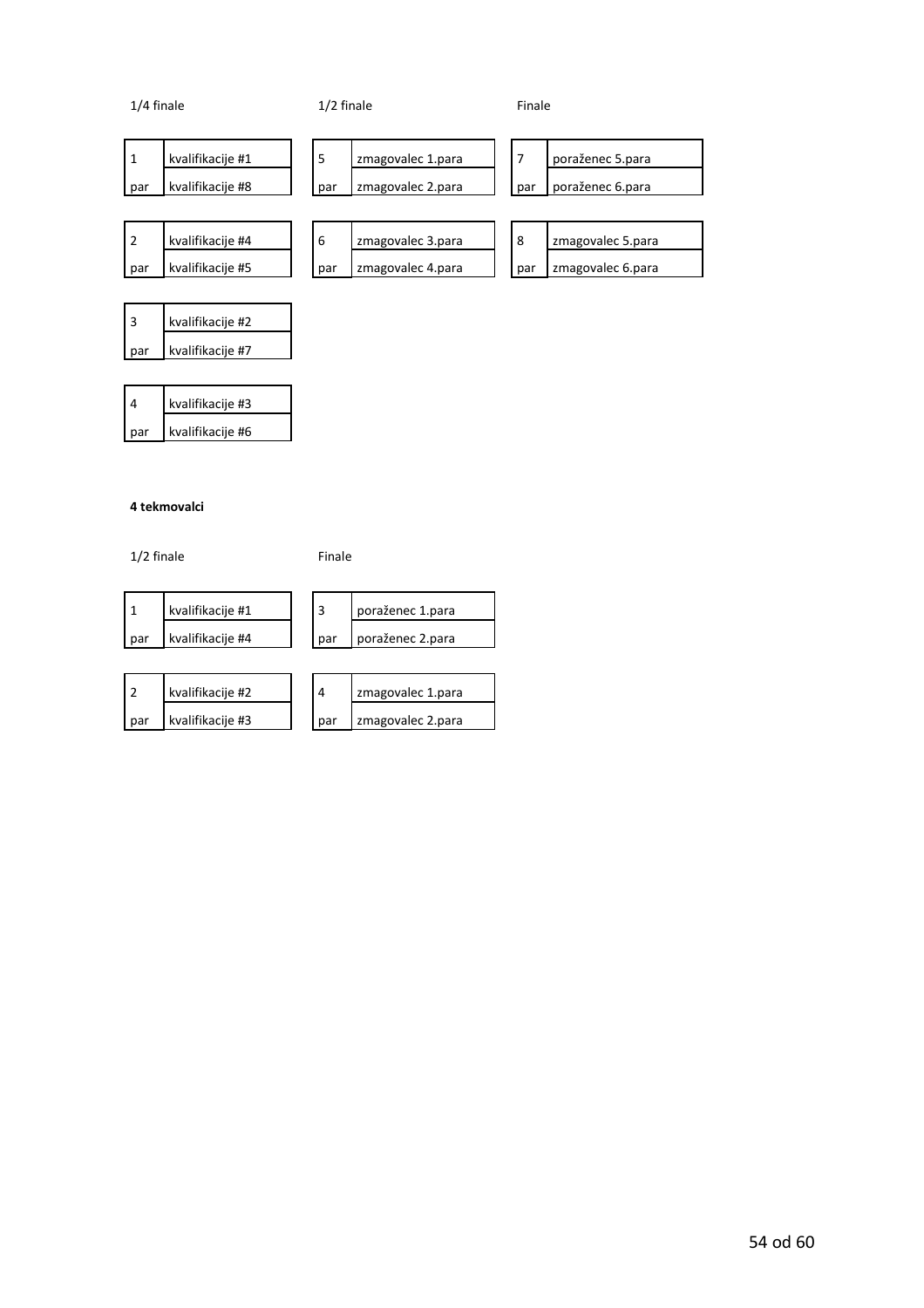# **9. KOMBINACIJA**

# **Splošno**

- 9.1 Ta člen se razlaga v povezavi s členi 3 (*Splošne določbe*), 6 (Težavnostno plezanje), 7 (*Balvansko plezanje*) in 8 (*Hitrostno plezanje*) teh pravil.
- 9.2 Tekmovanja v kombinaciji vključujejo:
	- A) kvalifikacijski krog s fiksno kvoto, ki znaša dvajset (20) tekmovalcev v vsaki kategoriji, ter
	- B) finalni krog s fiksno kvoto, ki znaša osem (8) tekmovalcev v vsaki kategoriji,

pri čemer kvalifikacijski krog in finalni krog zajemata:

- 1) eno (1) stopnjo "kombinacija: hitrost",
- 2) eno (1) stopnjo "kombinacija: balvansko plezanje" in
- 3) eno (1) stopnjo "kombinacija: plezanje v vodstvu",

in sicer v tem vrstnem redu, vsaka stopnja pa je skladna z zadevnimi določbami iz členov 6 (Težavnostno plezanje), 7 (*Balvansko plezanje*) in 8 (*Hitrost*) teh pravil, ob upoštevanju sprememb in dopolnitev iz tega člena 9 (*Kombinacija*).

- 9.3 Kvalifikacijski in finalni krog se ne izvedeta na isti dan.
- 9.4 Kvalifikacijski krog se organizira tako, da:
	- A) ima vsak tekmovalec na voljo najmanj 30 minut časa za počitek od svojega zadnjega poskusa v stopnji "hitrost" do začetka svojih poskusov v naslednji stopnji "balvansko plezanje", in
	- B) ima vsak tekmovalec na voljo najmanj 120 minut časa za počitek od svojega zadnjega poskusa v stopnji "balvansko plezanje" do začetka svojega poskusa v naslednji stopnji "težavnostno plezanje".
- 9.5 Finalni krog se organizira tako, da:
	- A) ima vsak tekmovalec na voljo najmanj 15 minut časa za počitek od svojega zadnjega poskusa v stopnji "hitrost" do začetka svojih poskusov v naslednji stopnji "balvansko plezanje", in
	- B) ima vsak tekmovalec na voljo najmanj 15 minut časa za počitek od svojega zadnjega poskusa v stopnji "balvansko plezanje" do začetka svojega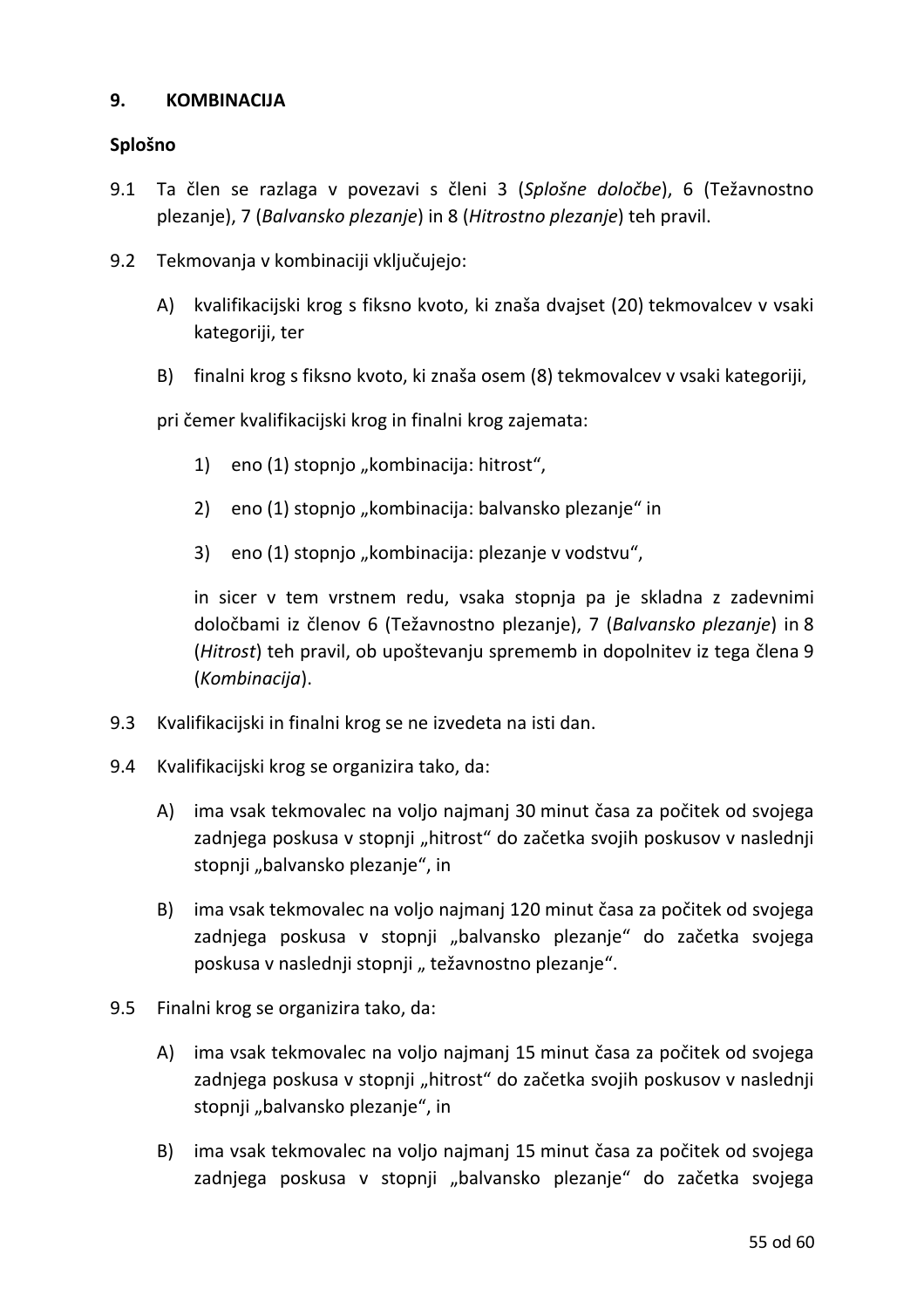poskusa v naslednji stopnji "težavnostno plezanje".

# **Format kvalifikacijskega kroga**

- 9.6 Kvalifikacijski krog je:
	- A) v okviru stopnje "hitrost" skladen z določbami iz člena 8 (*Hitrost*) teh pravil, ki so povezane z organizacijo in vodenjem kvalifikacijskega kroga za tekmovanja v hitrosti;
	- B) v okviru stopnje "balvansko plezanje" skladen z določbami iz člena 7 (*Balvansko plezanje*) teh pravil, ki so povezane z organizacijo in vodenjem polfinalnega kroga za tekmovanja v balvanskem plezanju;
	- A) v okviru stopnje "plezanje v vodstvu" skladen z določbami iz člena 6 (Težavnostno plezanje) teh pravil, ki so povezane z organizacijo in vodenjem polfinalnega kroga za tekmovanja v plezanju v vodstvu.
- 9.7 (\*\* Člen 9.7 ni relevanten za državno prvenstvo.)

Štartni vrstni red za stopnjo "balvansko plezanje" in stopnjo "težavnostno plezanje " ter za smer A pri stopnji "hitrost" se izračuna na naslednji način:

- A) kadar so se tekmovalci uvrstili v kvalifikacijski krog na podlagi posameznega niza tekem, na katerem so sodelovali vsi uvrščeni tekmovalci, v padajočem vrstnem redu razvrstitve v kombinaciji, ki je bil izračunan za ta niz tekem, in
- B) kadar so se tekmovalci uvrstili v kvalifikacijski krog na podlagi več kvalifikacijskih tekem, po tem ko je IFSC objavil zadevni kvalifikacijski sistem;

štartni vrstni red za smer B je enak kot za smer A, pri čemer se vrstni red tekmovalcev zamakne za 50%.

# **Format finalnega kroga**

- 9.8 Finalni krog tekme v kombinaciji je:
	- A) v okviru stopnje "hitrost" skladen z določbami iz člena 8 (*Hitrost*) teh pravil, ki so povezane z organizacijo in vodenjem finalnega kroga za tekmovanja v hitrosti;
	- B) v okviru stopnje "balvansko plezanje" skladen z določbami iz člena 7 (*Balvansko plezanje*) teh pravil, ki so povezane z organizacijo in vodenjem finalnega kroga za tekmovanja v balvanskem plezanju, razen: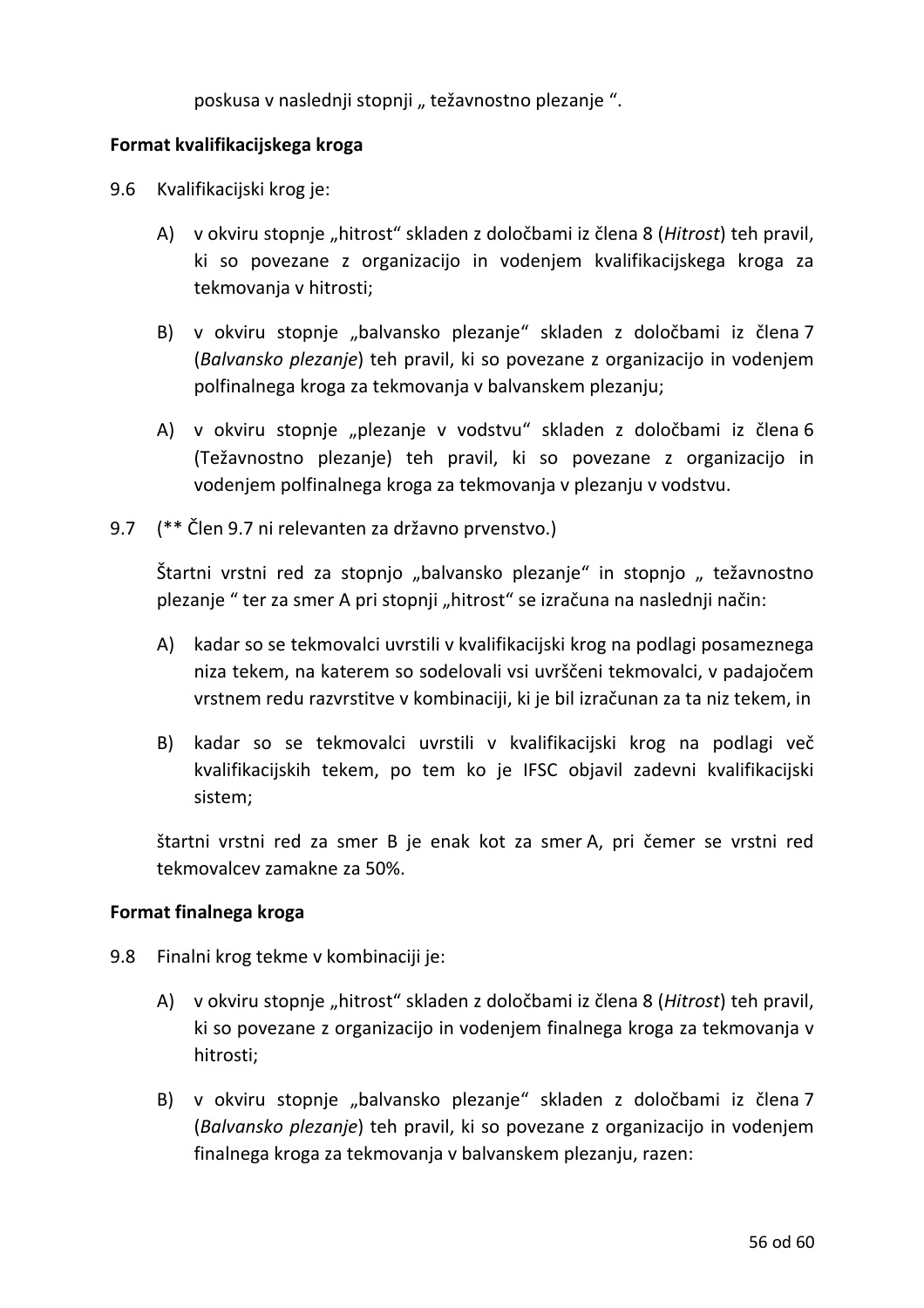- 1) število balvanov za to stopnjo se zmanjša na (3) tri in
- 2) glavnemu sodniku ni dovoljeno preklicati nobenega balvana v krogu;
- C) v okviru stopnje "plezanje v vodstvu" skladen z določbami iz člena 6 (Težavnostno plezanje) teh pravil, ki so povezane z organizacijo in vodenjem finalnega kroga za tekmovanja v plezanju v vodstvu.
- 9.9 Štartni vrstni red za vsako stopnjo finalnega kroga se določi na naslednji način:
	- A) za stopnjo "hitrost" v vrstnem redu, ki je določen v **Prilogi 2**, na primer dvoboj 1 se izvede med tekmovalcema, ki sta se uvrstila na prvo (1.) oziroma osmo (8.) mesto v stopnji "hitrost" v kvalifikacijskem krogu;
	- B) za stopnjo "balvansko plezanje" je štartni vrstni red obraten kot pri razvrstitvi iz predhodne stopnje "hitrost", tj. najvišje (najboljše) uvrščeni tekmovalec začne zadnji;
	- B) za stopnjo "težavnostno plezanje" je štartni vrstni red obraten kot pri vmesni razvrstitvi, ki je izračunana po zaključku predhodnih stopenj "hitrost" in "balvansko plezanje", tj. najvišje (najboljše) uvrščeni tekmovalec začne zadnji.

# **Razvrstitev v posameznih stopnjah**

9.10 Razvrstitev v vsaki izmed posameznih stopenj se izračuna na naslednji način:

- A) v okviru stopnje "hitrost" v skladu z določbami iz člena 7 (*Hitrost*) teh pravil, pri čemer se pri finalnem krogu upoštevajo naslednje spremembe in dopolnitve:
	- 1) poraženi tekmovalci v četrfinalnih dvobojih se ne izključijo, ampak napredujejo v niz dodatnih dvobojev za določanje petega (5.) do osmega (8.) mesta, pri čemer vsi tekmovalci sodelujejo v istem številu dvobojev;
	- 2) razvrstitev tekmovalcev po stopnji "hitrost" se določi s končnim nizom dvobojev:
		- a) v dvoboju 9 se določita sedmo (7.) (zmagovalec) / osmo (8.) (poraženec) mesto;
		- b) v dvoboju 10 se določita peto (5.) (zmagovalec) / šesto (6.) (poraženec) mesto;
		- c) v dvoboju 11 se določita tretje (3.) (zmagovalec) / četrto (4.)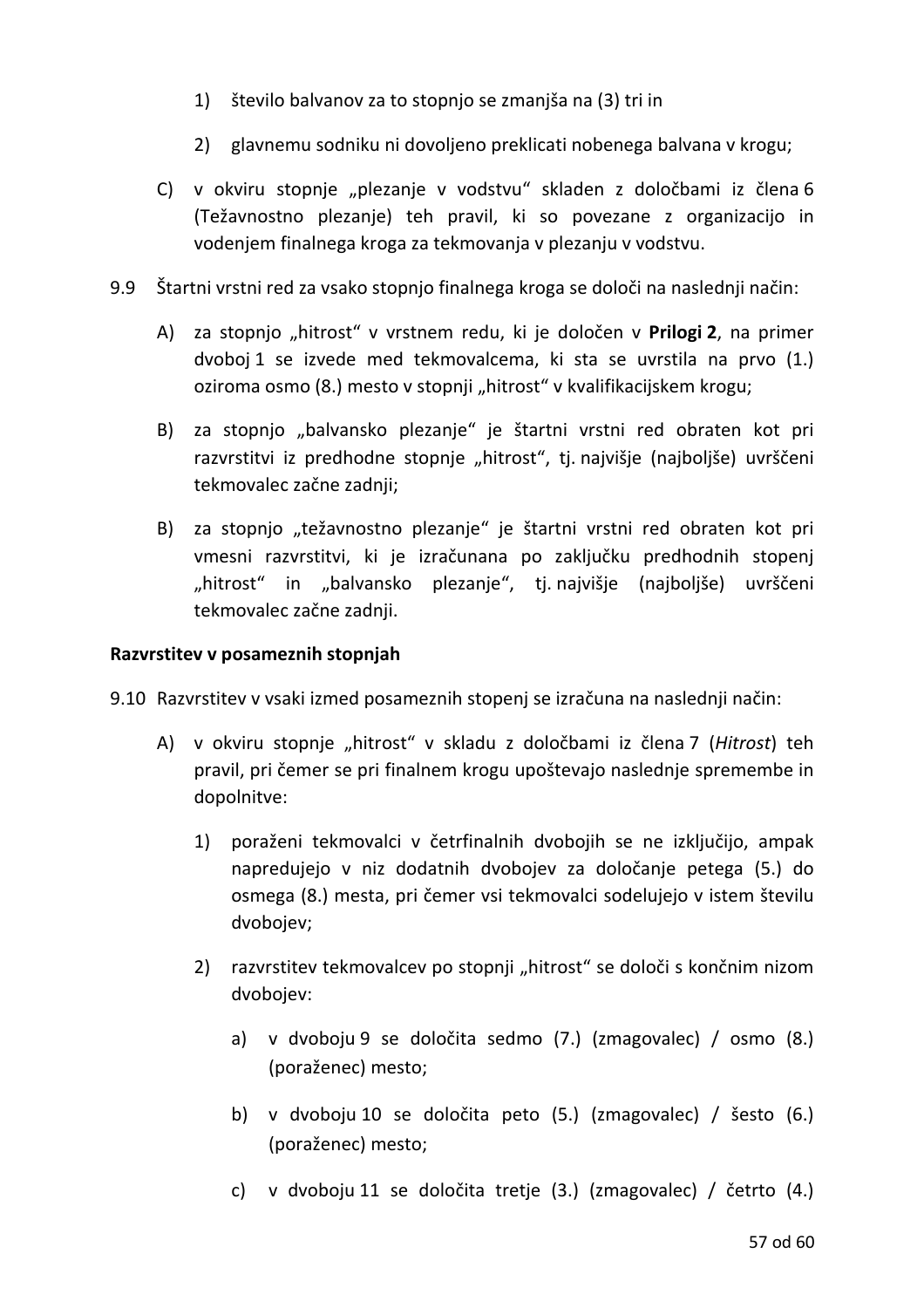(poraženec) mesto;

- d) v dvoboju 12 se določita prvo (1.) (zmagovalec) / drugo (2.) (poraženec) mesto;
- B) v okviru stopnje "balvansko plezanje" v skladu z določbami iz člena 7 (*Balvansko plezanje*) teh pravil, pri čemer se upoštevajo naslednje spremembe in dopolnitve:
	- 1) če sta dva tekmovalca izenačena ali če je izenačenih več tekmovalcev, se določi medsebojna razvrstitev izenačenih tekmovalcev:
		- a) s primerjavo najboljših rezultatov vsakega takega tekmovalca, pri čemer se najprej upošteva število vzponov, zaključenih v prvem poskusu, nato število vzponov, zaključenih v drugem poskusu, itd.;
		- b) če s primerjavo iz točke (a) izenačenih tekmovalcev ni mogoče razvrstiti, se jih razvrsti s primerjavo števila con, osvojenih v prvem poskusu, nato števila con, osvojenih v drugem poskusu itd.;
	- 2) v okviru finalnega kroga, kadar so tekmovalci po izvedbi točke (1) še vedno izenačeni, se njihova medsebojna razvrstitev določi s primerjavo njihove razvrstitve pri stopnji "balvansko plezanje" v kvalifikacijskem krogu;
- C) v okviru vsake stopnje "težavnostno plezanje" v skladu z določbami iz člena 6 (Težavnostno plezanje) teh pravil, pri čemer se upoštevajo naslednje spremembe in dopolnitve:
	- 1) če sta dva tekmovalca izenačena ali če je izenačenih več tekmovalcev, se določi sorazmerna razvrstitev izenačenih tekmovalcev:
		- a) s primerjavo njihovih časov plezanja na najbližjo sekundo natančno (hitrejši čas je boljši);
		- b) kadar sta po izvedbi točke (a) še vedno izenačena dva tekmovalca ali je izenačenih več tekmovalcev, se za določanje časa plezanja na najbližjo eno desetinko sekunde natančno uporabi čas, zabeležen na uradnem video sistemu, in
	- 2) v okviru finalnega kroga, kadar so tekmovalci po izvedbi točke (1) še vedno izenačeni, se njihova sorazmerna razvrstitev določi s primerjavo njihove razvrstitve pri stopnji "plezanje v vodstvu" v kvalifikacijskem krogu.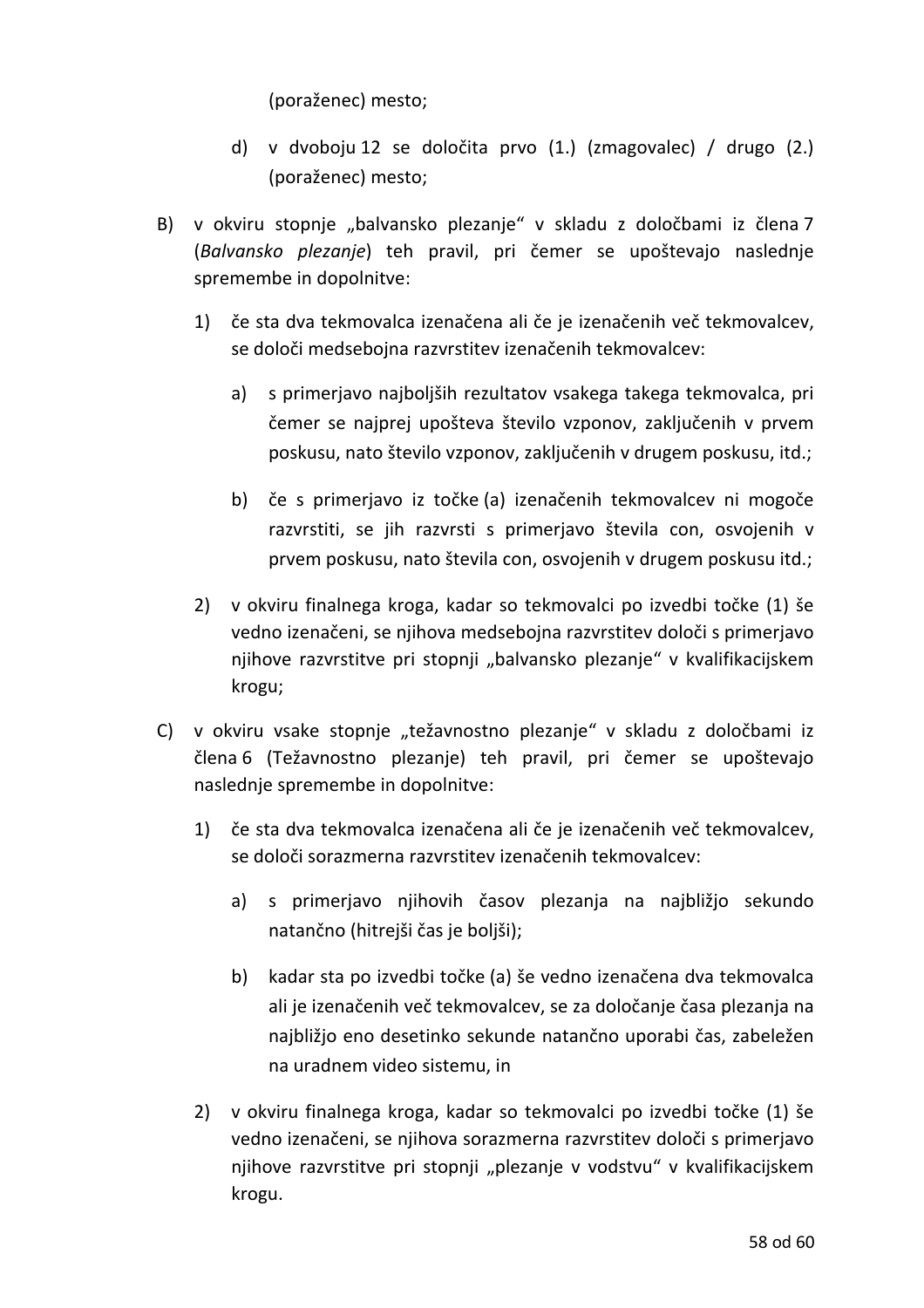# **Razvrstitev v kombinaciji**

- 9.11 Razvrstitev v kombinaciji se izračuna po zaključku vsakega izmed krogov za vsako vključeno kategorijo za tiste tekmovalce, ki so začeli v vseh treh stopnjah kroga:
	- A) vsakemu tekmovalcu se dodelijo "razvrstitvene točke" za vsako zaključeno stopnjo:
		- 1) kadar samo en tekmovalec zasede določeno mesto razvrstitve v stopnji, je število razvrstitvenih točk enako temu mestu, ali
		- 2) kadar sta v kateri koli stopnji dva tekmovalca izenačena ali je izenačenih več tekmovalcev, je število razvrstitvenih točk enako povprečni razvrstitvi izenačenih tekmovalcev, npr. kadar so štirje (4) tekmovalci izenačeni na osmem (8.) mestu, je število razvrstitvenih točk, dodeljeno vsakemu izmed izenačenih tekmovalcev, enako (8 + 9  $+10+11$  )  $/4 = 9.5$ ;
	- B) skupno število razvrstitvenih točk se izračuna za vsakega zadevnega tekmovalca tako, da se zmnožijo razvrstitvene točke, dodeljene za vsako stopnjo;
	- C) vsakega tekmovalca se na podlagi skupnega števila razvrstitvenih točk razvrsti v naraščajočem vrstnem redu (tj. manjše vrednosti so boljše), če pa imajo kateri koli tekmovalci enako skupno število razvrstitvenih točk, se za vsak krog določi sorazmerna razvrstitev izenačenih tekmovalcev tako, da:
		- 1) se primerjajo medsebojni rezultati takih tekmovalcev v tem krogu;
		- 2) kadar so kateri koli tekmovalci po izvedbi točke (1) še vedno izenačeni, se primerja prvotna razvrstitev tekmovalcev pred krogom ("countback").

9.12 Vmesna razvrstitev se izračuna po zaključku stopenj "hitrost" in "balvansko plezanje" v vsakem krogu za vsako vključeno kategorijo, pri čemer se za izračun uporabijo samo rezultati teh dveh stopenj.

# **Priloga 2 - sestava parov v hitrosti (kombinacija)**